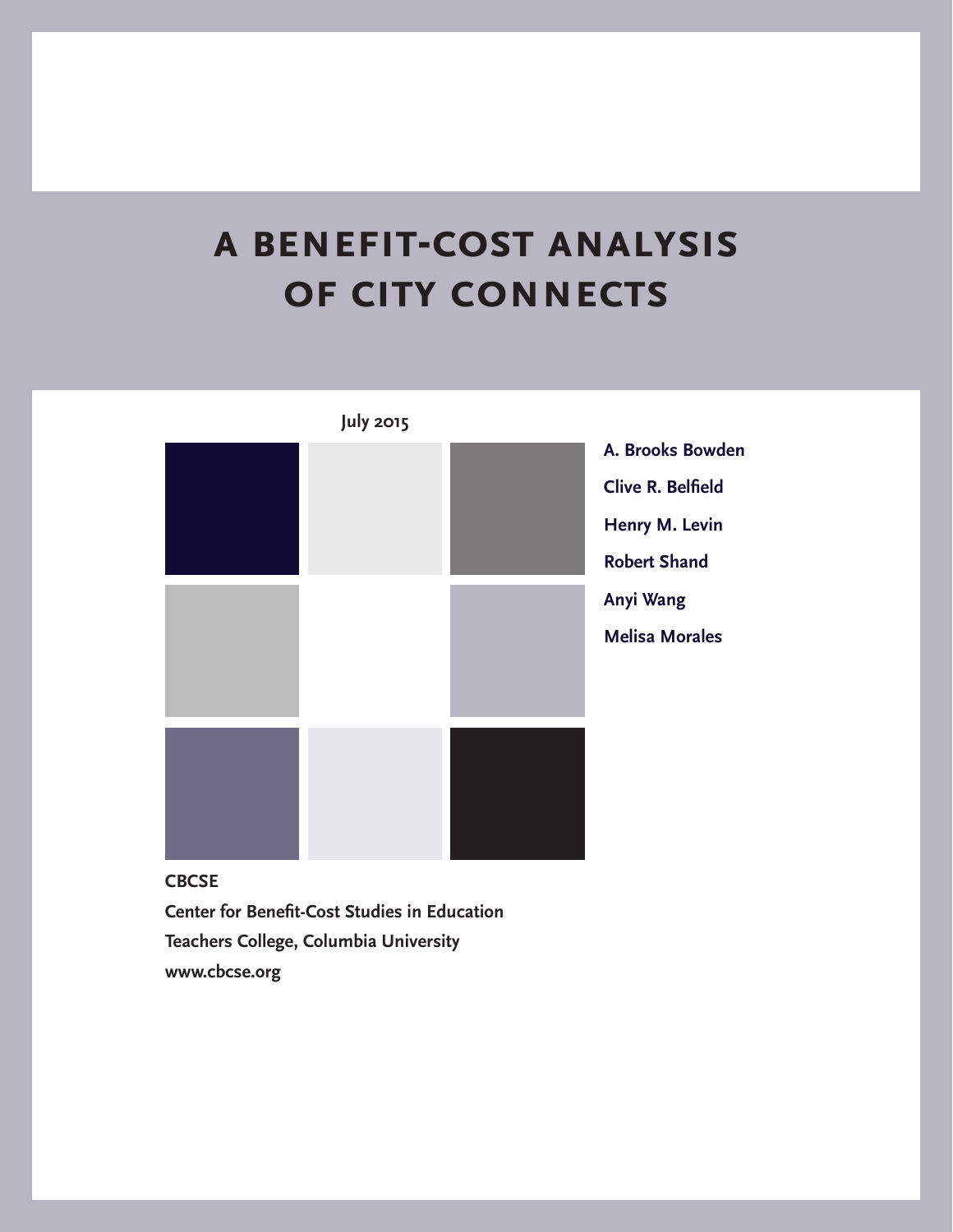### **Acknowledgments**

We are grateful to the City Connects team at Boston College for their support and collaboration without which this research would not have been possible. The schools and staff who participated in this study were incredibly generous with their time. We also appreciate the individuals who participated from community partner organizations by sharing fascinating stories and experiences with us. The authors also wish to thank Fiona Hollands for conducting a thoughtful review of this report. Funding for this work was provided by the GHR Foundation. The findings in this report do not necessarily represent the views or official policies of the City Connects program, Boston College, or the GHR Foundation.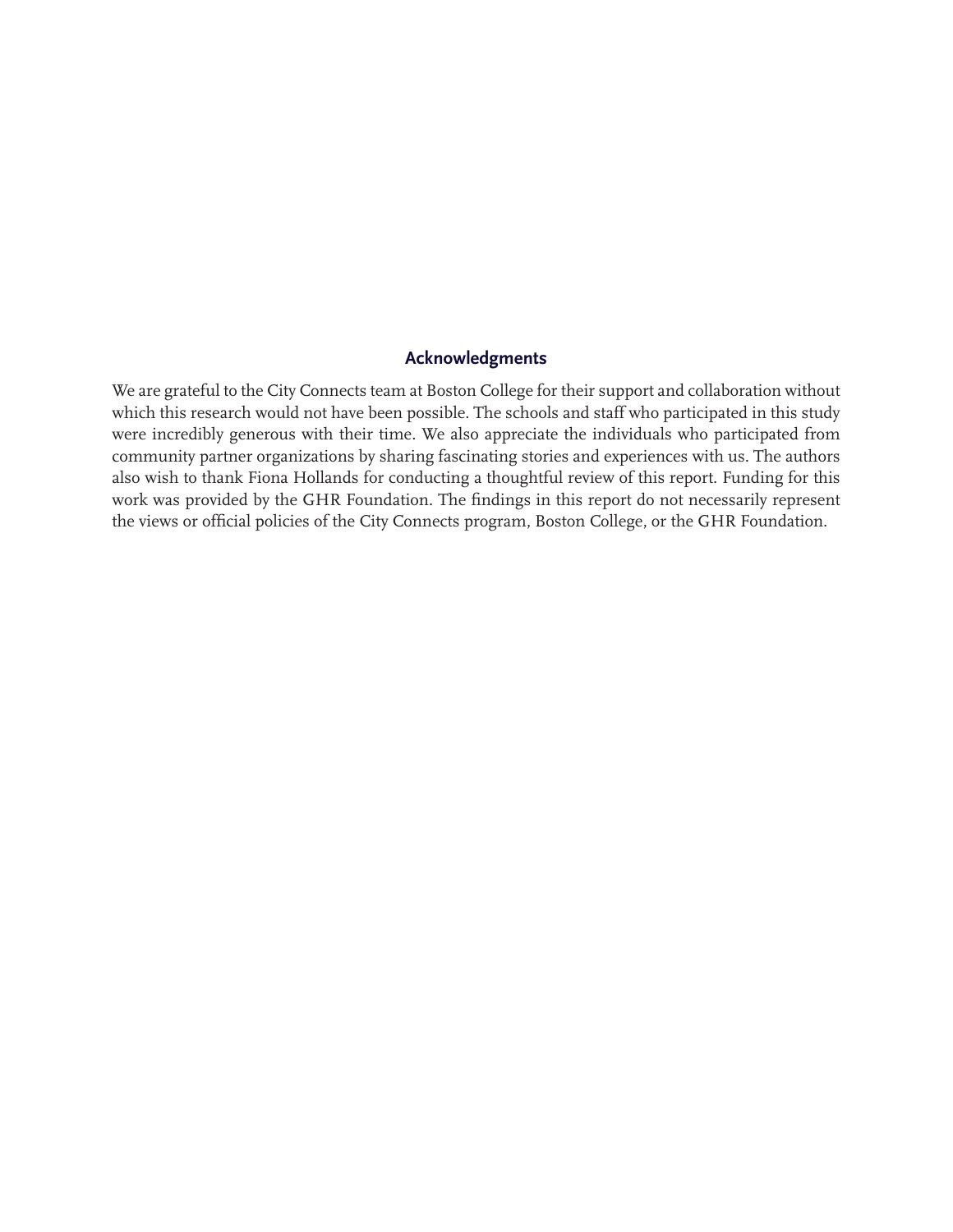# **ABSTRACT**

students' social and emotional, family, health, and academic needs. Coordinating these services in a way that is strategically aligned with a school's academic mission and that efficiently addresses the needs of all studen students' social and emotional, family, health, and academic needs. Coordinating these services in a way that is strategically aligned with a school's academic mission and that efficiently addresses the needs of all students is often challenging and costly. This study is an initial investigation of Boston College's City Connects program, which supports students and schools by evaluating the needs of all students in a school and connecting them to services that are largely provided by community partner organizations. The program aims to help students by connecting them with an individualized set of services to address their academic, social/emotional, family, and health needs. The program also aims to assist schools by connecting them with community agencies and service providers, and streamlining student support referral and management to make the process of providing comprehensive approaches to supporting student learning more strategic and efficient.

Prior research has shown evidence of effectiveness of City Connects in terms of increased achievement and educational attainment relative to similar schools that have not implemented the program (City Connects Progress Report, 2014; Walsh, et al., 2014a; 2014b). These positive effects must be weighed against the program's costs in a benefit-cost analysis to determine whether the program is a worthwhile social investment. This report shows that City Connects provides a whole-school comprehensive service at relatively low cost to the schools—schools themselves only bear about 10% of the core costs of the program. However, the methodological complexity of this work is entailed in the estimation of the total cost when considering the partnerships with community organizations.

The results show that the total cost of six years of participation in City Connects from kindergarten through fifth grade (the dosage under which effects were measured) is \$4,570 per student, which includes a portion of the costs of the community partner services received by the students in City Connects schools. Depending on what share of the community partner services are considered to be above and beyond the baseline level, the total cost estimate can range from \$1,540 to \$9,320 per student. Under the model that is most plausible based on implementation data, the benefit-cost ratio is 3.0 and the net benefits are \$9,280 per student. This result implies that providing the program to a cohort of 100 students over six years would cost society \$457,000 but yield \$1,385,000 in social benefits, for a net benefit of \$928,000. Even under the most conservative assumptions regarding costs and benefits, the program's benefits exceed its costs. Sensitivity tests show that the benefit-cost ratio lies somewhere between 1 and 11.8, with a best estimate of \$3.00 in benefits per dollar of cost. Further research can investigate the relationship between the program, schools, and community partners and how services provided by partners compare in treatment versus comparison schools.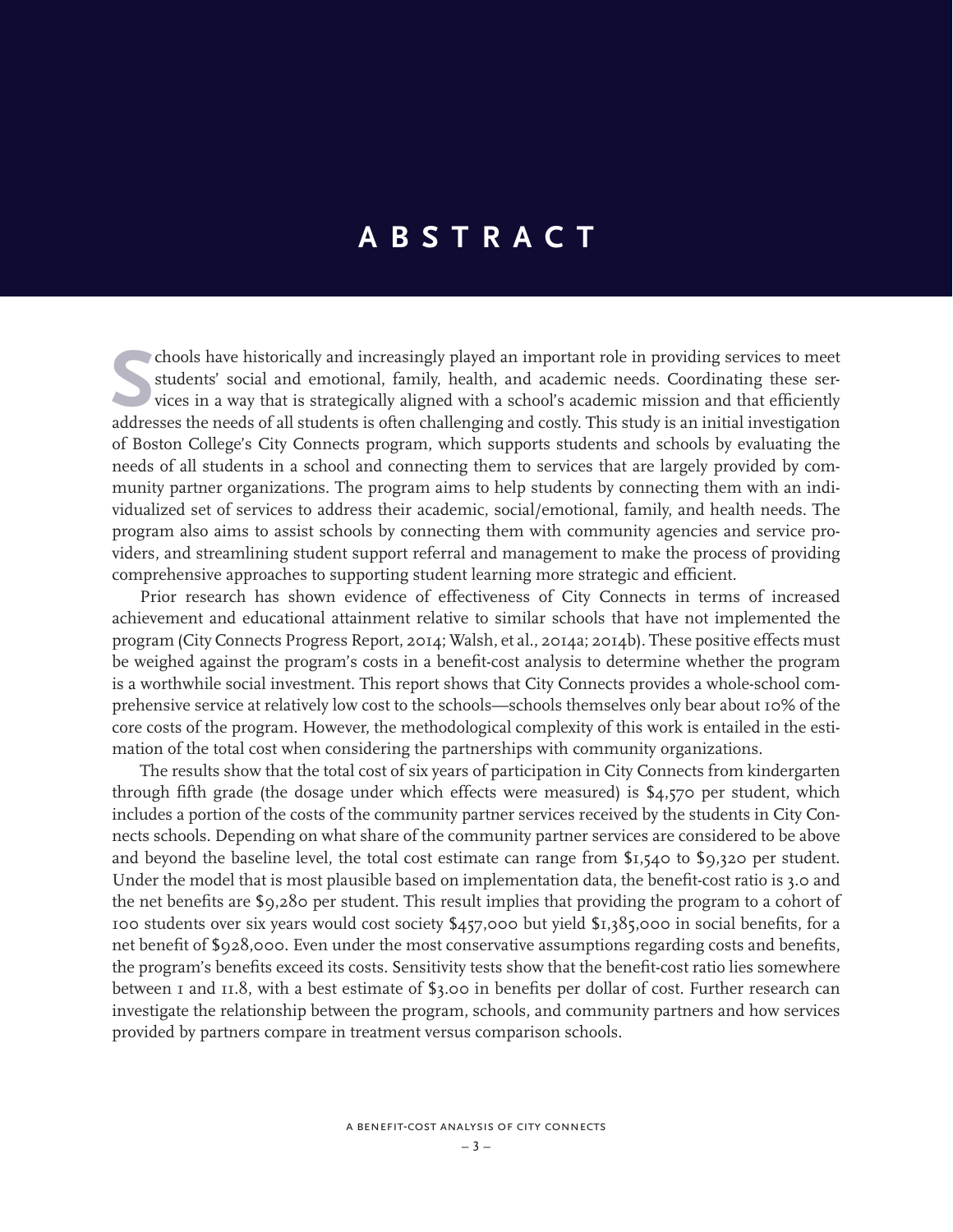### **Keywords**

Benefit-cost analysis, comprehensive student support, student support services, school and community partnerships, learning support

### **Glossary of Common Terms**

**Ingredients**—Resources, such as teacher time, that were utilized in a particular implementation at a specific time with a specified group of students. The ingredients are described, quantified, and matched with prices to estimate the total cost to replicate the implementation of the program.

**Core Costs of City Connects**—The core costs of City Connects comprises the monetary value of all ingredients utilized in providing the City Connects program, including the School Site Coordinator, school staff and materials, parental time, and City Connects Central Program Staff. These costs exclude external services, such as those provided by the community partners.

**Community Partner Costs—**City Connects matches each child in a school with tailored services that can benefit the growth and development of the child, some of which were provided by external community organizations or community partners. The costs of these community partners were evaluated to understand which should be allocated to estimates of the total cost to replicate the impacts of City Connects.

**Total Cost of City Connects**—The total cost of City Connects is the monetary value of all resources required to replicate the intervention, whether provided by City Connects or a community partner program. Due to the complexity of the program and the relationship between City Connects and the community partners, the total cost of City Connects is explored in three models. The preferred specification is the third model, which includes a portion of the costs of community partner services in the estimate of the total cost of City Connects.

**Distribution of Financing Costs—**The costs of City Connects are financed (or provided in-kind) by the City Connects central program office, the school system, and the parents of participating children. This report distinguishes among the costs (or ingredients) utilized in implementing the program and who bore the costs. The financial burden for each party is indicated as the costs to the school, the costs to City Connects, and the costs to parents.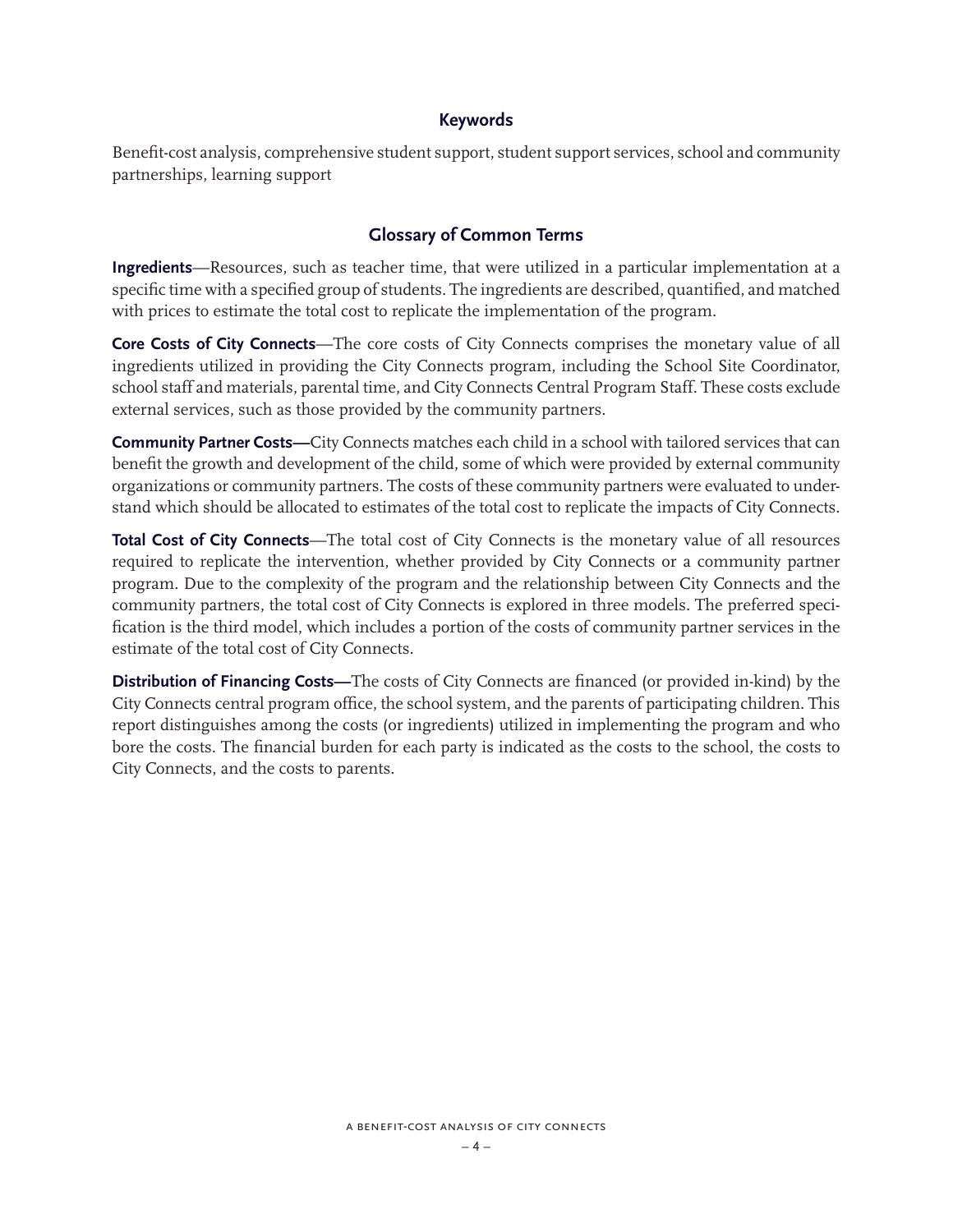# **CONTENTS**

| Abstract                                            | 3               |  |
|-----------------------------------------------------|-----------------|--|
| Glossary of Common Terms                            | 4               |  |
| I. Introduction                                     | 6               |  |
| 2. City Connects: Describing the Program            | 8               |  |
| 3. Methods                                          | 9               |  |
| 4. Results                                          | 17              |  |
| 5. Discussion and Next Steps                        | 2I              |  |
| References                                          | 23              |  |
| <b>Figures and Tables</b>                           | 25              |  |
| Appendix I Technical Appendix                       | 30 <sup>°</sup> |  |
| Appendix II Summary of City Connects Outcomes<br>44 |                 |  |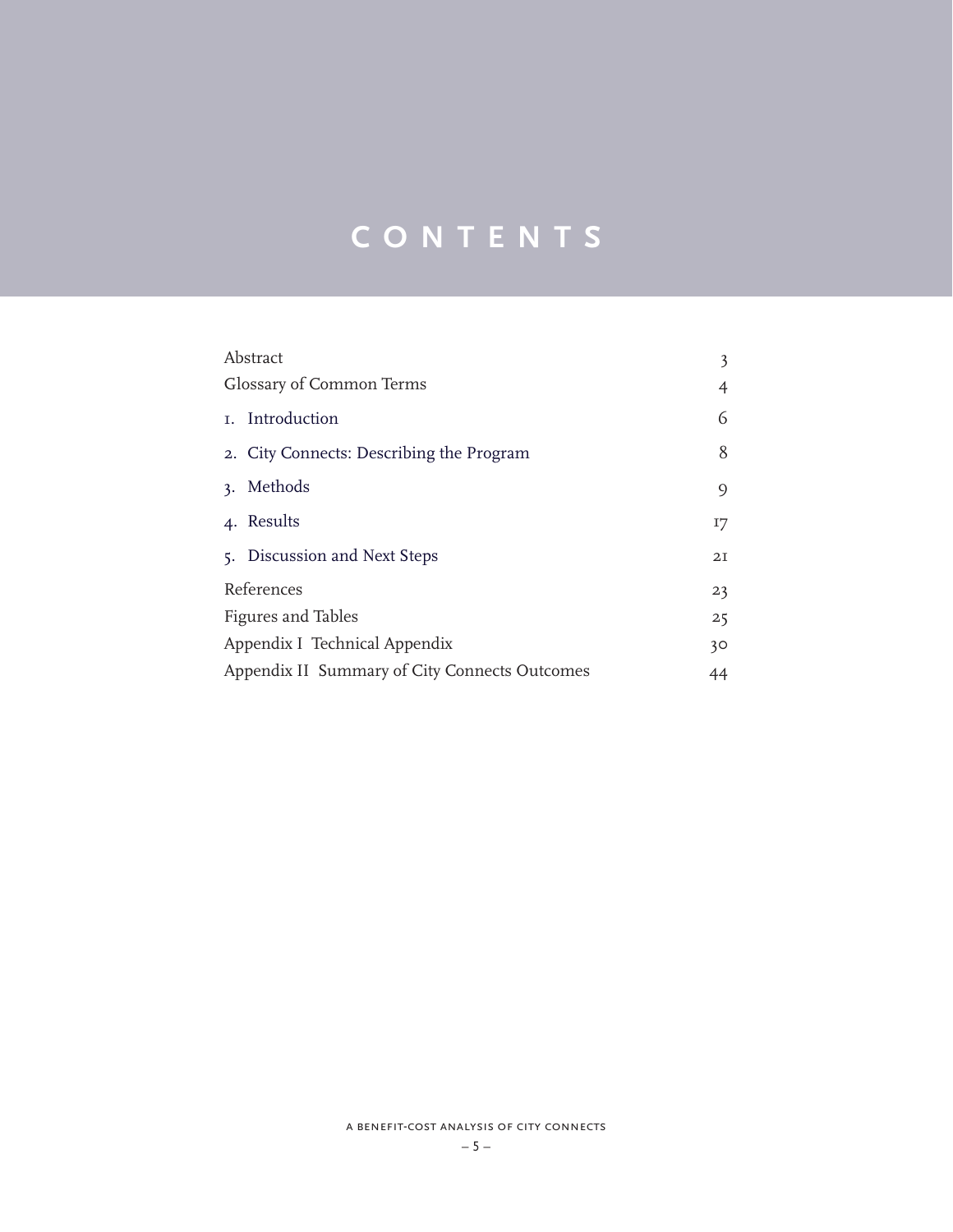# **1. INTRODUCTION**

Research has long established that out-of-school factors, such as physical and mental health, family support, and social and emotional development, significantly affect student learning (Berliner, 2009). Students in neighborhoods impacted by high rates of poverty often face out-of-school factors that impede learning for a variety of reasons, including limited school and family resources to invest in support services, higher average levels of student stress, and unpredictable student support systems (Dearing, 2008; Rothstein, 2010). Schools have attempted to play an important role in providing and coordinating student support services, and attempts are being made to expand the role of schools in coordinating comprehensive services. Nonetheless, in many schools these support services are provided in fragmented ways that lack comprehensiveness and do not address the needs of all students or engage teachers in a way that is deeply embedded in the academic mission of the school (Walsh & DePaul, 2008).

The City Connects program, developed at Boston College and first implemented in the 2001–2002 school year in the Boston Public Schools, aims to help students by connecting them with an individualized set of services to address their academic, social/emotional, family, and health needs. The program also aims to assist schools by connecting them with community agencies and service providers, and streamlining student support referral and management to make the process of providing comprehensive approaches to supporting student learning more strategic and efficient. The core of the program, described in more detail below, is provided by a team of School Site Coordinators who assess the strengths and needs of every single student at a school site in consultation with teachers in a series of Whole Class Reviews and connect students with appropriate services (City Connects Progress Report, 2014).

Prior research provides evidence that City Connects has a positive effect on academic achievement, social and emotional outcomes, and health knowledge and behaviors (City Connects Progress Report, 2014; Walsh, et al., 2014a; 2014b). The program was also found to reduce high school dropout rates (City Connects Progress Report, 2014). While evidence of program effectiveness is important, cost information and return on investment is also required for policymakers to make judicious decisions about resource allocation or replication of the intervention elsewhere. Educational interventions can be viewed as a social investment that entails costs and benefits. A careful analysis of the costs and benefits of City Connects is needed to determine if the benefits, or the returns on the investment, exceed the costs of the program. The first step of an economic analysis addresses the primary question, is the program worth the cost? But it is also important to ascertain the magnitude or size of the benefits compared to the costs of the program to better understand how much return is generated as a result of the investment. After these two analyses are completed, a policymaker is able to know the resources necessary to implement the program effectively and to establish evidence-based expectations of the program's benefits or outcomes prior to adopting the reform.

This study aims to address the primary question: Do the benefits of City Connects exceed the costs? As described above, City Connects is a complex multi-site intervention that works through systematic screening and appropriate intervention of all students. City Connects employs a process that reviews the academic, health, social and emotional, and family relationship needs of all students in the school in collaboration with teachers. Based upon this review it provides referral to services that address these needs, manages the relationships to reduce unnecessary overlap of services and to promote better matches with needs, and enlists additional school level support when needed. It is assumed that the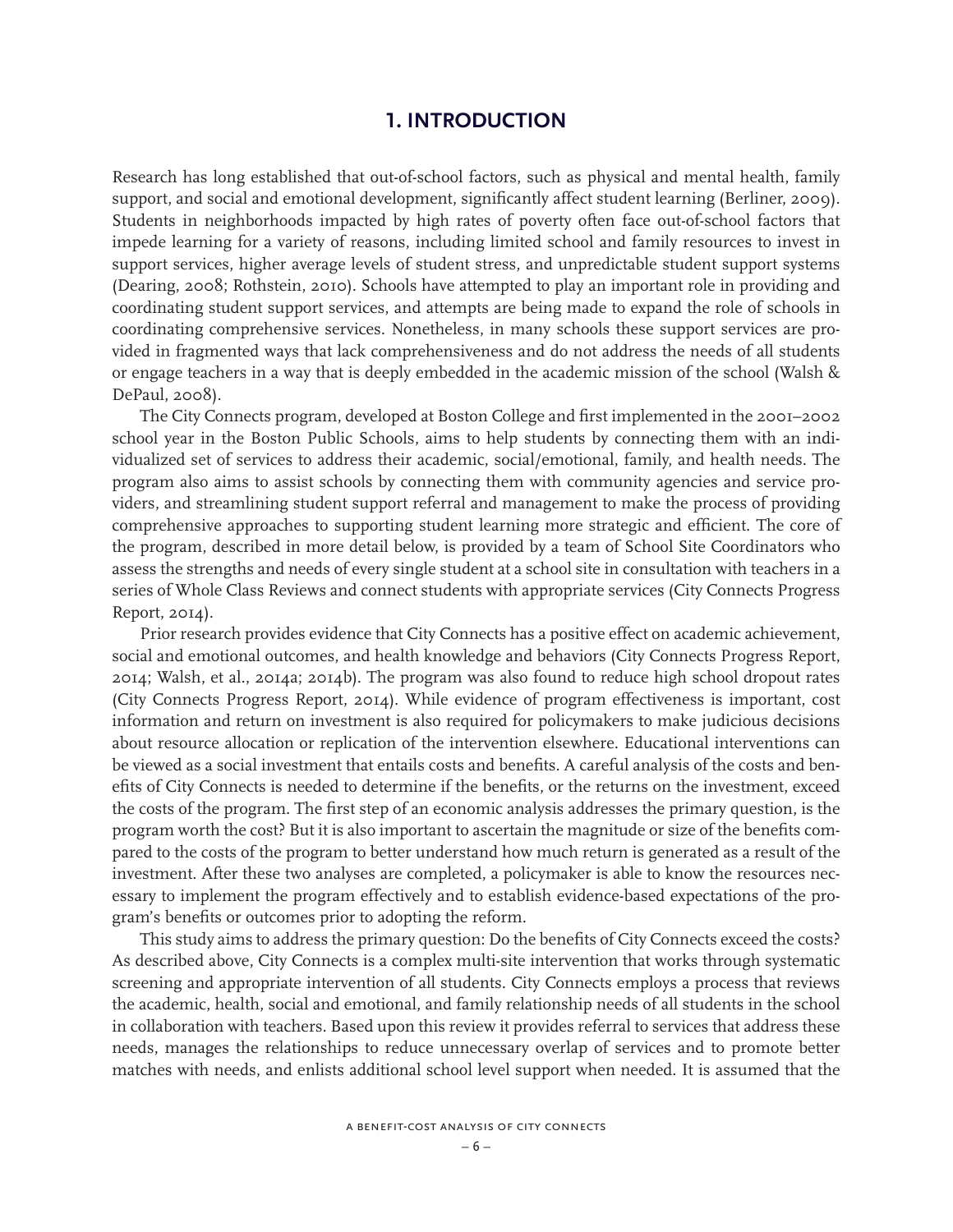program's impact is a result of both the resources and services provided directly by City Connects as well as services provided by community partners. This study examines the costs of the City Connects program at two school sites in the Boston Public Schools as well as a sample of services provided to students by community partner organizations serving each school.

Although there are a range of programs that link school children to comprehensive services in schools and communities, none have undertaken rigorous studies of their costs or benefits that account for the complexity of the relationship between the program (City Connects in this example) and the service providers. For this reason, this work also addresses methodological issues in estimating the cost to replicate the measured impacts, whether they are related directly to City Connects activities or through partnerships with community organizations. Based on the results of this preliminary study, we will explore extending the analysis to a larger study that would further investigate the costs of City Connects and community partner services.

Future research could benefit from an examination of the literature on the effects and costs of similar programs that focus on providing services for the whole child within schools that utilize services available in the community. Accordingly, this study provides the first effort in that direction for City Connects and a model that might be applied to other programs with similar goals. In the following section, City Connects is described and the methods and results of this analysis are provided.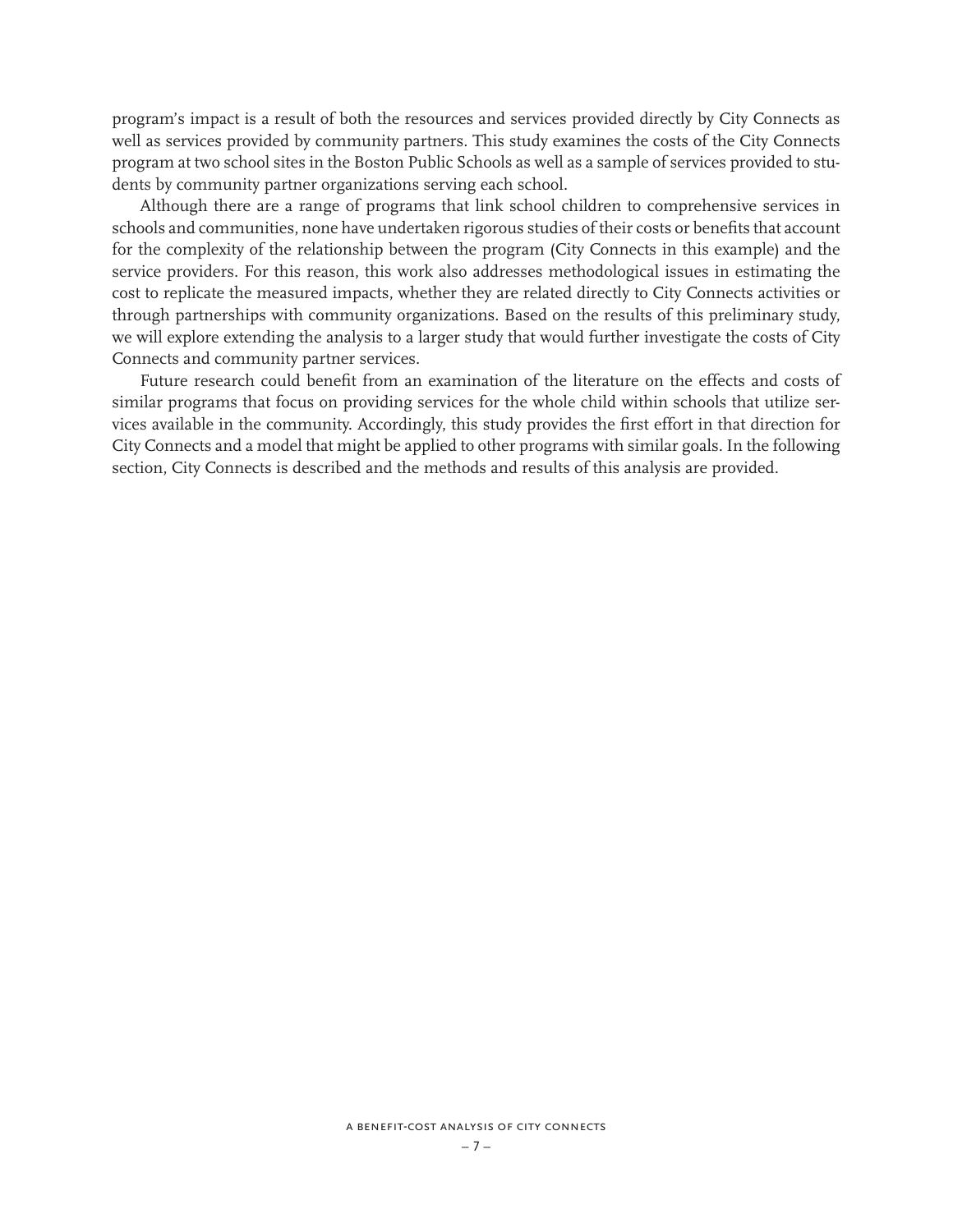# **2. CITY CONNECTS: DESCRIBING THE PROGRAM**

City Connects works with nearly 25 elementary and middle schools in Boston and Springfield, Massachusetts, Dayton, Ohio, and New York City. This study focuses on the program's initial and largest school district partner, the Boston Public Schools (BPS). In the 2013–2014 school year, City Connects served 18 public schools in Boston. The program initially served students in elementary grades, K-5, the focus of this study. City Connects is currently expanding to serve preschool, middle school, and high school grades in some locations.

The program enlists on-site School Site Coordinators (SSCs) who begin the school year by collaborating with school administrators and teachers to evaluate every student in each class as a Whole Class Review. During the Whole Class Review, the SSCs meet with each classroom teacher to assess the strengths and needs of each student in four major life areas: academics, social and emotional skills, health, and family. Together, they identify services to meet students' needs and assess whether any children require referral for more intensive follow-up or evaluation.

On an ongoing basis, SSCs directly provide services to individuals and small groups of students, while also working with their families, teachers, and community partners to ensure that the services being provided meet all of the students' needs. The SSCs are able to reassess as the year progresses and to make adjustments as necessary. SSCs are integrated into the wider effort of student support and youth development work at the schools they serve. They participate in Student Support Team meetings and provide counseling and crisis intervention support services to students in collaboration with the school administration.

In Boston, SSCs are employees of Boston College, but the model is flexible in that SSCs can be employees of the partnering school district while receiving training, support, and materials from the City Connects program. SSCs generally have Master's degrees in social work or school counseling and receive initial training from Boston College, in addition to ongoing implementation support and oversight from City Connects staff. At each participating school in Boston, City Connects provides a ratio of one SSC for every 400 students.

A critical piece of the work of SSCs is their knowledge of and familiarity with the range of services provided by community partners. Understanding the various services available allows them to better tailor service assignment to meet each student's specific needs. SSCs accomplish this by developing relationships with community partners, sharing information about partner services across the City Connects network, and gathering extensive data on service utilization. The types of services students receive include prevention and enrichment ( e.g., tutoring or academic enrichment, athletics, dance, summer arts program), early-intervention ( e.g., mentor programs, dental care, community-provided clothes and supplies) and more intensive services (e.g., psychological services or medical assistance). During an academic year, students often participate in multiple services, about five services each, on average. In addition to serving students, SSCs also aid the schools and community partners by streamlining the service referral process and communication, in part by providing a single point of contact for coordination.

It is conventional for schools to identify and seek specific services for children with obvious or dire needs, but schools rarely screen all children for the full range of academic, health, emotional, and family strengths and needs addressed by City Connects. In contrast, the City Connects program does this systematically, engaging in greater efficiency of process and with less likelihood of overlooking a student need. And, because the program serves multiple schools across the city, City Connects has continuous contacts with pertinent service providers in the community.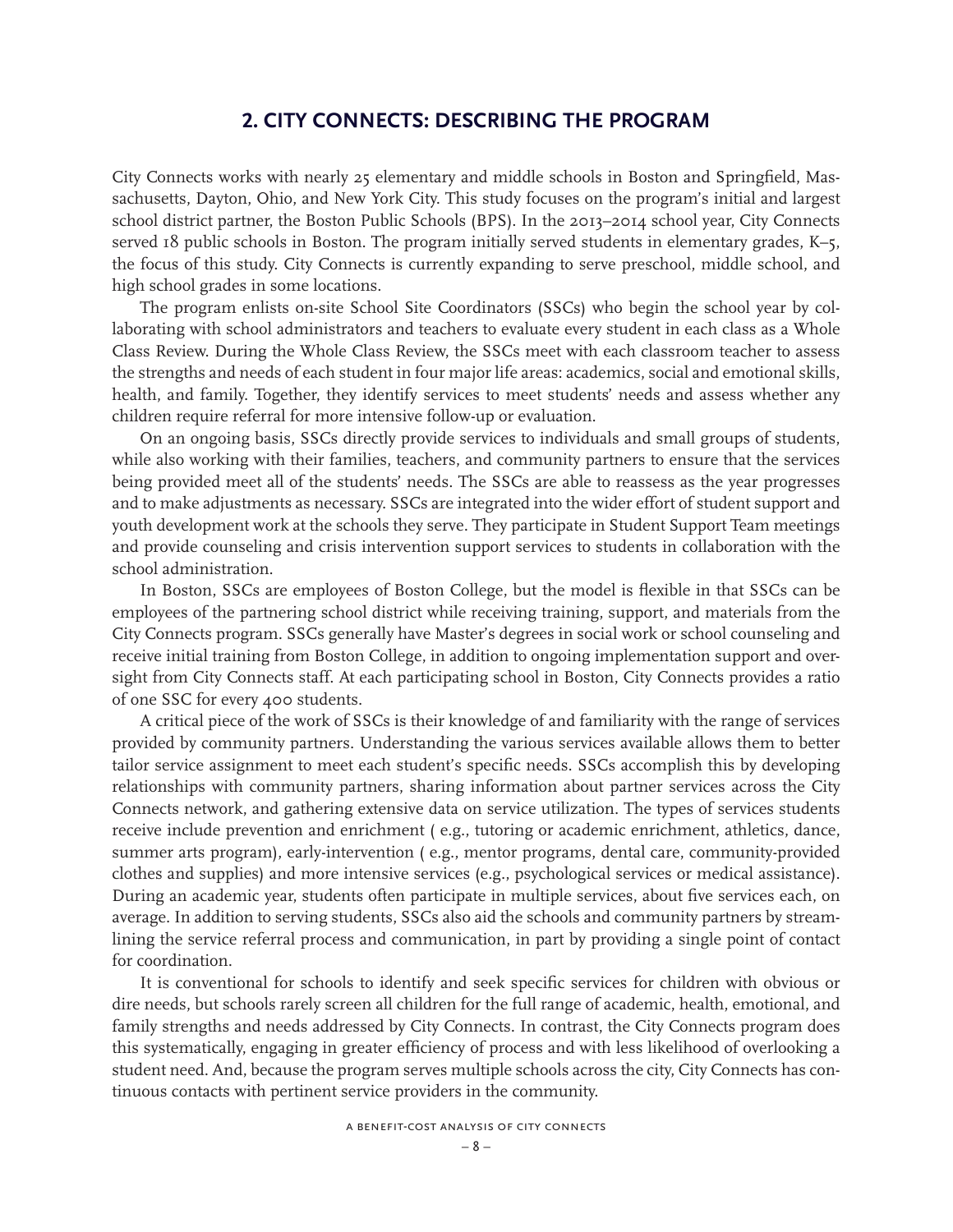# **3. METHODS**

### **3.1 Research Questions**

- 1. What are the core costs of City Connects?
- 2. How are the core costs of City Connects distributed across the central program office, schools, and parents?
- 3. What is the cost of Community Partner services, on average?
- 4. What is the total cost and cost per student of City Connects? How does this estimate change when assumptions regarding the relationship between the program, the schools, and the community partners are altered?
- 5. What are the monetary values of the social benefits produced by City Connects through improvement in academic achievement and high school graduation rates?
- 6. Do the benefits of City Connects exceed their costs? What is the sensitivity of these estimates to different assumptions?

### **3.2 Study Sample**

This study utilizes cost data from two school sites in Boston for the 2013–2014 school year. The schools were selected based on several criteria: they were long-term implementers of City Connects, whose data were included in reported evaluations of outcomes, and they represent different geographic areas within the city. A pragmatic criterion was their availability for site visits by the study team.

Both sites are large elementary schools, with more than 700 students. Both schools serve mostly minority students, who are from low-income families, many who have limited English proficiency. Table 1 provides demographic characteristics of elementary schools in Boston, City Connects schools in Boston, and the schools in this sample. The study sample has a higher representation of Asian students, fewer Hispanic students, and more English Language Learners than elementary schools in Boston Public School or City Connects more broadly. However, the two sites were typical with respect to the numbers of students eligible for free and reduced price lunch.

In order to understand the costs and benefits of the City Connects program, this study also includes an analysis of a sample of five community partners from each school site, for a total of 10 distinct community partners. Sampling is necessary because there are more than 70 community partners serving each school. The sampled community partners were selected based on the category of services provided, the intensity of the service, the number of students served, and the anticipated magnitude of marginal costs for serving one additional student based on the nature of the program (one-on-one programs likely having high marginal costs while an undersubscribed afterschool program may more easily accommodate an additional student without incurring additional costs). The sample of community partners provided a range of services such as tutoring, mentoring, behavioral support, health interventions, or the provision of needed materials such as books, coats, and backpacks.

### **3.3 Ingredients Method and Data Collection**

This pilot study follows the ingredients method of cost analysis (Levin, 1975). This approach is widely recognized for its accuracy and authenticity because it encompasses all resources or ingredients utilized in implementing a program, based on the economic principle of opportunity cost (Levin & McEwan,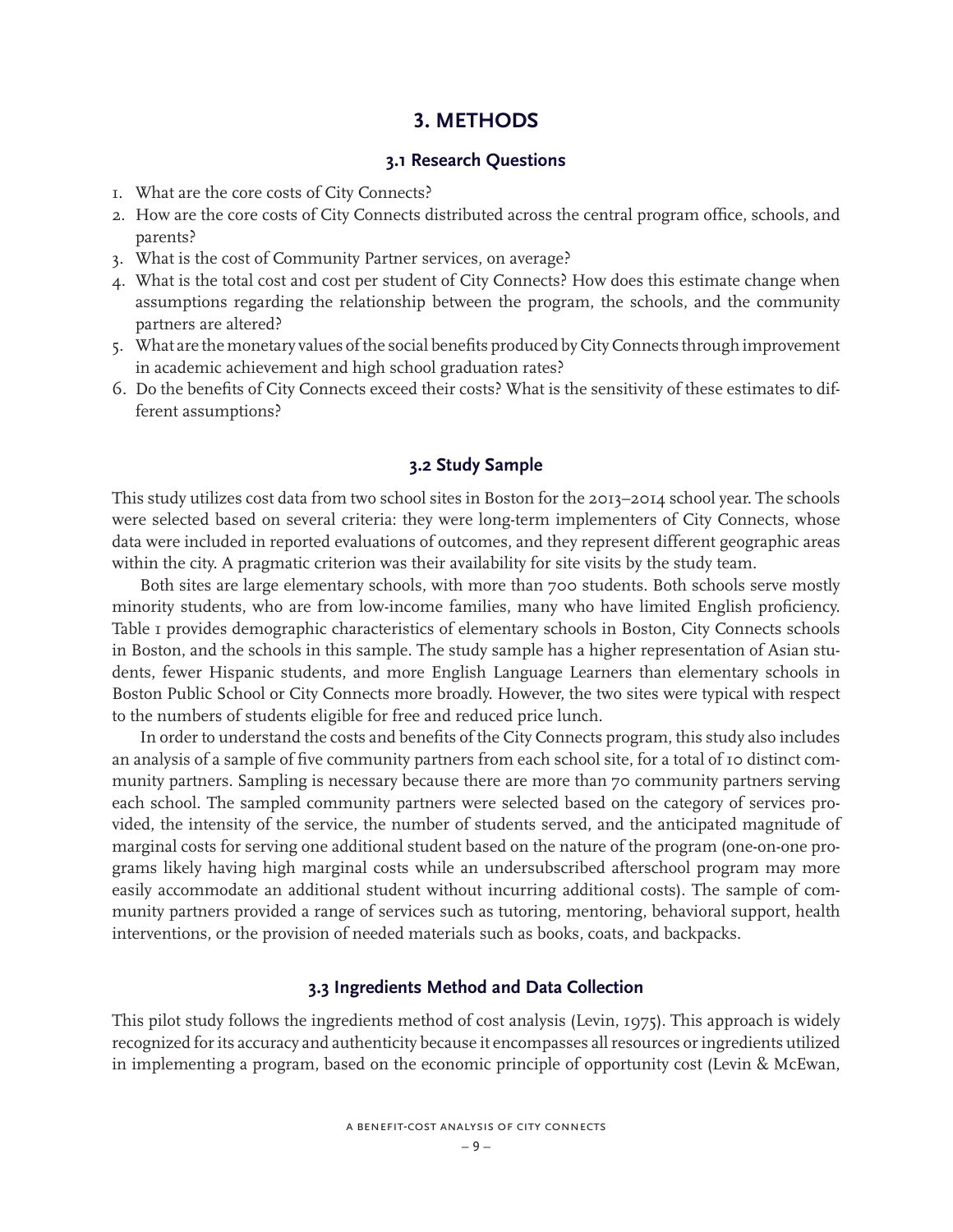2001). This study measures the ingredients utilized during the 2013–2014 school year to implement City Connects. In addition, the study translates program effectiveness into monetary benefits that are conferred to society to calculate the returns to City Connects as a social investment.

In order to calculate a cost estimate that corresponds to the effectiveness estimate, the study includes three cost models. The three models explore the need for inclusion of community partner costs in an estimate of the cost to replicate City Connects. The goal of the cost analysis is to estimate the total monetary value of the resources required to replicate the impacts of City Connects. The study focuses on analysis of school sites because the decision to adopt City Connects is made at the school level. Costs are estimated in total and per student. The study also includes an analysis of the distribution of the costs across various stakeholders (such as the school, program, and parents).

For each school site, all program ingredients utilized by City Connects and the community partners during the 2013–2014 school year were identified. Qualitative ingredient descriptions were collected via interviews with SSCs, school staff, and representatives of the community partners. The interviews were semi-structured, following a protocol with questions regarding personnel, facilities, materials, and other inputs. More information on data collection is available in Appendix I: Technical Appendix.

The ingredients method requires each site and each program included in an analysis to be comprehensively investigated to identify and describe all ingredients data through document review, observations, and interviews with program staff. In this pilot study, the process was simplified to reduce the burden on community partners by using expedited interviews of shorter duration. The interviews mostly focused on the relationship between the partner, the school, and City Connects, as well as identifying the primary ingredients utilized by the partners in serving students, such as staff or volunteers to provide services.

### **3.4 Matching Ingredients to Boston Prices**

All ingredients in this analysis were matched with Boston prices in 2013 US dollars. Ingredients were grouped into categories of personnel, facilities, materials and equipment, and other inputs. Ingredients in the category of personnel were matched with Boston prices available from the U.S. Department of Labor's Bureau of Labor Statistics (BLS) (2014b).<sup>1</sup> For personnel, fringe benefits were estimated using rates reported by the U.S. BLS via the National Compensation Survey (U.S. Bureau of Labor Statistics, 2014a).2 The prices of ingredients are discussed in detail in Appendix I: Technical Appendix.

Volunteer time was estimated based on the specific tasks associated with their service. For example, average salaries for teacher assistants in Boston 2013 (\$29,450/year, or \$20.45/hour) were applied to those volunteers that provide tutoring or mentoring services. The Boston minimum wage was assigned to volunteers doing simple/low-skill tasks. We test the sensitivity of this assumption by including an additional analysis using a wage rate based on the volunteer's education level. The patterns of results are not changed by this test. The analyses are discussed in Appendix I: Technical Appendix.

Some services included parental involvement. Because this involvement may be important in replicating the effects, these costs were included in the analysis. The schools in the sample were largely attended by children from low-income families. Therefore, we estimated the market value of parental

<sup>1</sup> http://www.bls.gov/oes

<sup>2</sup> http://www.bls.gov/ncs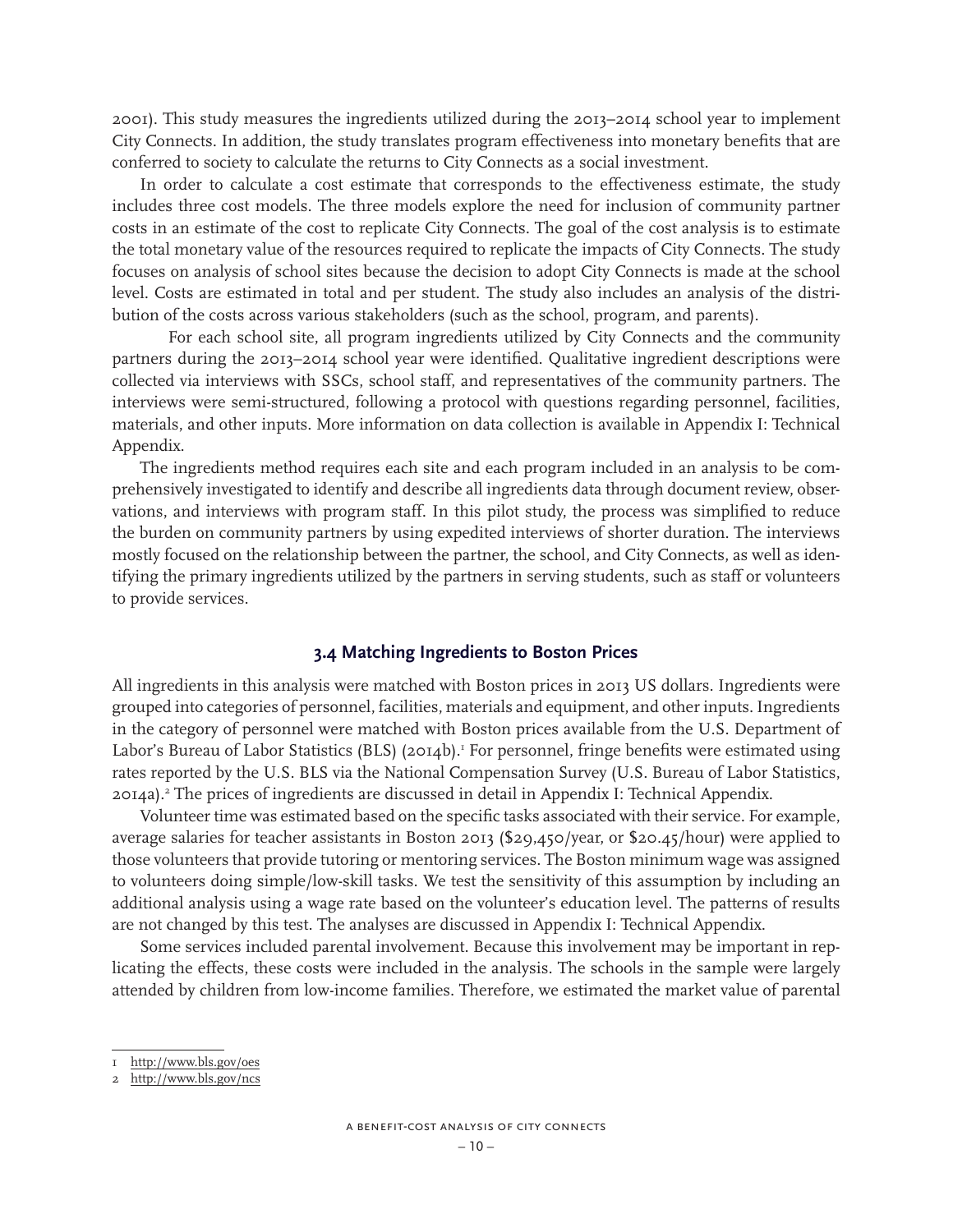time at the 2013 rate of minimum wage in Boston. Facilities costs were estimated by multiplying the square footage used by an annualized cost for new construction that included land acquisition and furnishings.

Materials were matched with prices available via online sources. For instance, the cost for a portable dental unit utilized by one community partner specializing in providing dental care was estimated using the *Dental Chair Surgical Chair Complete Package*, at the price of \$3,699.99 per set.3

If necessary, prices were adjusted for inflation using the Consumer Price Index calculator available online (http://data.bls.gov/cgi-bin/cpicalc.pl). Additionally, since the program took place over six years, costs and benefits are expressed as a present value at the time of kindergarten using a 3.5% discount rate.

### **3.5 Costs Estimation**

In a benefit-cost analysis, costs must account for the resources used to produce the impacts of the program. It is uncertain how much of the impact of City Connects is due to the resources of the City Connects program or the specific resources provided through community partner services In this study, the total costs to replicate the impact are reported as the core costs of City Connects both without and with the estimated costs of community partner services provided to students, reflecting this uncertainty.

In what follows, the costs of City Connects are described using three terms for clarity: core costs of City Connects, costs of community partners, and total cost of City Connects (see Glossary for further description). The core cost of City Connects is the monetary value of all ingredients used to implement City Connects, excluding community partner services. The costs of community partners provides information about the services and resources available to students through these external organizations. The total cost of City Connects is explored through three models to account for the relationship between community partner services and the impacts of City Connects.

#### *3.5.1 Core Costs of City Connects*

The core costs of City Connects include the School Site Coordinators (SSCs); the time devoted to the program by teachers, principals, guidance counselors, and other school staff; materials and facilities utilized in implementing the program; parental time; and the time contributed by City Connects Central Program Staff for training and implementation. These ingredients are incremental to the normal business of schools where the City Connects program is not present.

The central City Connects program, the schools, and students' parents finance the core costs of City Connects by paying directly for the ingredients or contributing them in kind. Therefore, the analysis of the core costs of City Connects will also include an examination of who pays for the program. Understanding how the costs are financed is especially important for school or district decisionmakers because it outlines the costs borne by the school separately from those borne by other entities.

<sup>3</sup> http://www.amazon.com/ In a sensitivity analysis, we amortized the cost of the dental package over 5 years using 3.5% discount rate. Amortization reduced per student cost for the dental service by \$13, but amortization did not affect the per student cost of City Connects estimates under models 2 and 3.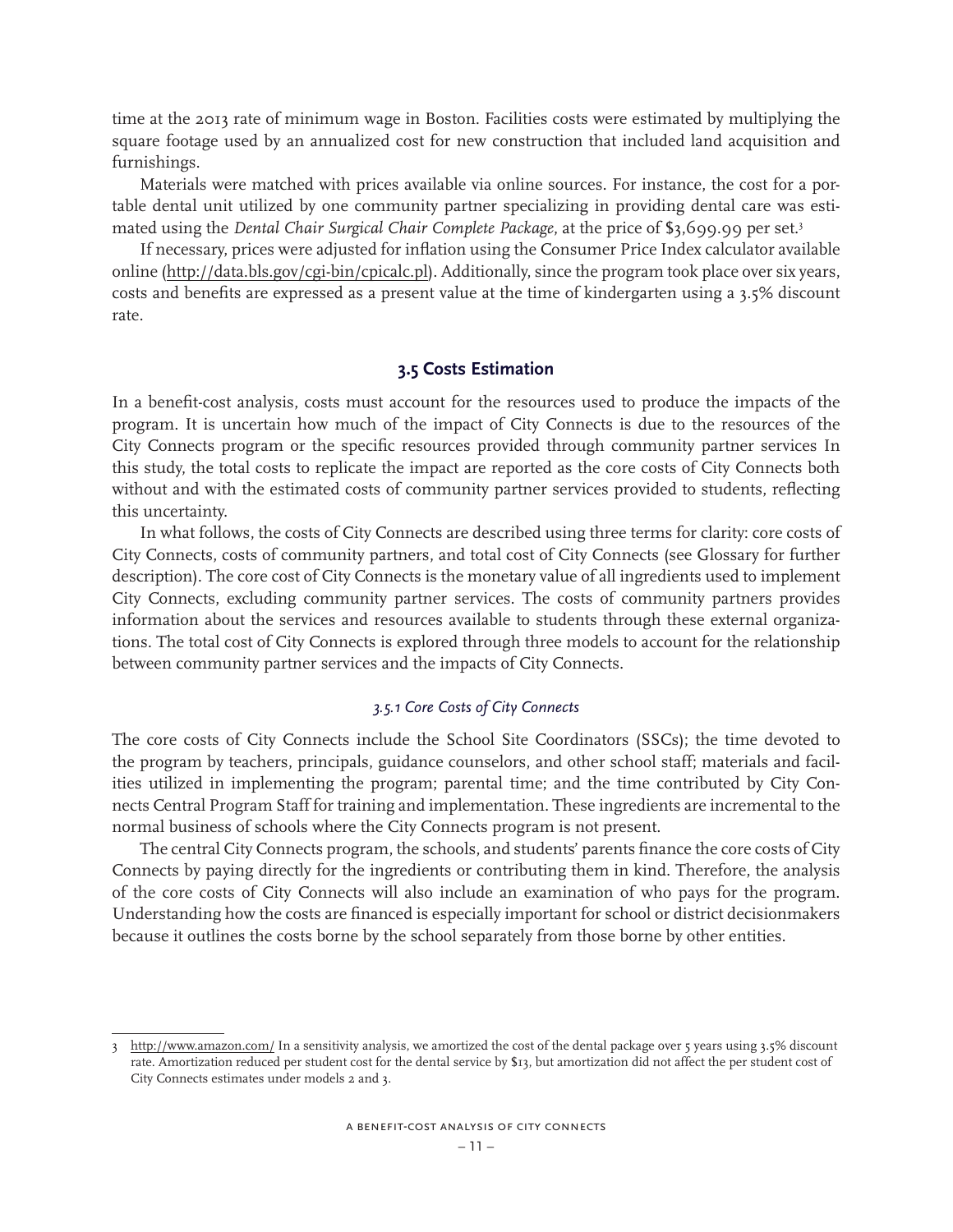### *3.5.2 Community Partner Costs*

By design, one of the main functions of the City Connects program is connecting schools and students with various services provided by community partners. As described above, the City Connects staff provides some services, which are accounted for in the program costs through the program's ingredients (such as SSCs and facilities space utilized at the school). However, most specific services addressing students' identified needs are provided by community partner organizations. While there is no direct cost to City Connects for these services, the measured effects of City Connects partially rely upon the services students receive from community partners. Some effects may be due to strategically matching students to the particular set of services that best meet their needs, and efficiencies may be achieved due to the streamlining of the service referral process and the management of service receipt, which may result in better services being provided at lower cost or to more students with the same level of resources. However, City Connects may also induce students to receive additional services, may create new relationships between community partners and schools, or may incentivize a community partner to reallocate services from non-City Connects schools to City Connects schools due to the ease of working with the SSC and receiving a student who is well-suited for their program. Our study aims to explore these options to estimate the cost of resources needed to replicate the impacts of the City Connects program.

The costs for the sampled community partners at each school site are generalized to all community partners at that school using the distribution of the number of service referrals across the community partners (for details see Appendix I: Technical Appendix). Specifically, the number of services provided by each sampled community partner was divided by the total number of services provided by all community partners at each school site to calculate the percentage of total services provided by each sampled partner. This percentage was used to extrapolate from the costs of the 5 sampled community partners to the costs of all community partners at each site. This extrapolation assumes that the sample of community partners is representative of the services provided by all community partners affiliated with each school.

### *3.5.3 Total Cost of City Connects*

We explore three potential models to estimate the total cost of City Connects. Some school services and some community partner services would be provided in the absence of City Connects. Determining how much additional cost from the community partners should be included in the estimate of total costs of City Connects requires some assumptions about service delivery; therefore, the total cost of City Connects will be presented as a range, rather than a single point estimate. This allows us to test the implications of our conclusions for the benefit-cost comparisons.

To estimate the total cost to replicate the impacts of City Connects, we explore a model that only includes the core costs of City Connects, a second model that includes the core costs of City Connects and the average cost per student for all community partners associated with each pilot school, and a third model that includes the core costs of City Connects and an estimate of the incremental costs of community partners. These models are illustrated in Figure 1. Specifications for each model are provided in Appendix I: Technical Appendix.

Note that all three cost models include the core costs of City Connects. As described above, the core costs include the services delivered directly by City Connects personnel, such as small-group social skills workshops. Student services provided directly by schools were assumed to be the same across City Connects and comparison schools, and thus were not included. City Connects staff participated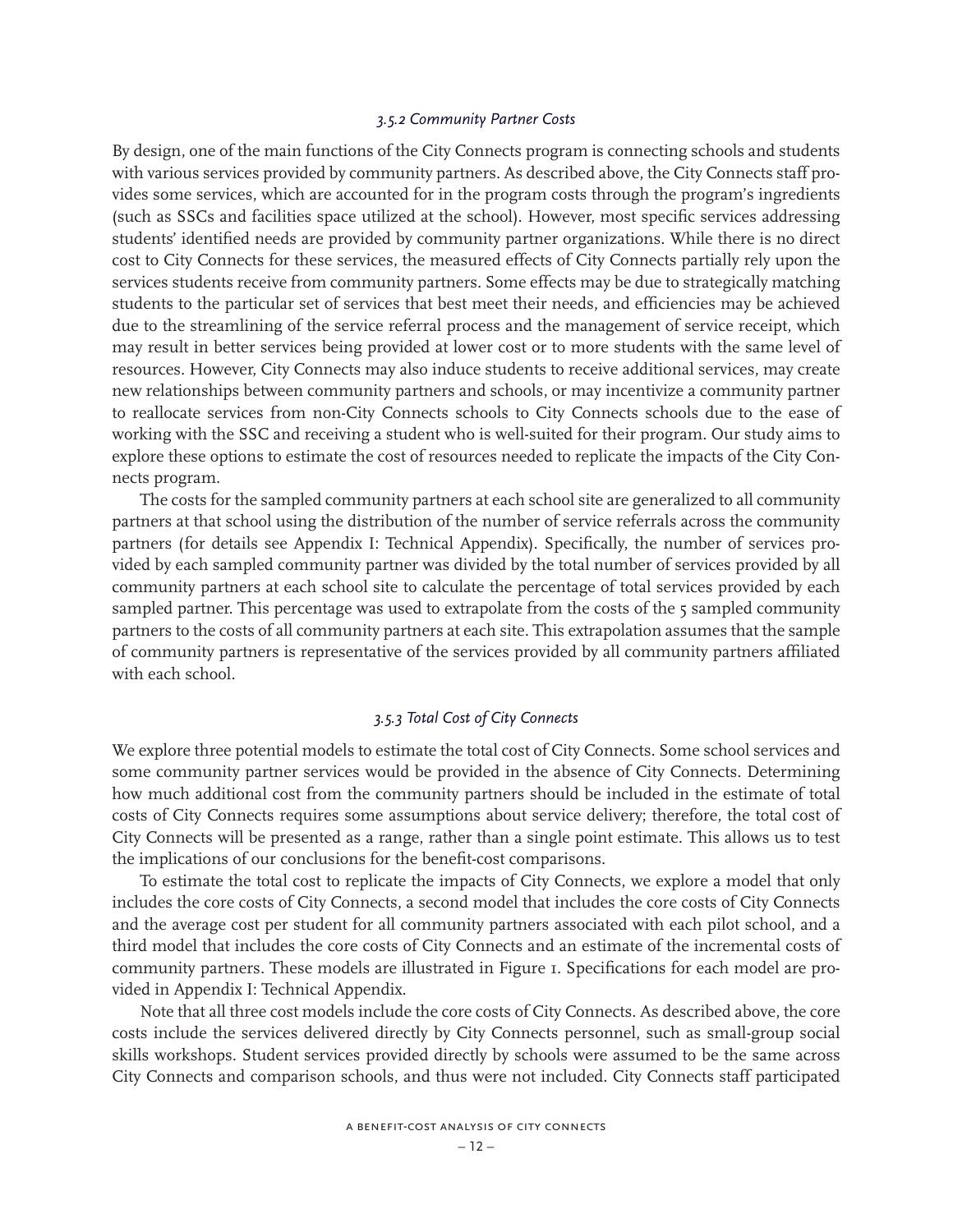in and sometimes led their school's Student Support Team meetings. While the City Connects staff time spent in this meeting is captured in the core costs, the meeting is a standard practice in all BPS schools ("business as usual"). Thus, the total time of other school staff members attending the meeting are not included in the main analyses presented here. A sensitivity analysis is provided in Appendix I: Technical Appendix that includes the costs of other personnel who attended the Student Support Team meetings, such as school psychologists, teachers, principals, nurses, and occasional community agency staff members. This test explores the possibility of the contribution of this meeting to the effectiveness of City Connects either through additional time for collaboration or additional time to discuss student needs or progress.

*City Connects Total Cost Model 1.* Model 1 is a lower bound estimate that assumes that students in comparison schools receive equal amounts of services from community partners as students in City Connects schools. Thus, the only costs to replicate the implementation would be those included in the core City Connects costs. Implicitly, any program effects would be due solely to the City Connects program, likely through better identification of service need and better matching of services to students.

There is some empirical support for the assumption that overall levels of resources invested in services amongst community partner organizations are similar across treatment and comparison schools. Interviewees at several of the community partners indicated that the programs served similar numbers of students at City Connects sites and other schools in Boston, or that the program served similar numbers of students at the school sites before City Connects was affiliated with the school. Further, several partner services have very low variable costs relative to their fixed costs, implying that the marginal cost of serving one additional student is minimal.

However, it is possible that differences in outcomes between the treatment and comparison schools could be, in part, due to the qualities of specific services received (either additional services or better matching services to needs) from community partners via City Connects. Therefore, we explore the potential for a larger or more limited role of community partners in estimating the cost of City Connects in models 2 and 3 below.

*City Connects Total Cost Model 2.* The second cost model is an upper bound estimate of replication costs, attributing the full cost of community partner services for children in the two schools to City Connects. Costs are estimated by extrapolating from the sample of five community partners to the full range of services, based on the available data from City Connects' Student Support Information System. In this estimate, both the core costs of City Connects and the costs of community partner services are considered incremental to the comparison group or "business as usual." This is an extreme estimate and assumes that the only way schools receive community partner services is through the relationship with City Connects. As an extreme upper bound, this estimate represents the highest possible cost of City Connects that is bounded at less than infinity, as it is implausible that students in comparison schools would be receiving no community partner services. Nonetheless, an estimate of the costs of the community partner services associated with City Connects, regardless of whether or not they are above and beyond services received by students in the comparison group, is informative in describing what the City Connects program entails and the range of services received by students.

This estimate is also useful for consideration of replication as it includes all costs of community partner services. The city of Boston offers high-quality community services, where the community partners have long-standing relationships with the public schools and often many available resources, such as volunteers, to provide services. In this context, the cost of expanding services to accommodate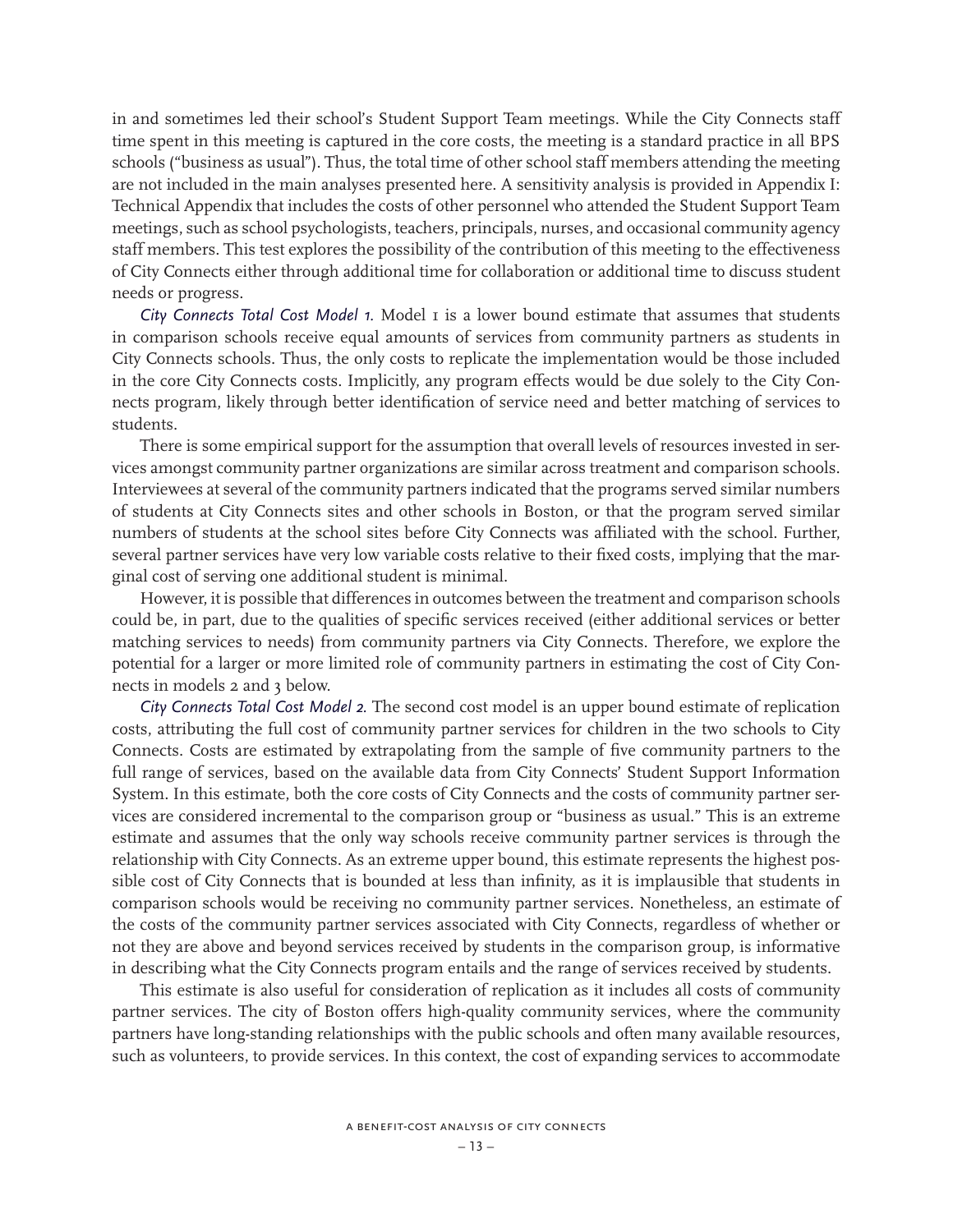an additional student may be smaller than would be the case in a different setting. If the program were to be replicated in a setting where community partners are not available, schools do not commonly engage in partnerships with community organizations, or the capacity of community partners to serve students is limited, the total cost of City Connects may need to include the costs of community partner services to reflect the true cost needed to replicate the impact of the program.

*City Connects Total Cost Model 3.* The third cost estimate includes the core City Connects costs and a portion of the costs of community partner services. As illustrated in Figure 1, Model 3 is an intermediate approach between Model 1 and Model 2. While there is some empirical support for the effectiveness of Model 1, it is likely that at least some of the measured effects are due to additional services received by the City Connects schools and students. Model 2 likely overstates the cost of City Connects because the community partners provide extensive services to comparison group schools as well as to City Connects schools. Thus the cost of at least some of the partner services may not be higher for the City Connects schools. In fact some of the partner organizations provided services to the City Connects schools even prior to City Connects. This partial cost assessment for partner services to City Connects schools constitutes the approach that we believe approximates the most reasonable formulation of costs specification. Indeed, it may overstate costs if the differences between City Connects schools and comparison schools lack a substantial difference in partner services, but the overall effectiveness of City Connects schools is due to a more efficient screening and matching approach.

Unfortunately, detailed data were not available from comparison schools regarding the use of community partner services and the related resources. Thus, we relied upon interview responses from program directors at the community partner organizations to determine if any of the costs of community partner services (via shifted resources from comparison schools to City Connects, an exclusive relationship with City Connects, or an expansion of services) should be attributed to City Connects. More details on the estimation strategy are available in Appendix I: Technical Appendix.

### **3.6 Benefits Estimation**

### *3.6.1 Education Outcomes*

A benefit-cost analysis requires estimation of the monetary value of the effects of a program. In the case when outcomes are goods or services that are traded in a market, market prices can be used to incorporate information on value by considering supply and demand. Like most educational interventions, however, the outcomes of City Connects do not typically have a clear market value. In that case, we must estimate a shadow price, or willingness to pay for a desired outcome. Several methods exist for estimating shadow prices, including contingent valuation methods that rely upon surveying people directly to assess their willingness to pay as well as methods that utilize revealed preference as a proxy for markets.

City Connects has several outcomes with potential economic value. This study estimated economic benefits based on educational attainment, measured as a reduction in the high school dropout rate, and educational achievement, measured by increases in math and ELA test scores in grades 6–8 (for more details on the outcomes and evaluations, see Appendix II). These outcomes were obtained from evaluations of City Connects, including a recently-published peer-reviewed publication for the latter outcome (Walsh, et al., 2014b). There is extensive literature on the economic benefits of educational attainment and achievement and substantial consensus on their value (for example Belfield and Levin 2007a, 2007b, 2009; see section 3.6.2 below). By not including other potential benefits, this method will understate the value of the benefits and provide a conservative estimate. Other outcomes of the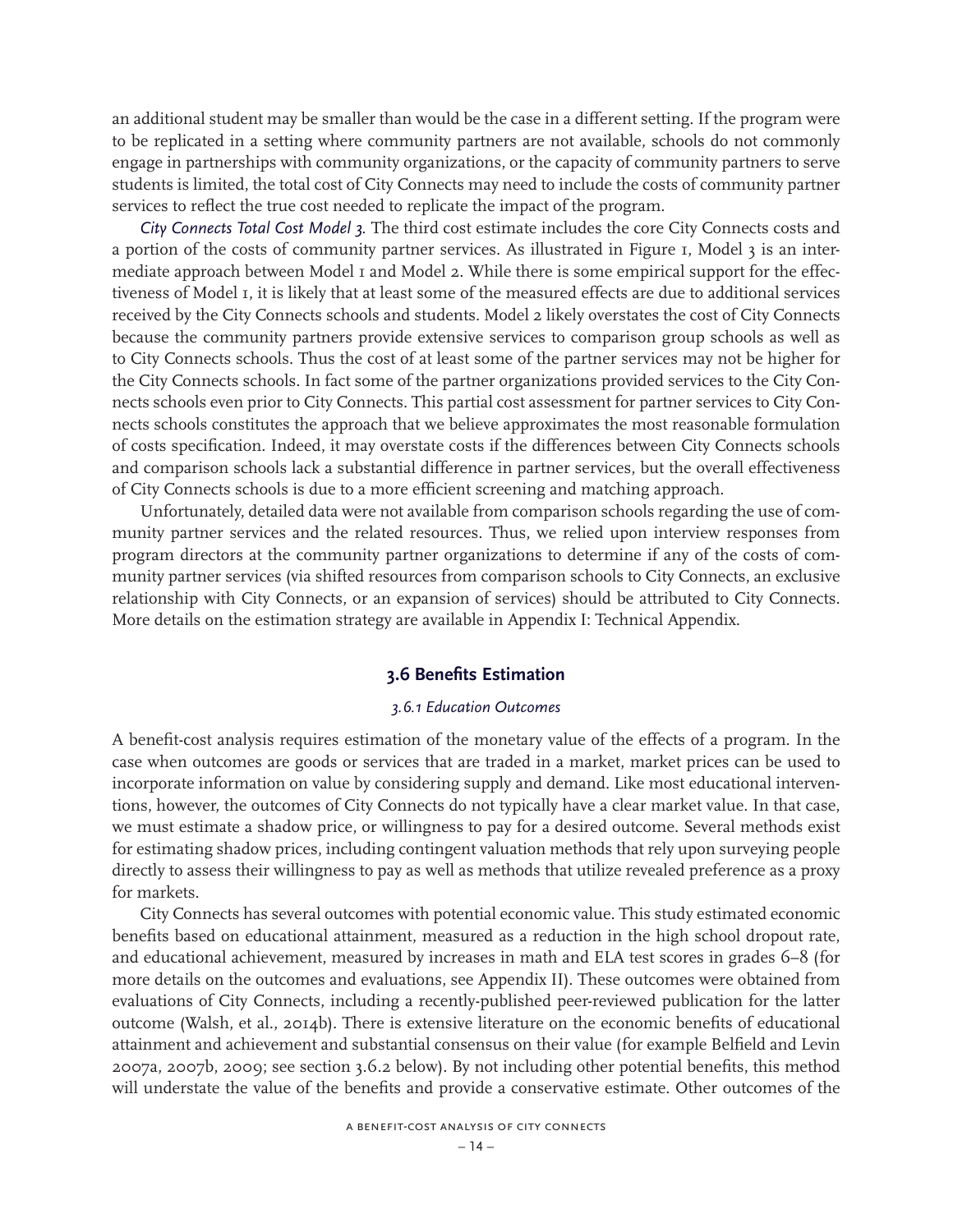program, such as report card measures of social and emotional outcomes and behavior, retention in grade, and health outcomes and behavior, are no doubt important, but their monetary value is not included here to reduce the risk of double-counting given the potential overlap or correlation among these outcomes and high school graduation.

Results on educational attainment are based on Walsh, et al. (2014a), a discrete event- history analysis that compares the probability of dropping out of high school for City Connects participants to other students in the Boston Public Schools who never attended a City Connects school, adjusting for individual covariates. This analysis found that City Connects was associated with a 48% reduction in the odds of dropping out of high school. Of the students enrolled in a City Connects school, 8% dropped out and 92% persisted or graduated. Of the Boston elementary students who did not attend a City Connects school, the dropout rate was 15%, resulting in a difference of 7 percentage points in dropout rates between the City Connects schools and the comparison schools.

To estimate benefits, the outcomes reported by Walsh et al. (2014a) were transformed from dropout prevention rates into high school graduation rates using data available from Boston Public Schools. In 2012, 72% of Boston Public School students graduated within 5 years of starting high school (Massachusetts Department of Elementary and Secondary Education, 2012). This graduation rate was combined with the Walsh et al. (2014a) data to estimate the graduation rate, the dropout rate, and the portion of students who remained in school. The dropout rate for BPS (the comparison group) was 15% and the graduation rate was 72%; therefore, the remaining 13% of students were assumed to remain in school for a 6th year. We apply the same proportions to the results reported in Walsh et al. (2014a). We assume that the 7 percentage point difference in dropout rates were reflected as additional graduates, and that the portion of students who remained in school without graduating (13%) remained unchanged. If this effect is applied to the sample of 2,265 students included in Walsh et al. (2014a), the program generated approximately 159 additional graduates.

Results for educational achievement are from Walsh et al. (2014b). This study utilized a propensity score model comparing math and English language arts (ELA) test results for grades 6–8 for City Connects participants and similar students in comparison schools. For students who participated in City Connects for six years, effect sizes range from 0.15–0.45 and these gains are actually higher for the later grades. To be conservative, we assume an effect size gain of 0.3 across all students.

Therefore, if City Connects is delivered to 100 students, the program will yield 7 new high school graduates (instead of high school dropouts) and the remaining students are considered unaffected. (Again, our estimate of results is conservative because we do not include benefits to students who would have graduated anyway, but benefited in other ways from the services linked to City Connects.) Alternatively, if City Connects is delivered to 100 students, each one is assumed to have an effect size gain of 0.3 in academic achievement. Both these yields can be monetized.

#### *3.6.2 Benefit-Cost Method*

To derive the economic benefits of City Connects we apply the well-established lifetime model of educational status (following the methods and principles described by Karoly (2012)).4 Specifically, we compare lifetime profiles of earnings and related economic benefits by level of educational attainment

<sup>4</sup> The model has been applied at national, state, and local levels, as well as for subgroups of youth at different education levels. For example, studies include: Trostel (2009); Baum et al. (2010); Carroll and Erkut (2009). These studies find large benefits of educational attainment but they are difficult to synthesize as they vary with respect to student populations and apply different assumptions ( e.g., on the discount rate).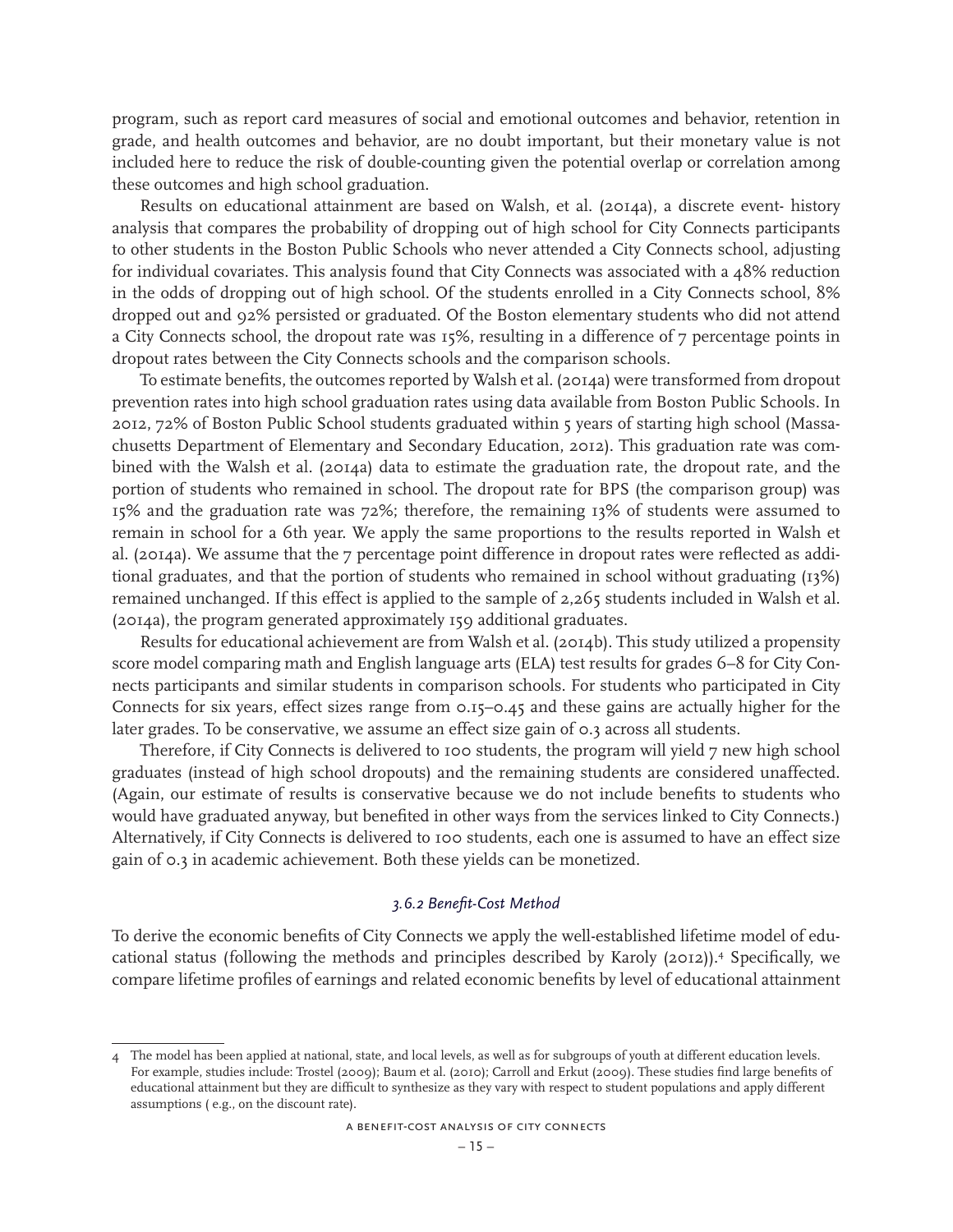and take the difference between the profile for a high school graduate or college enrollee versus a dropout. Similarly, we compare lifetime profiles for students with higher cognitive skills to those with lower cognitive skills. On average, persons with low skills and human capital face worse economic outcomes both immediately and over a lifetime (up to age 65). They have lower incomes, worse health status, exhibit greater criminality, and rely more on government welfare subventions. We calculate these outcomes in dollars and discount them back to be expressed as present values in kindergarten. We take the social perspective (including all economic consequences). Hence, they are consistent with the cost estimates and can be compared directly to obtain the net benefits and benefit-cost ratio.

We adapt and update estimates on the gains from attainment and achievement from studies by Belfield and Levin (2007a, 2007b, 2009). For earnings, these studies use data from the Current Population Survey to estimate differences by education level. Earnings data are calculated by gender and race and then pooled to yield a national average lifetime earnings stream for each education level.<sup>5</sup> These differences are very large (even from the perspective of their present value at kindergarten): high school graduates earn over \$100,000 more than dropouts; and college graduates earn over \$300,000 more. For health differences, the estimates use evidence from Schoeni et al. (2011): conservatively, each year of education adds 0.008 quality-adjusted life years (QALYs) annually during adulthood; this is equivalent to a 'health annuity' of \$600 from kindergarten to age 65. For crime differences by education level, evidence is from Lochner and Moretti (2004). For welfare differences by education level, results are from Waldfogel et al. (2007). In total, the lifetime differences by education are very large. We calculate that each new high school graduate yields social benefits of \$260,300 over a dropout.

<sup>5</sup> Earnings profiles reflect gross earnings plus health benefits, adjusted for state labor force participation rates, national productivity growth, and ability/motivation. Also, the profiles of those groups with more education are adjusted for ability/ motivation. For each dataset earnings are collapsed into education levels and five-year age bands. From these age bands each lifetime full earnings profile is extrapolated to age 65 and then discounted back to a present value at age 18. To derive tax payments we use declared after-tax federal income tax payments of respondents to the CPS (also adjusted for labor force participation, productivity growth, and ability). Full details are available from the authors.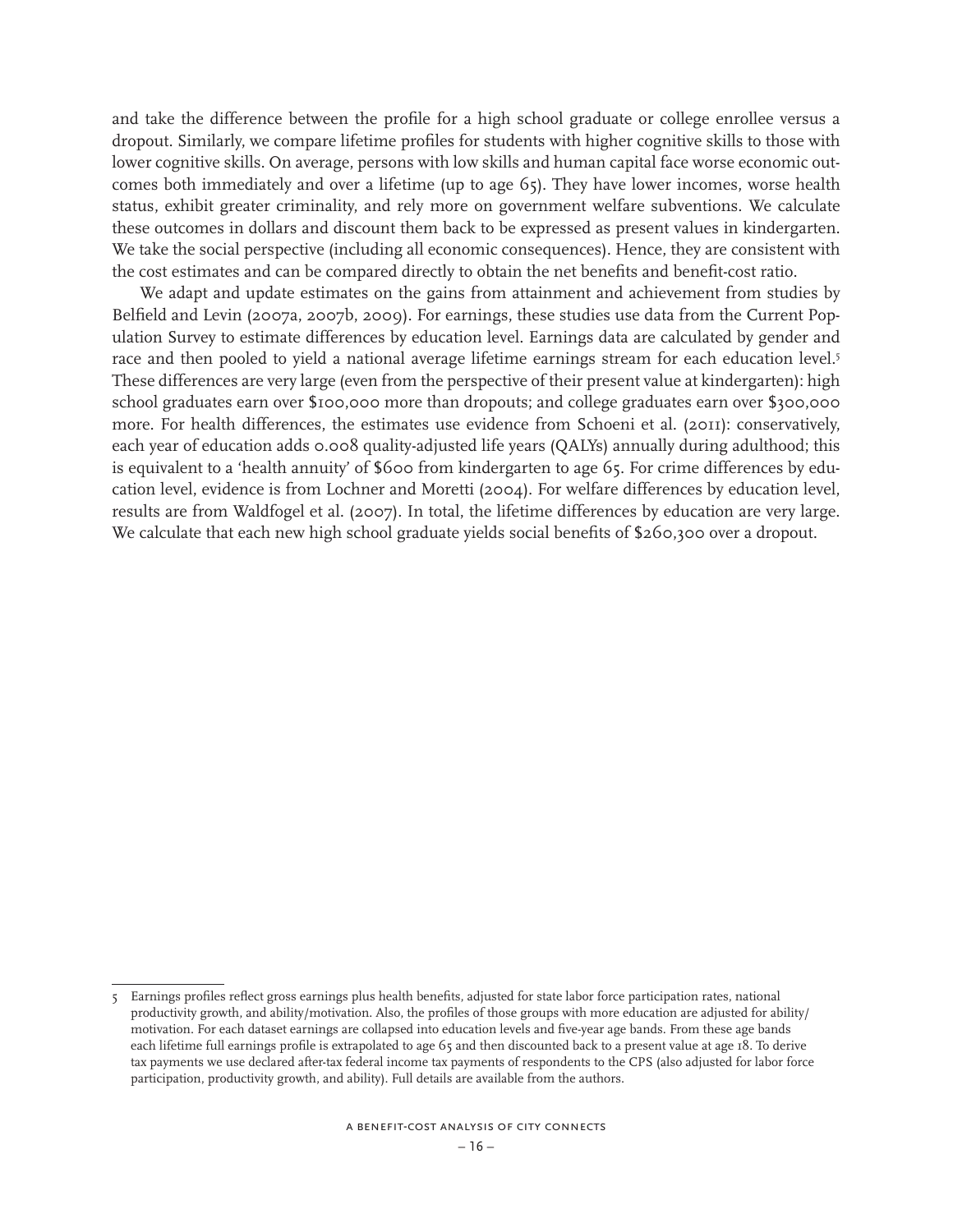### **4. RESULTS**

### **4.1 Core Costs of City Connects**

The core cost of City Connects in present value terms accounting for six years of participation during kindergarten through grade 5 is about \$1,540 per student on average, as shown in Table 2. As shown by the total cost per site, the total core costs (or the school-level cost for serving all students throughout 6 years of participation) do not vary substantially across the two sites in our sample—both are approximately \$1.2 million. Both sites had two SSCs, equivalent support from the central program office, and similar numbers of teachers participating in the whole class review process. Therefore, the difference shown in the site-level per student costs is due to similar fixed costs that are divided over different numbers of students enrolled in each school. By dividing the costs of the program over a larger number of students (a difference of nearly 80 students), the costs at Site 2 appear lower than at Site 1.

The ingredients of the core City Connects program are categorized into personnel, materials, and facilities. As shown in Table 3 in average present value terms adjusting for 6 years of participation, the category of personnel is the main source of costs for the program. School Site Coordinators (SSCs) were generally at the start of their careers and held a Master's degree in social work or counseling with special training for City Connects. Central program staff trained the SSCs, oversaw implementation, and provided other support to the SSCs and the schools. School staff included teachers, administrators and other school personnel who devoted time to the implementation and success of the program. Students' parents were also involved in the City Connects program through meetings and other communication with the SSCs. Items such as computers, desks, internet, and printers were included as materials. Facilities included City Connects office space, classrooms and other school space for Whole Class Reviews, and space for other activities.

### **4.2 Distribution of Core Costs of City Connects**

City Connects relies on ingredients or resources from three main sources: the City Connects central program office, the schools and school district, and students' parents. As shown in Table 3, most of the core costs of City Connects (89.5%) were borne by the central program office for the School Site Coordinators, time contributed by central program staff, and some materials (computers and database). The schools financed about 10.1% of the core costs of the program. The costs to the school included teacher time for the whole class review, principal time, office space for the School Site Coordinators and other space to serve students, and some office materials such as desks. The remaining 0.4% of the core costs of City Connects were provided by parents.

### **4.3 Community Partners Costs**

The costs of sampled community partner services vary substantially based on the type of service provided. Average per student costs for sampled services ranged from \$460 to over \$18,000. The largest category of total costs is personnel, followed by facilities, which also account for a significant portion of costs. For those partners that specialize in one-on-one tutoring or mentoring services with high variable costs based upon additional student participants, personnel and facilities comprise the majority of costs. In contrast, partners providing materials to students, such as backpacks, books, and clothes, have higher costs in the category of materials.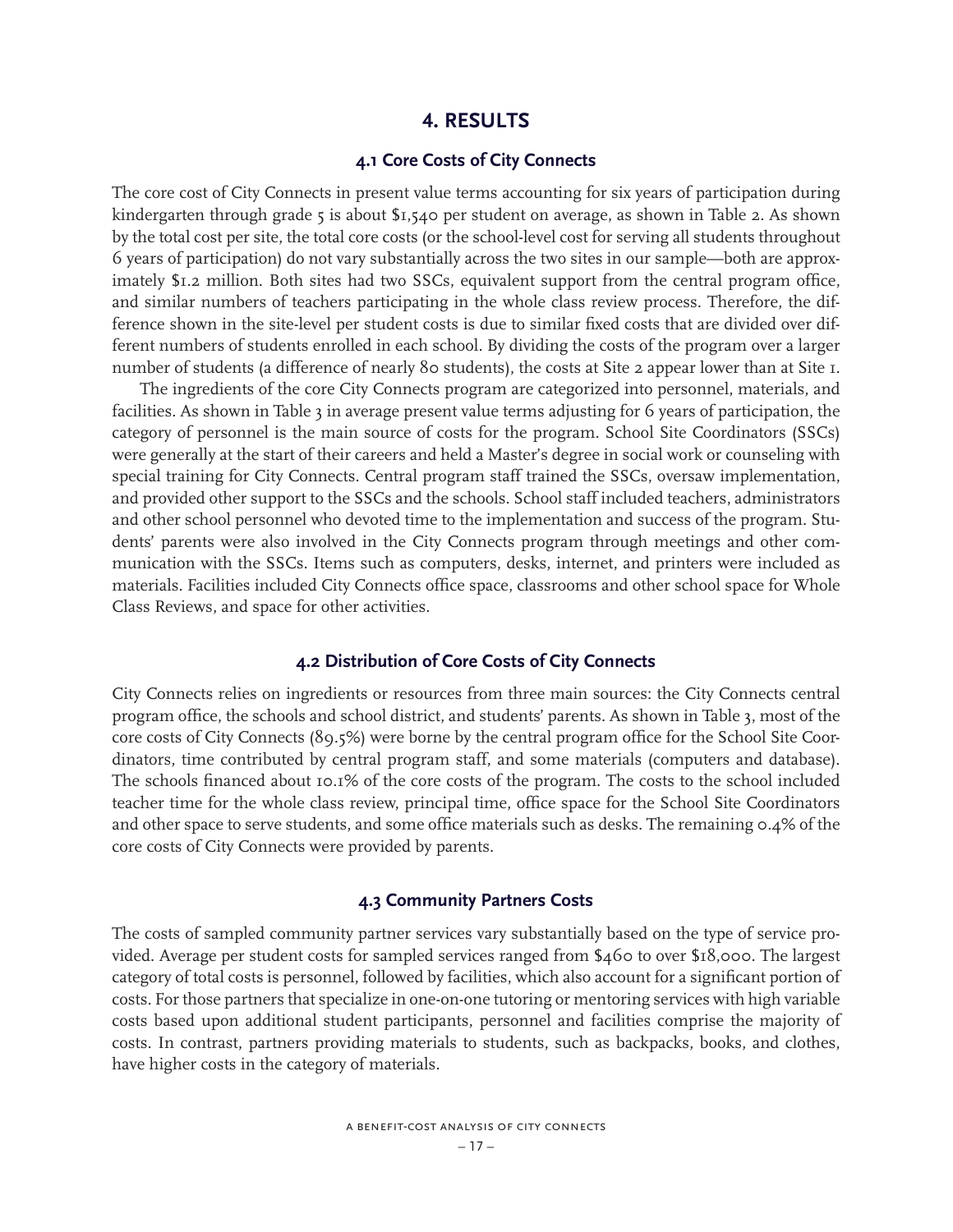Table 4 presents the discounted total and per student costs at kindergarten for community partners, extrapolated from the sampled partner costs, at two school sites. Please see the Technical Appendix for details on the extrapolation procedure. On average, the services cost \$7,530 per student for six years of program participation. However, large variations existed among sites in terms of per student cost, largely due to differences in the types of services provided. These differences may be the result of sampling at two levels—school sites and community partners within sites. In general, services that involved frequent one-on-one tutoring or mentoring, with frequent sessions, cost the most per student, especially those that used designated space for the services. Although some partners that provided health services seem to be costly, they did not necessarily yield high costs per student because these services were delivered less frequently. Partners that specialize in providing materials also had low per student cost, as result of the large number of students served.

In the next section, we explore three models of calculating the costs of City Connects based on the costs presented above. Note some schools provided services in addition to those provided by City Connects and the community partners. Because most schools are likely to provide those services regardless of the presence of City Connects, we did not consider those costs to be incremental. Therefore, the models below illustrate the core costs of City Connects, City Connects plus estimates of all community partner costs, and City Connects plus estimates of incremental community partner costs.

### **4.4 Total Cost of City Connects: Results from Models 1, 2, & 3**

Table 5 presents results of the three cost models. Under Model 1, the present value cost of City Connects at kindergarten is \$1,540 per student for six years of participation. The results for Model 1 are considered to be lower-bound estimates of the overall program costs because Model 1 only includes the core costs of City Connects (no community partner services included). The underlying assumption is that community partners provided services equally to schools that participated in City Connects and those that did not. In this scenario, the cost to replicate the impact of City Connects is represented by the core costs of the program and greater efficiency in screening and program matching of City Connects than in comparison schools.

The present value cost per student under Model 2 is \$9,070 for six years of participation. Model 2 is an upper-bound estimate of the total cost of City Connects as it includes all costs of community partners. This model assumes that only the schools in the treatment group received services from community partners and as a result all community partner costs must be considered to replicate the impact of the program. This model may be important for policymakers in locations considering City Connects where community partners do not exist or where schools themselves would have to cover the costs of services of community partners.

Model 3 provides the intermediate estimate of \$4,570 per student for six years of participation. Model 3 includes the core costs of City Connects plus a portion of community partner costs to reflect that some community partner services were provided only to City Connects schools or City Connects schools were preferred partners due to the involvement of City Connects. Thus, these community partner costs must be included to estimate the cost to replicate the impacts of City Connects.

As an intermediate estimate, Model 3 is the preferred specification, which was supported in interviews with community partners. However, this model is not without limitations. The assumptions are explored in more detail in Appendix I: Technical Appendix. In what follows, the cost per student from Model 3 (\$4,570) is compared to the per-student benefits of the program, discussed in the next sub-section.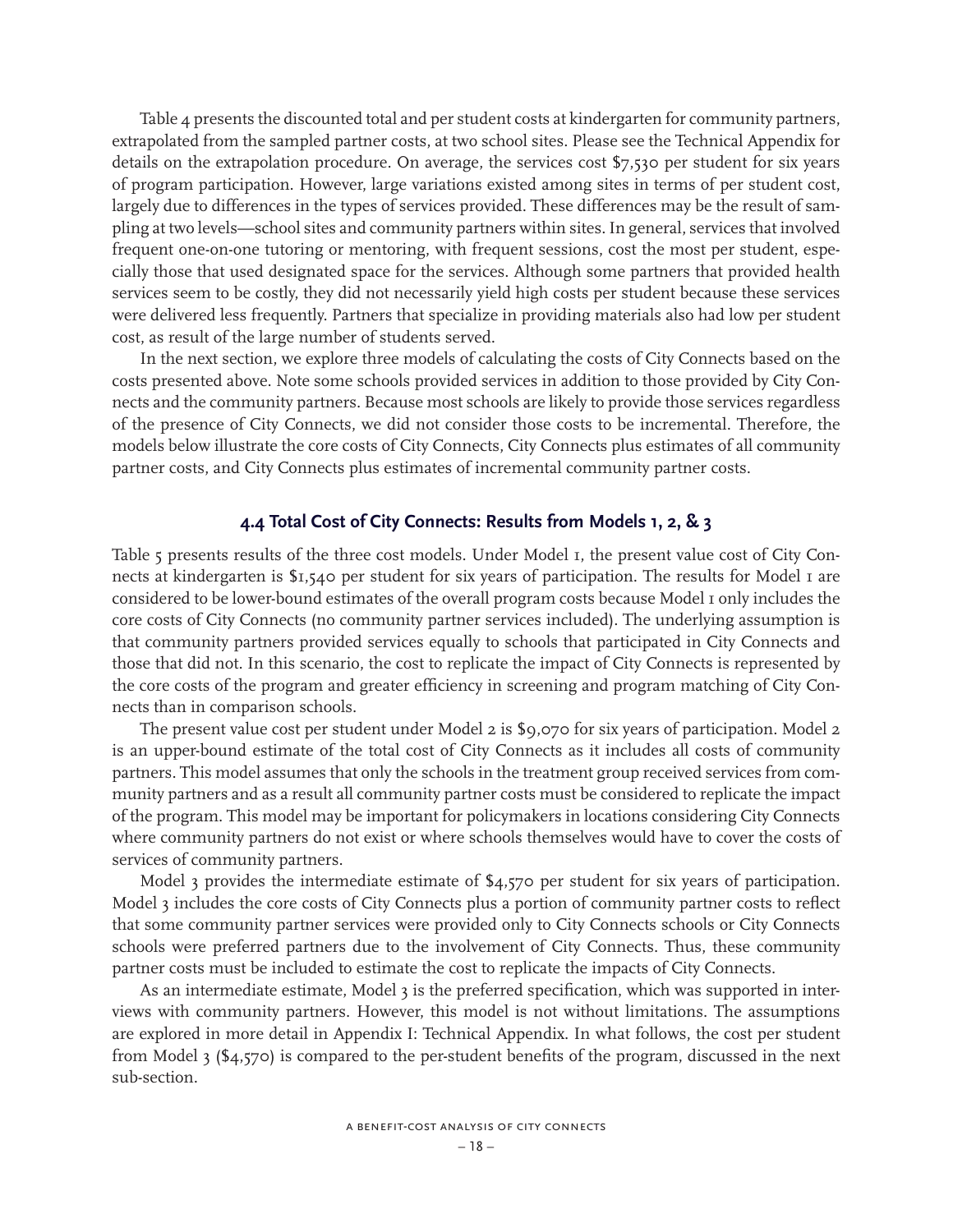### **4.5 Benefits of City Connects**

As discussed in section 3.6.2, each new high school graduate yields social benefits of \$260,300. As shown in Table 6, when this benefit per new graduate is multiplied by the yield of additional graduates from City Connects (7%), the social benefits per City Connects student are \$18,220. Alternatively, if each student obtains effect size gains in achievement of 0.3, the social benefits are \$9,490 per City Connects student. Taking the average of these two estimates, we calculate that the benefits of City Connects are conservatively valued at \$13,850 per participant (as a present value at kindergarten age).

### **4.6 Benefit-Cost Results**

The benefits of City Connects exceed the costs by \$9,280 per student, as shown in Table 7. The total cost of City Connects per student is \$4,570 and the benefits per student are \$13,850. The benefit-to-cost ratio, or the rate of return, is about 3. In other words, for each dollar invested in City Connects society can expect around \$3 in return.

We explored the sensitivity of this finding to the various cost models and to the two benefits estimates. In each case, the benefits of the program exceed the costs (see Appendix Table AI). The upper bound estimate is based upon the lowest cost and the highest benefits. In this scenario, City Connects primarily redirects students and does not induce extra costs of community partner services, as shown in Model I (and the core costs of City Connects). The benefits are based only upon the benefits of increasing high school graduation. Thus, the net benefits are very large (at \$16,680) and the benefitcost ratio is 11.8. The lower bound estimate utilizes a sensitivity test estimate of the total cost estimate from model 2 and benefits from only the measured achievement gains. In this scenario, the benefits slightly exceed costs (\$290) and the benefit-cost ratio is close to 1. Overall, the benefit-cost ratio lies somewhere between 1 and 11.8, with a best estimate of  $\alpha$ , oo in benefits per dollar of cost.<sup>6</sup>

It is likely that the actual benefits of City Connects exceed the amounts calculated here, possibly by a large magnitude. First, our calculations are conservative: they exclude labor productivity spillovers, the deadweight loss of distortionary taxes, and other consequences (such as intra-family effects) that cannot be monetized; they also do not count any benefits that accrue whilst the students are in school (see the discussions in Belfield and Levin, 2007; Trostel, 2010; and Karoly, 2012). Second, the high school graduation calculations assume non-marginal students (those who would have graduated or enrolled in college without the program) receive no benefit from the program. Finally, future projections suggest greater adversity for those with low skills (Autor, 2014); by using current cross-sectional data, we have likely understated the returns to education over the long run. It is also likely the costs of City Connects are not as high as reported here: these costs assume all students participate for six full years.

Finally, break-even analyses illustrate the robustness of these results. For example, looking only at cognitive gains (and not high school graduation), the benefits of City Connects equal the costs until the gains fall below an effect size of 0.15 (relative to an actual effect size of .15–.45 from the research

<sup>6</sup> Unfortunately we cannot make a direct benefit-cost comparison with other projects with similar goals. Our review of evaluations of the two most prominent of these projects indicates that they systematically overstate benefit-cost ratios by underreporting costs and overstating benefits, a result of using ad hoc methodologies rather than one that reflects accepted accounting practices for costs and benefits, such as the ingredients method.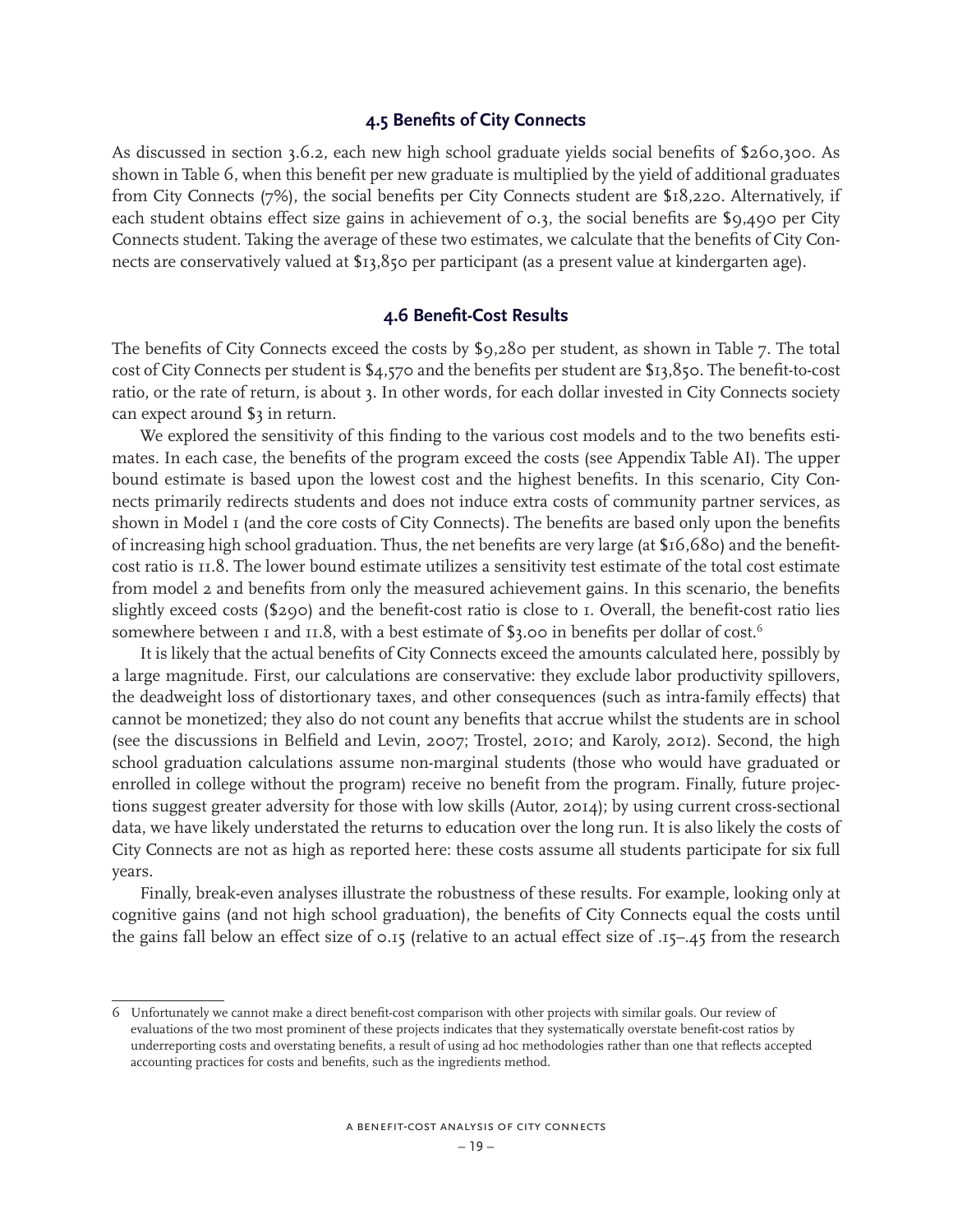evidence). That gain represents the cognitive score increase necessary for the program to 'break even'. As another example, looking only at high school graduation, the benefits of City Connects equal the costs until the yield of new graduates falls to 2 per 100 City Connects participants. That is, if the program improves the high school graduation rate by only 3 percentage points, it will break-even (relative to the research evidence showing a 7 percentage point advantage). That is, City Connects might still be half as effective and still break even.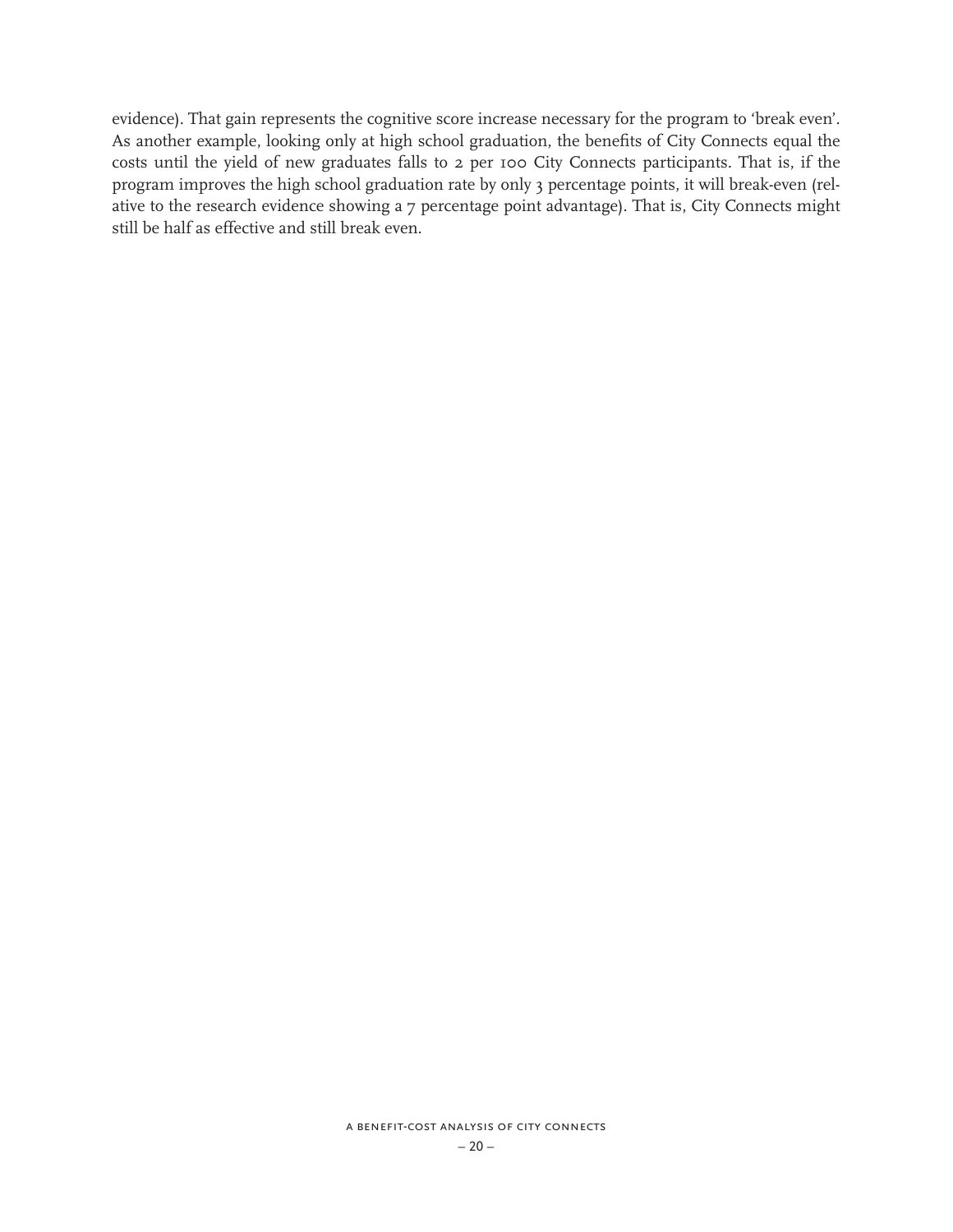# **5. DISCUSSION AND NEXT STEPS**

These benefit-cost results are substantial and can be summarized for each class cohort of students. We assume an entry cohort of 100 kindergarten students into a new school in 2014. For that cohort the total cost of City Connects would be \$457,000 over their years in that school. The social benefits of City Connects would amount to \$1,385,000. Thus, the benefits of City Connects from society's perspective significantly exceed the costs by about \$928,000.

This preliminary analysis provides strong evidence that the benefits of City Connects exceed the costs, even under the most conservative assumptions and models. In addition to the benefits associated with increased education attainment and achievement, City Connects may also benefit society by improving the capacity and efficiency of the community partners. During interviews with community partners, almost all of the representatives (usually program managers or directors) mentioned that City Connects staff at the school site helped to streamline their communication with the school. One program mentioned that this was such a significant advantage, that when expanding to new schools, they preferred City Connects schools. These comments are consistent with feedback provided by community partners in an internal program survey conducted by City Connects where partners working with City Connects schools reported much higher satisfaction than the partners working with non-City Connects schools (for example, communication with primary contact at school, referral processes, follow-up on service delivery, effectiveness of the partnership with schools in reaching goals, and gaining helpful feedback to improve service delivery). A recent piece in *The Boston Globe* included a quote from a community partner saying that their service was more efficient as a result of City Connects (Weintraub, 2014).

One area where this research should be extended is through examining the relationships between community partners and schools more thoroughly. Due to budgetary constraints, this report relied on a small sample of a total of 10 community partners—which is less than 10% of the partners per site from two sites. The intention of sampling was to minimize the burden of the interviews on the partners. The sampling strategy accounted for variability in service intensity and the hypothesized cost structure of services (fixed costs are divided across all students served, whereas variable costs are incurred with each additional student served). As a result, the analysis incorporated differences in marginal costs across services to the extent that our sample is representative of a range of marginal costs.

Further exploration could allow for more precision in data collection and broader sampling of the community partners. Our findings indicate that the core costs of City Connects are unlikely to vary considerably across sites, mitigating concerns about the small sample of sites and potential lack of representativeness; however, community partner costs may be subject to greater variation based on neighborhood and the population of students served, implying that a broader sample of community partners could be informative. The current data collection strategy included questions about the costs due to City Connects (incremental costs), the cost of one additional student (marginal costs), and any other changes in services that may have resulted from their partnership with City Connects. Based upon the empirical results of our investigation, it appears that very few services have zero or extremely low marginal costs, although some services likely have lower marginal costs than others. However, this is limited because the interviewees were generally not able to identify marginal and incremental costs or differences in resources as a result of City Connects.

Therefore, it is important to explore how community partners serve City Connects schools and non-City Connects schools (or City Connects schools prior to joining the program) to better understand the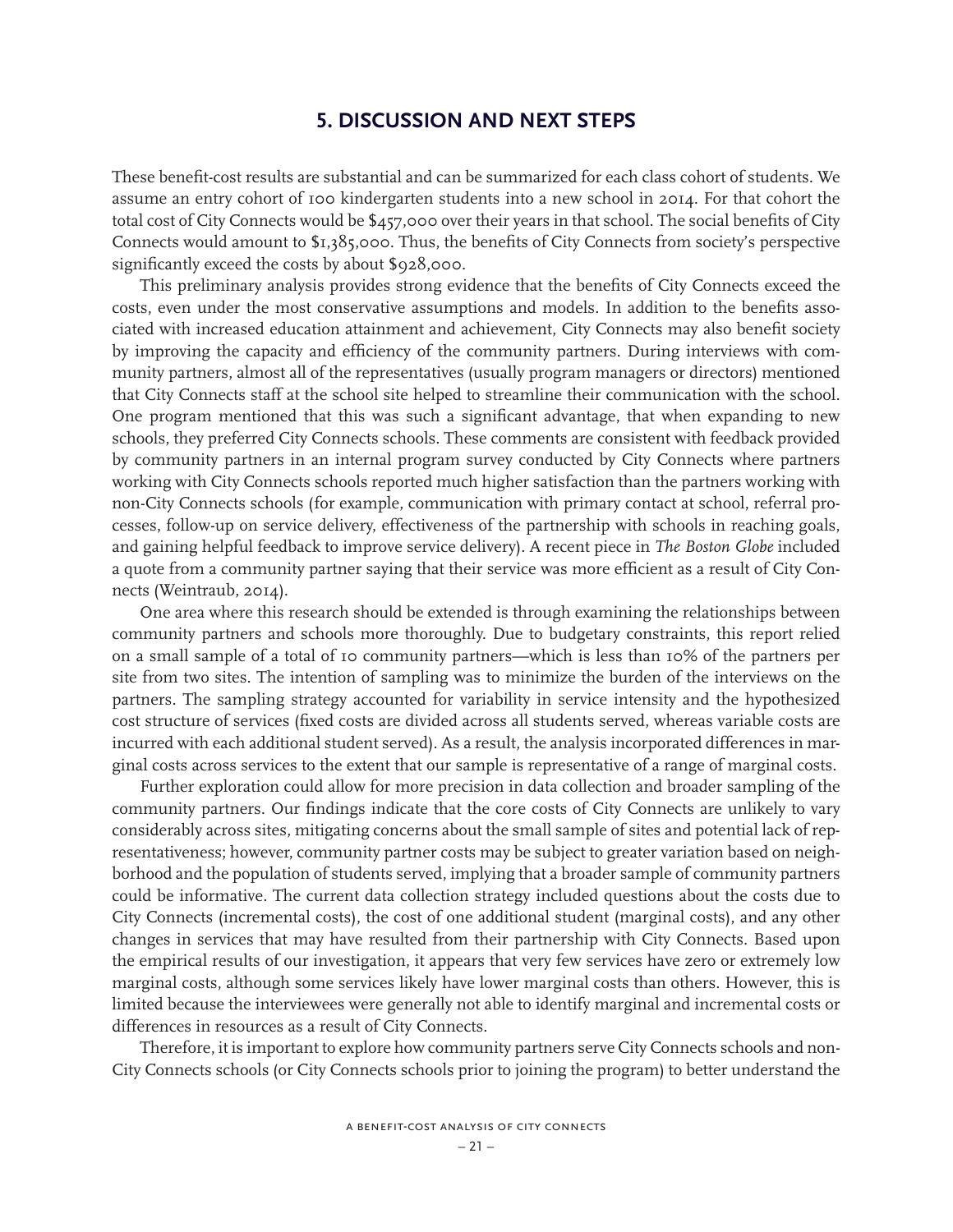resources that produced the impact on graduation and achievement. Further research can more deeply explore patterns of fixed versus variable costs for a larger sample of community partners, as well as community partner costs at comparison schools, to obtain more precise estimates of both the marginal and incremental costs of community partner services.

From society's perspective, increased efficiency in school-community partnerships or increased capacity to serve students as a result of City Connects are benefits of the program and therefore should be accounted for in a benefit-cost analysis. In this study, these net benefits are not neglected, in that all benefits associated with increased capacity, efficiency in delivering services, and better matching students and services should be captured in better academic outcomes (either educational attainment or achievement).

An interesting aspect of these findings is that a school receives the City Connects program at a fraction of the total cost. Schools pay for about 10% of the total costs of the program through staff time, providing facilities, and some materials. The resources received for this investment (totaling around \$1.2 million) and the outcomes generated, which benefit the school and school district, provide support for consideration of this program as a comprehensive school-based service. Future examination of the scale-up of the program, in both costs and effects, is recommended. Other extensions of this work may include explorations of site-level variability in costs and service participation, a wider range of non-academic benefits, and the extent to which City Connects offsets costs to schools and community partners by streamlining the service referral and provision processes.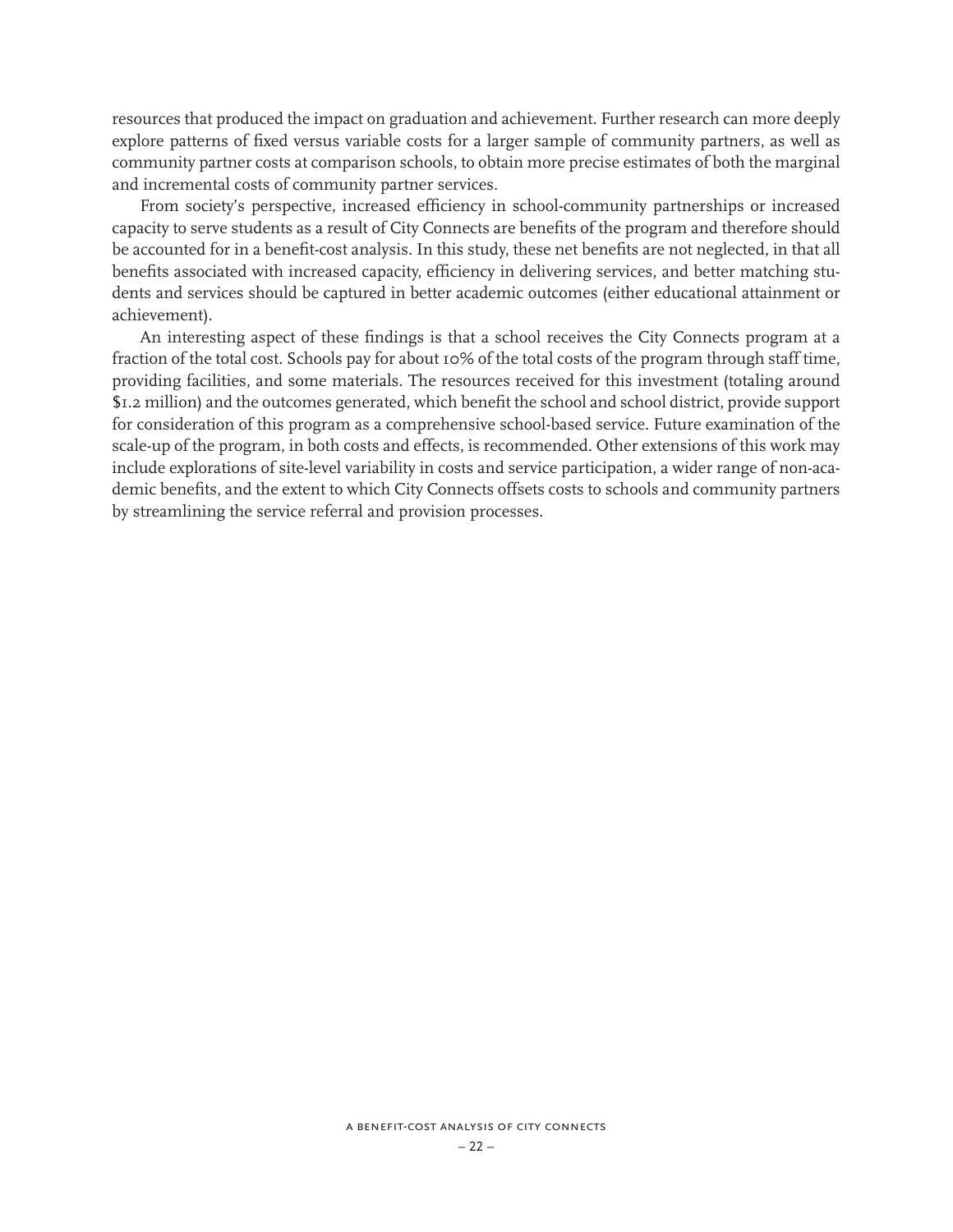# **REFERENCES**

Baum, S., Ma, J., and K. Payea. (2010). Education Pays 2010: The Benefits of Higher Education for Individuals and Society. College Board Advocacy and Policy Center.

Belfield, C.R. & H.M. Levin. (2007a). *The Price We Pay: The Economic and Social Costs of Inadequate Education.* Brookings Institution: Washington, DC.

Belfield, C.R & H.M. Levin. (2007b). The Economic Losses from High School Dropouts in California. Monograph, www.cdrp.ucsb.edu/pubs\_reports.htm.

Belfield, C.R. & H.M. Levin. (2009). Some economic consequences of improving math performance. Technical Report 1, Center for Technology in Learning, SRI International, www.cbcse.org.

Berliner, D.C. (2009). Poverty and potential: Out-of-school factors in school success. Boulder and Tempe: Education and the Public Interest Center & Education Policy Research Unit. Available: epicpolicy.org/ publication/poverty-and-potential

Boston College Center for Optimized Student Support (2014). *The Impact of City Connects: Progress Report 2014.* Retrieved from http://www.bc.edu/content/dam/files/schools/lsoe/cityconnects/pdf/CityConnects\_ ProgressReport\_2014.pdf

Carroll, S., and E. Erkut. (2009). The Benefits to Taxpayers from Students' Educational Attainment. Santa Monica, CA: RAND Education.

Dearing, E. (2008). The psychological costs of growing up poor. Annals of the New York Academy of Sciences (Special Issue: Scientific Approaches to Understanding and Reducing Poverty, S.G. Kaler & O.M. Rennert, Eds.) 1136, 324-332.

Karoly, L. (2012). Toward standardization of benefit-cost analysis of early childhood interventions. *Journal of Benefit-Cost Analysis,* 3, 1, Article 4.

Levin, H.M. (1975). Cost-effectiveness analysis in evaluation research. In M. Guttentag, & E.L. Struening (Eds.), *Handbook of evaluation research (Volume 2)*. Beverly Hills, CA: Sage.

Levin, H.M. & McEwan, P.J. (2001). *Cost-effectiveness Analysis: Methods and Applications* (2nd ed.)*.*  Thousand Oaks, CA: Sage Publications, Inc.

Lochner, L. & E. Moretti. (2004). The effect of education on crime: Evidence from prison inmates, arrests, and self-reports. *American Economic Review*, 94, 155–189.

Massachusetts Department of Elementary and Secondary Education. (2012). *2012 graduation rate report (district) for all students 5-year graduation rate.* Retrieved from http://profiles.doe.mass.edu/state\_report/ gradrates.aspx

Rothstein, R. (2010). How to fix our schools. Issue Brief #286. Washington, DC: Economic Policy Institute, October 14, 2010. Available: www.epi.org.

Schoeni, R.F., Dow, W.H., Miller, W.D. & E.R. Pamuk. (2011). The economic value of improving the health of disadvantaged Americans. *American Journal of Preventive Medicine*, 40, S67–72.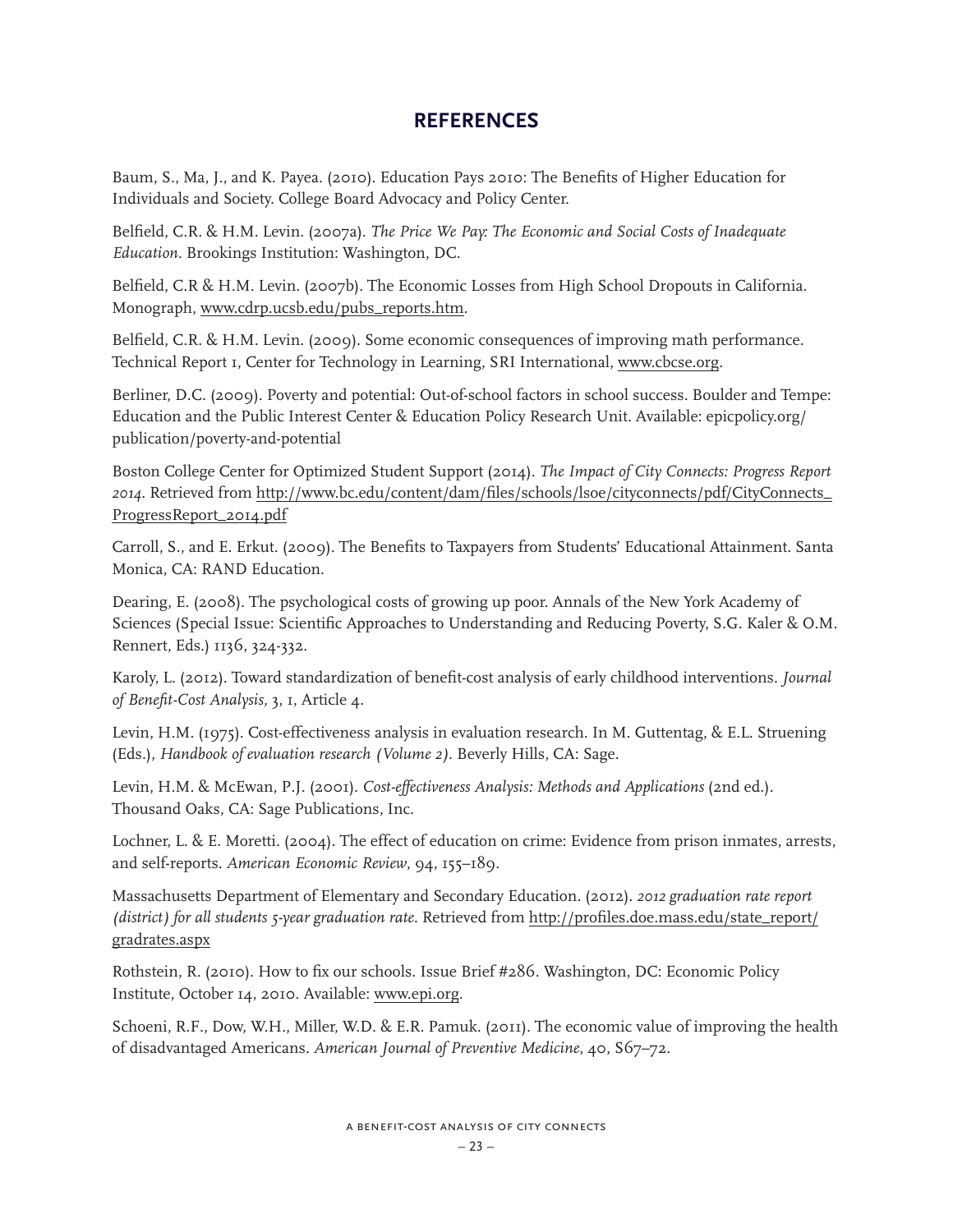Trostel, P. (2010). The fiscal impacts of college attainment. *Research in Higher Education*, *51*(3), 220–247.

U.S. Bureau of Labor Statistics. (2014a). *National compensation survey.* Retrieved from http://www.bls.gov/ ncs/

U.S. Bureau of Labor Statistics. (2014b). *Occupational employment Statistics.* Retrieved from http://www. bls.gov/oes/

Waldfogel, J., Garfinkel, I. & B. Kelly. (2007). Public assistance programs: How much could be saved with improved education? In C.R. Belfield & H.M. Levin (Eds.) *The Price We Pay: The Social and Economic Costs to the Nation of Inadequate Education*. Brookings Institution Press: Washington, DC.

Walsh, M.E., & DePaul, G. (2008). The essential role of school-community partnerships in school counseling. In H.L.K. Coleman & C. Yeh (Eds.), Handbook of school counseling (pp. 765–783). Baltimore: MidAtlantic Books & Journals.

Walsh, M.E., Lee-St. John, T., Raczek, A., Foley, C. & Madaus, G. (2014a). Reducing high school dropout through elementary school student support. Chestnut Hill, MA: Center for Optimized Student Support.

Walsh, M.E., Madaus, G.F., Raczek, A.E., Dearing, E., Foley, C., An, C., Lee-St. John, T. & Beaton, A. (2014b). A New model for student support in high-poverty urban elementary schools: Effects on elementary and middle school academic outcomes. *American Educational Research Journal, 51*(4), 704–737.

Weintraub, K. (2014, November 24). Helping students with needs that extend outside the classroom. *The Boston Globe*. Retrieved from http://www.bostonglobe.com/lifestyle/health-wellness/2014/11/24/cityconnects-helps-students-with-needs-that-extend-outside-classroom/MncmIuZqiEklyx7jqyzIPN/story.html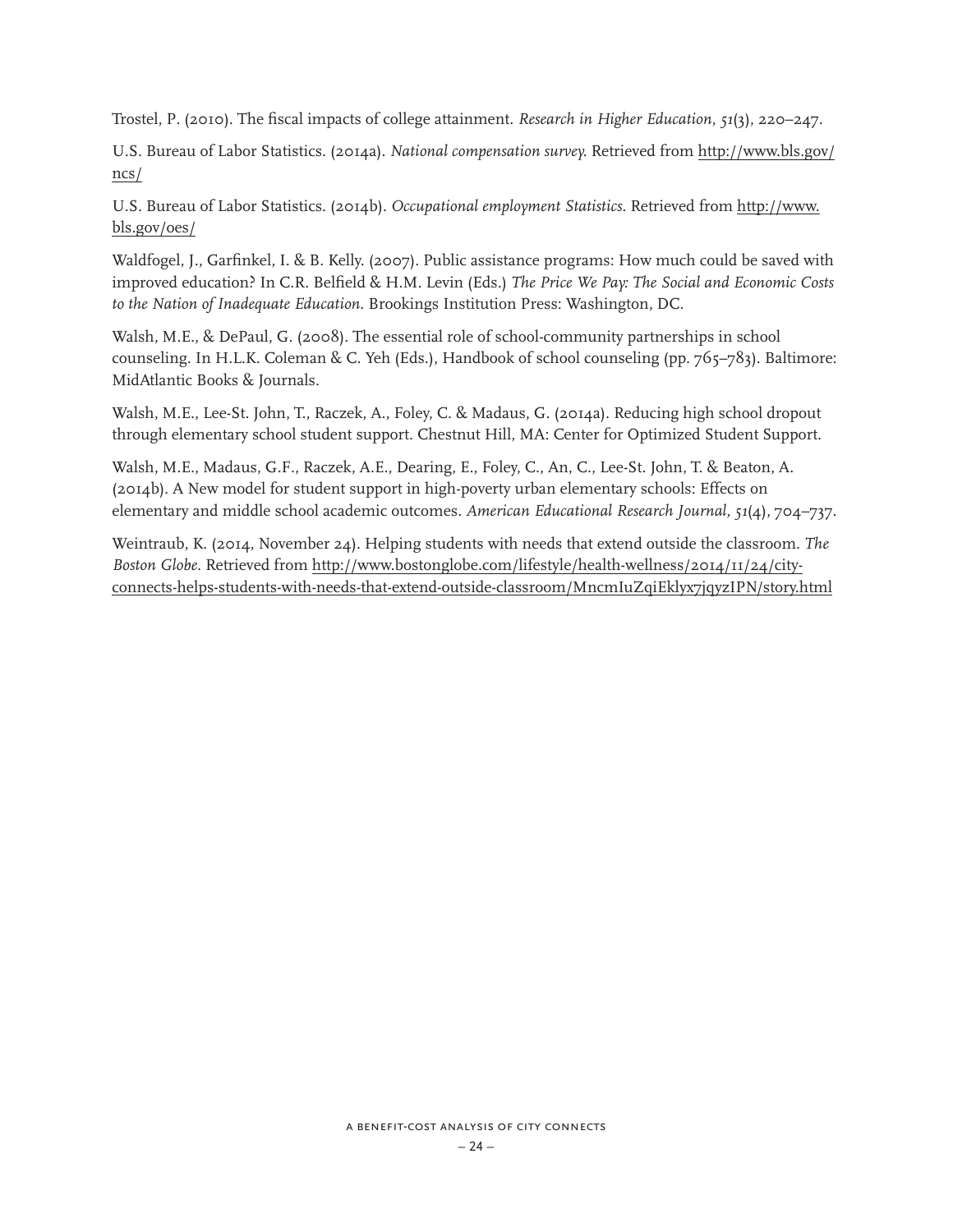# **FIGURES AND TABLES**



#### **Figure 1 Three Cost Models to Expore Service Delivery and the Costs of City Connects**

a benefit-cost analysis of city connects – 25 –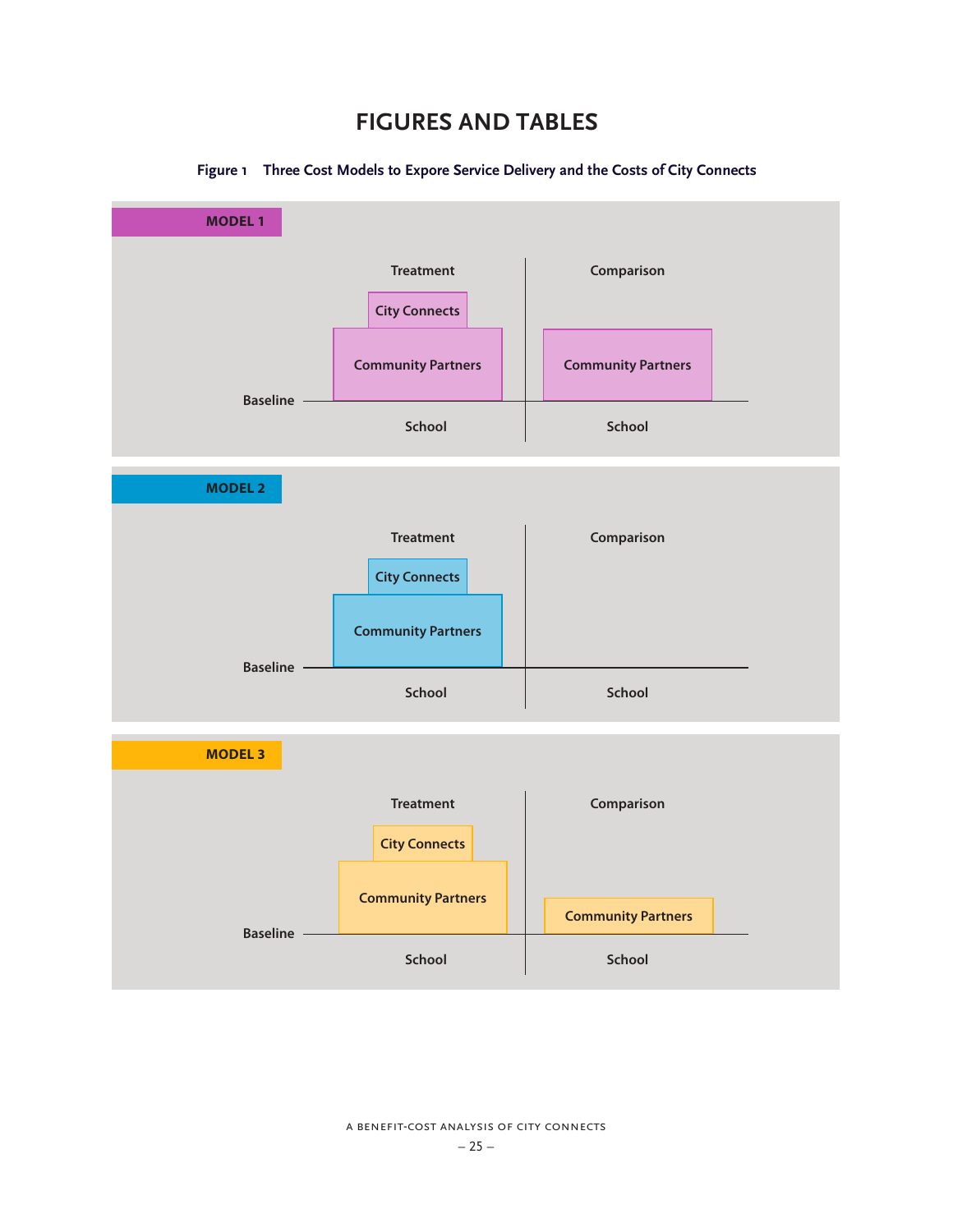# **Table 1 Demographic Characteristics of Elementary Schools in Boston, City Connects, and the Pilot Sample**

|                                |                              | <b>City Connects</b>  | <b>Pilot Study</b>        |
|--------------------------------|------------------------------|-----------------------|---------------------------|
|                                | <b>Boston Public Schools</b> | <b>Boston Schools</b> | <b>Elementary Schools</b> |
| Number of schools              | 78                           | 17                    | 2                         |
| Grades served                  | $PK-8$                       | $PK-8$                | $PK-8$                    |
| Number of students             | 38,033                       | 7,533                 | 1,560                     |
| Race/ Ethnicity PK-8           |                              |                       |                           |
| % Asian                        | 7.9                          | 14.2                  | 34.8                      |
| % Black                        | 32.3                         | 28.6                  | 25.2                      |
| % Hispanic                     | 44.3                         | 44.3                  | 28.0                      |
| % White                        | 13.2                         | 10.5                  | 9.2                       |
| % Multi-racial/ Other          | 2.4                          | 2.4                   | 3.0                       |
| % English Language Learner     | 25.2                         | 30.0                  | 41.9                      |
| <b>Poverty Status</b>          |                              |                       |                           |
| % Eligible Free Lunch          | 75.3                         | 77.5                  | 79.4                      |
| % Eligible Reduced-Price Lunch | 2.4                          | 2.4                   | 2.2                       |
| Special Needs Students PK-8    | 20.5                         | 21.0                  | 19.7                      |

Notes: Data from the 2013–2014 school year.

| Present Value Core Costs of City Connects by Site |                                      |                              |                      |
|---------------------------------------------------|--------------------------------------|------------------------------|----------------------|
|                                                   | <b>PV Cost Per</b><br><b>Student</b> | Number of<br><b>Students</b> | <b>Total</b><br>Cost |
| Site 1                                            | \$1,640                              | 739                          | \$1,208,830          |
| Site 2                                            | \$1,460                              | 821                          | \$1,200,710          |

**Table 2**

| Pooled | \$1,540 | 1560 | \$2,409,540 |
|--------|---------|------|-------------|
|        |         |      |             |

Notes: Core costs based on 6 years of participation (Walsh et al., 2014a; 2014b), discounted back to kindergarten using 3.5% discount rate, expressed in constant 2013 dollars using Boston average prices. Pooled cost per student weighted by total number of students served in 2013–2014.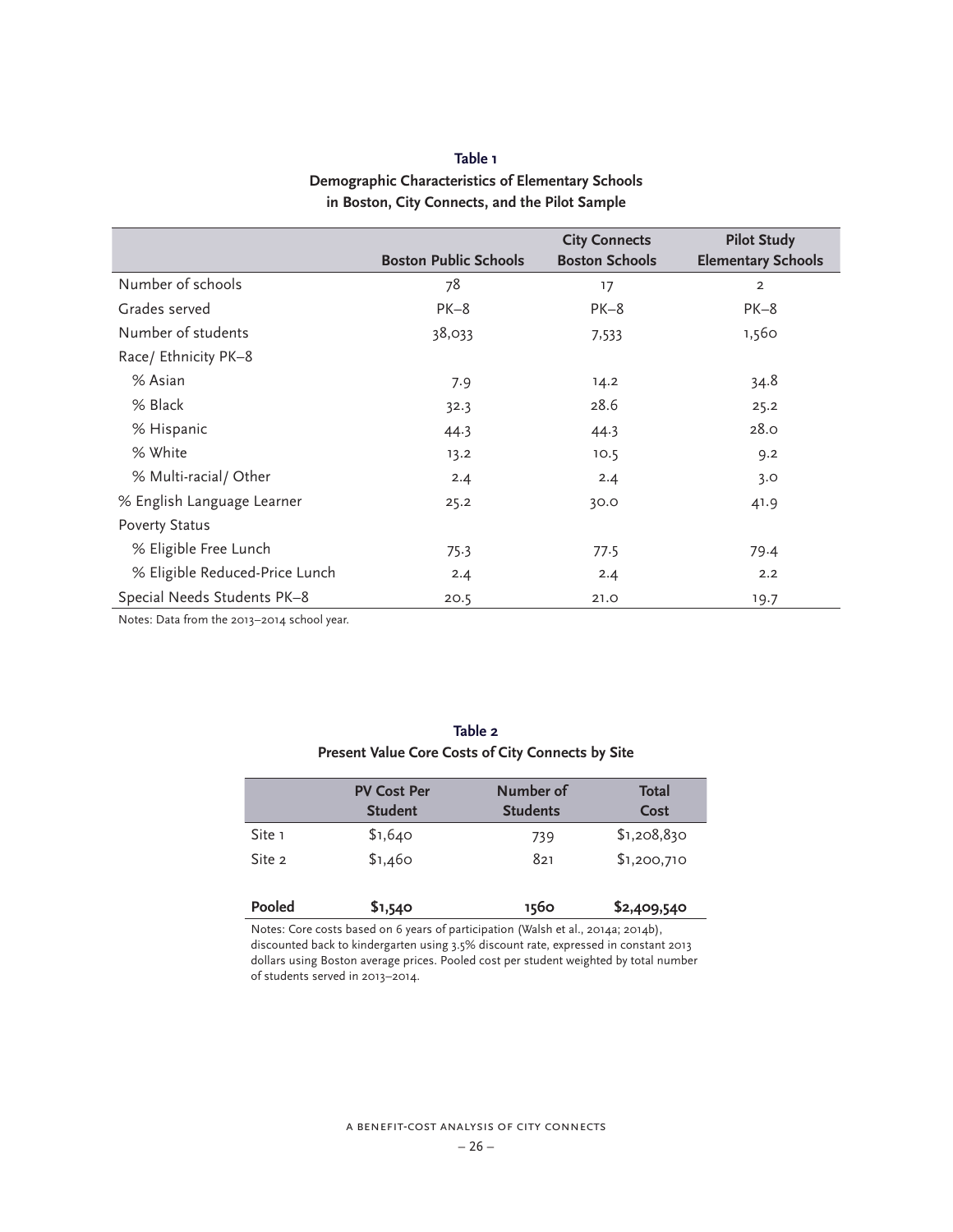| <b>Cost to City</b>      |                        |                 |                       |                        |
|--------------------------|------------------------|-----------------|-----------------------|------------------------|
| Ingredients              | <b>Total Cost (PV)</b> | <b>Connects</b> | <b>Cost to School</b> | <b>Cost to Parents</b> |
| Personnel                |                        |                 |                       |                        |
| Central Program Staff    | \$174,580              | \$174,580       | \$o                   | $\mathfrak{S}$ O       |
| School Site Coordinators | \$900,040              | \$900,040       | \$٥                   | \$0                    |
| School Staff             | \$93,140               | \$0             | \$93,140              | $\mathfrak{S}$ O       |
| Parental Involvement     | \$4,990                | \$0             | \$٥                   | \$4,990                |
| Materials                | \$5,040                | \$2,870         | \$2,170               | $\mathfrak{S}$ O       |
| <b>Facilities</b>        | \$16,410               | \$0             | \$26,760              | $\mathfrak{S}$ O       |
| Total                    | \$1,204,560            | \$1,077,490     | \$122,070             | \$4,990                |
| Percent                  |                        | 89.5%           | 10.1%                 | 0.4%                   |

### **Table 3 Distribution of Core Costs of City Connects in Boston**

Notes: Core costs averaged across sites and weighted for site size in 2013–2014. Present Value (PV) based on 6 years participation (K–5), discounted back to kindergarten using 3.5% discount rate, expressed in constant 2013 dollars using Boston average prices.

| Ingredients       | Site 1      | Site 2      | <b>Pooled</b> |
|-------------------|-------------|-------------|---------------|
| Personnel         | \$1,863,820 | \$7,873,990 | \$9,737,810   |
| Materials         | \$113,460   | \$260,370   | \$373,830     |
| <b>Facilities</b> | \$453,940   | \$1,095,880 | \$1,549,830   |
| Other Inputs      | \$63,890    | \$20,240    | \$84,130      |
| <b>Total Cost</b> | \$2,495,120 | \$9,250,480 | \$11,745,600  |
| Cost per Student  | \$3,380     | \$11,270    | \$7,530       |

### **Table 4 Costs of Community Partners**

Notes: Extrapolated from sampled services to full service costs based on sample share of total services. Present Value (PV) based on 6 years participation (K–5), discounted back to kindergarten using 3.5% discount rate, expressed in constant 2013 dollars using Boston average prices. Pooled estimate assumes sites are independent and weights for differences in site size.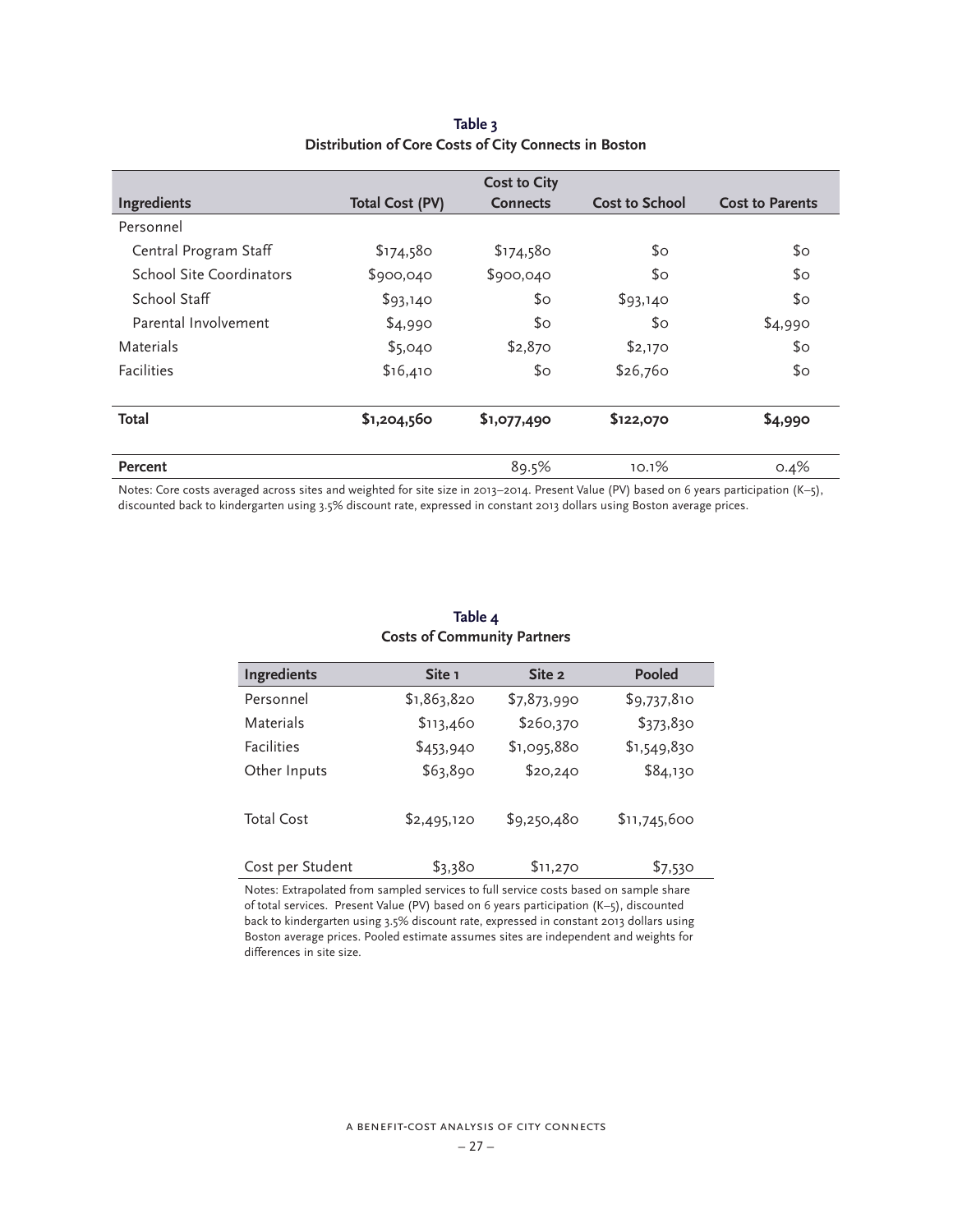|        |                              | Model 1<br>(Lower Bound) |                 | Model 2<br>(Upper Bound) |                 | Model 3<br>(Intermediate) |                 |
|--------|------------------------------|--------------------------|-----------------|--------------------------|-----------------|---------------------------|-----------------|
|        | Number of<br><b>Students</b> |                          | <b>Cost Per</b> |                          | <b>Cost Per</b> |                           | <b>Cost Per</b> |
|        | <b>Served</b>                | <b>Total Cost</b>        | <b>Student</b>  | <b>Total Cost</b>        | <b>Student</b>  | <b>Total Cost</b>         | <b>Student</b>  |
| Site 1 | 739                          | \$1,208,830              | \$1,640         | \$3,703,950              | \$5,010         | \$2,974,130               | \$4,020         |
| Site 2 | 821                          | \$1,200,710              | \$1,460         | \$10,451,190             | \$12,730        | \$4,149,110               | \$5,050         |
|        |                              |                          |                 |                          |                 |                           |                 |
| Pooled | 1560                         | \$2,409,540              | \$1,540         | \$14,155,140             | \$9,070         | \$7,123,240               | \$4,570         |

### **Table 5 Total Cost of City Connects**

Notes: Present Value (PV) based on 6 years participation (K–5), discounted back to kindergarten using 3.5% discount rate, expressed in constant 2013 dollars using Boston average prices. Model 1 assumes community partners served City Connects and other schools equally, 0% of community partners' costs incorporated. Model 2 assumes community partners served City Connects schools exclusively, 100% of community partners' costs incorporated. Model 3 incorporates a certain percentage of community partners' costs based on partners' self-reported service between City Connects and other schools.

### **Table 6 Benefits of City Connects**

| <b>Academic Gain</b>                                                       | <b>Monetary Translation</b>                                                                                                  | <b>Estimated Monetary</b><br><b>Gain Per Student</b> |
|----------------------------------------------------------------------------|------------------------------------------------------------------------------------------------------------------------------|------------------------------------------------------|
| Increase in overall per student math<br>achievement in 8th grade by 0.3 SD | Lifetime social impacts associated with<br>higher cognitive scores leading to higher<br>school completion rates <sup>a</sup> | \$9,490                                              |
| Increase in cohort HS graduation rate<br>by 7% points                      | Lifetime social impacts associated with<br>being HS graduate <sup>b</sup>                                                    | \$18,220                                             |
| Average                                                                    |                                                                                                                              | \$13,850                                             |

Notes: Present value at kindergarten using 3.5% discount rate, in 2013 dollars. <sup>a</sup>Belfield and Levin (2009, Table 3). <sup>b</sup>Belfield and Levin (2007, Table 17).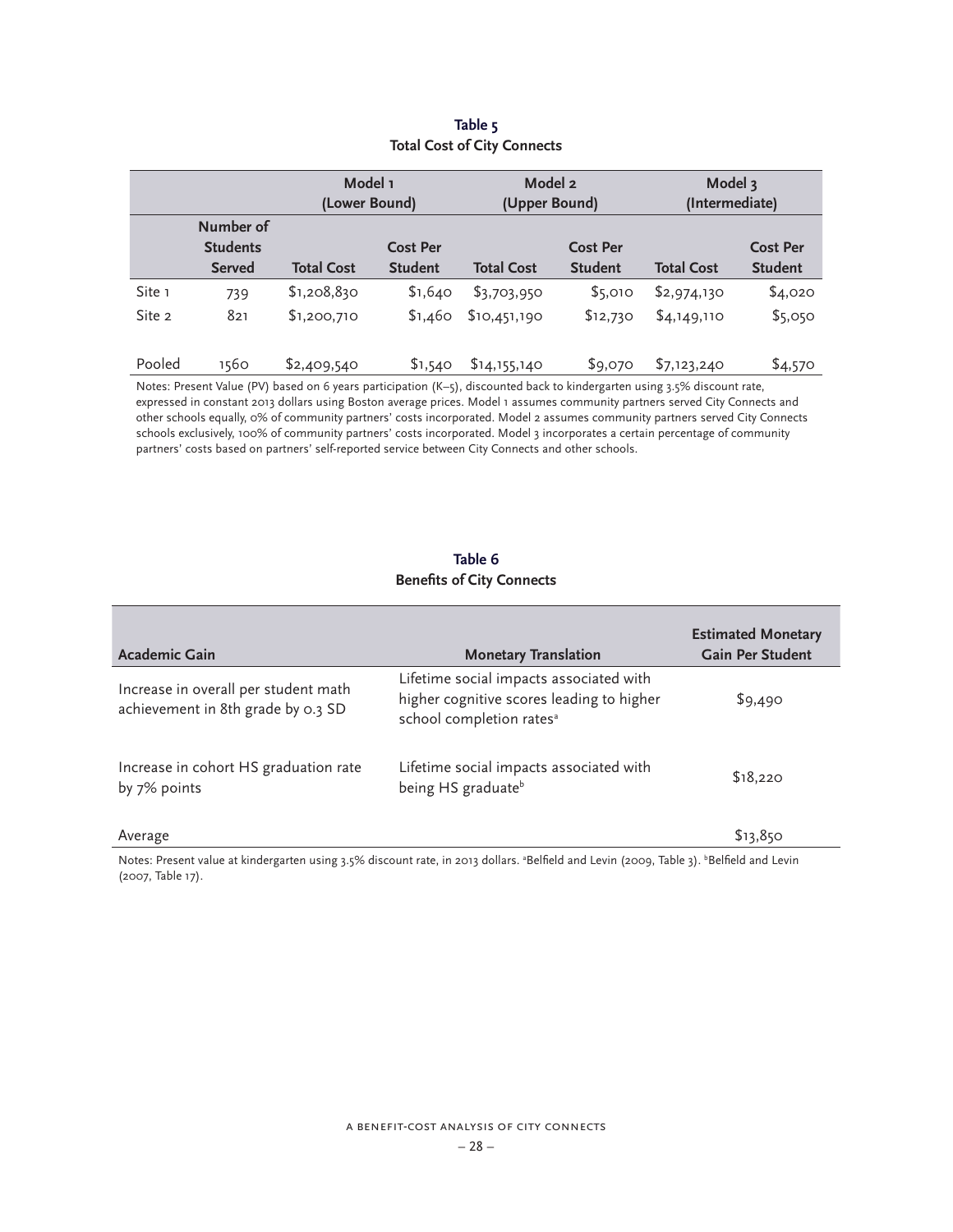# **Table 7 Benefit-Cost Results of City Connects**

|                                    | <b>Per Student</b> |
|------------------------------------|--------------------|
| Total Costs: Intermediate Estimate | \$4,570            |
| Benefits: Average Estimate         | \$13,850           |
| Net Present Value (B-C)            | \$9,280            |
| Benefit-Cost Ratio (B/C)           | 3.03               |
|                                    |                    |

Notes: PV estimates at kindergarten (d=3.5%), 2013 dollars. See Tables 5 & 6.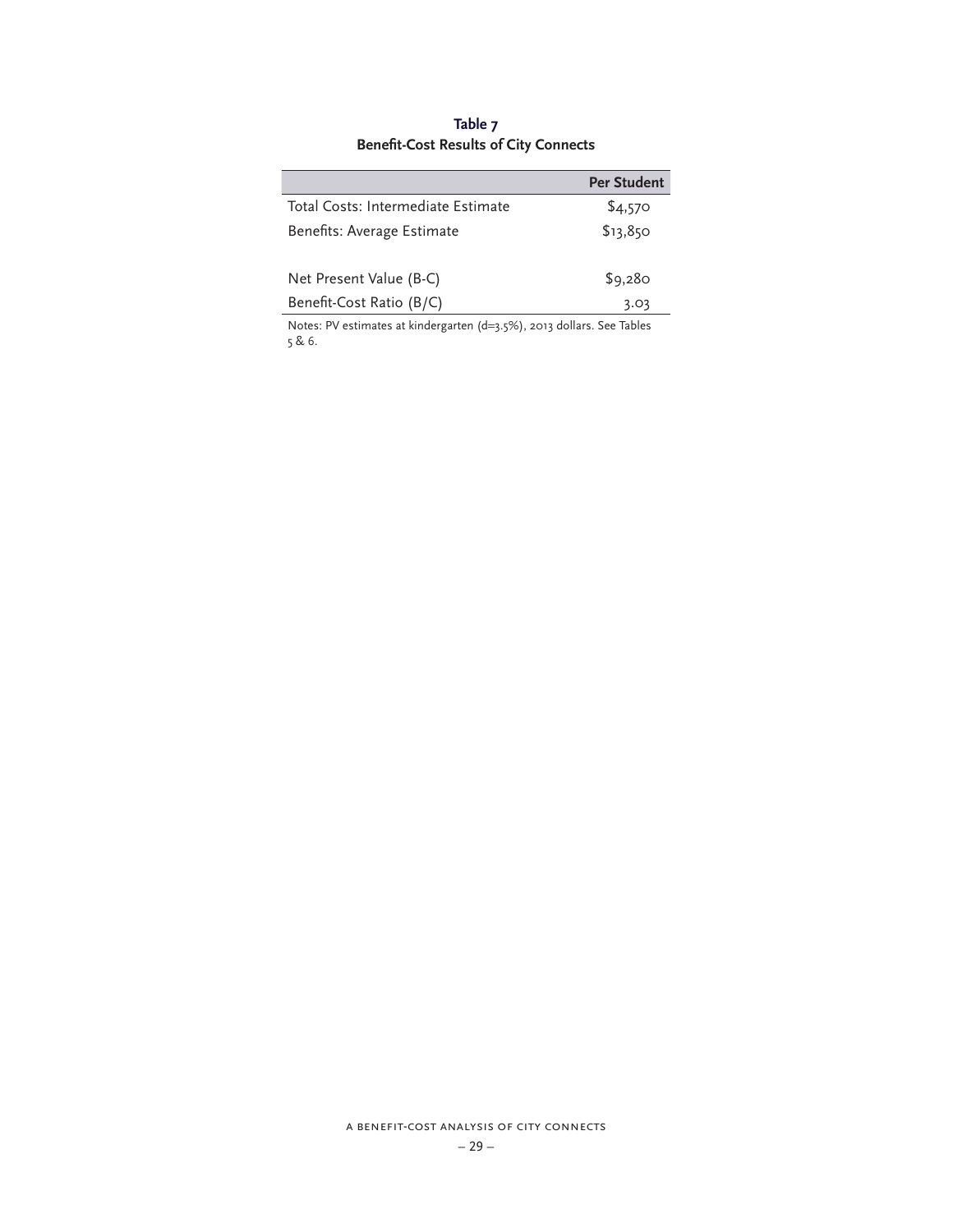# **APPENDIX I TECHNICAL APPENDIX**

# **1. INGREDIENTS AND PRICING FOR CITY CONNECTS AND COMMUNITY PARTNERS**

The cost analysis of this study followed the ingredients method. Total costs of the program were first broken down into four categories: personnel, materials, facilities, and other. Then specific ingredients used by schools, the City Connects central office, and community partners were identified during site visits in June 2014 and subsequent telephone interviews. Researchers interviewed the City Connects administrative team at Boston College and school staff and City Connects school site coordinators at two sampled school sites, as well as representatives from a sample of community partners. Finally, the market price for each ingredient was obtained from the United States Bureau of Labor Statistics for personnel and online sources for other ingredients. To emulate program replication, the study used market prices. This is because the relevant cost metric is the market cost of obtaining particular ingredient of comparable quality for replication.

Prices were converted to 2013 dollars for consistency.

### **1.1 City Connects at school sites**

*1.1.1 Personnel*

#### *City Connects Administrators*

The cost of time for City Connects central staff at Boston College was included to the extent that central staff activities related to implementation of the City Connects program at the school level. Costs were divided across City Connects school sites, weighted roughly by student population by apportioning costs according to the number of SSCs at each school. All the assumptions about the workloads have been reviewed by Boston College staff.

The **Executive Director** oversees the City Connects program. This position was matched with a market price of \$105,140, which is the mean annual salary for a postsecondary administrator in Boston in 2013, according to BLS. Based on communication with City Connects, we assign 20% of the Executive Director's time to program implementation. The director oversees 30 School Site Coordinators (SSCs) in total. To calculate the share of the portion of the director's work that contributed to the program in the two schools included in the sample, 20% is divided by 30 to get the per SSC cost. That figure is multiplied by 2 to get the site level cost (both sites have 2 SSCs). By utilizing the number of SSCs rather than sites, the cost is weighted by enrollment, given that the SSC to student ratio is 1:400.

The **Director of New Practice** works closely with the Executive Director to develop the program, coordinate with districts, and expand to new school and district sites. This position is also responsible for communication with Superintendents. The market price for this position is \$98,4207 according to BLS. Based on communication with City Connects, we assign 50% to implementation (the other 50%

<sup>7</sup> Basic salary: Elementary school administrator, Annual Mean 2014.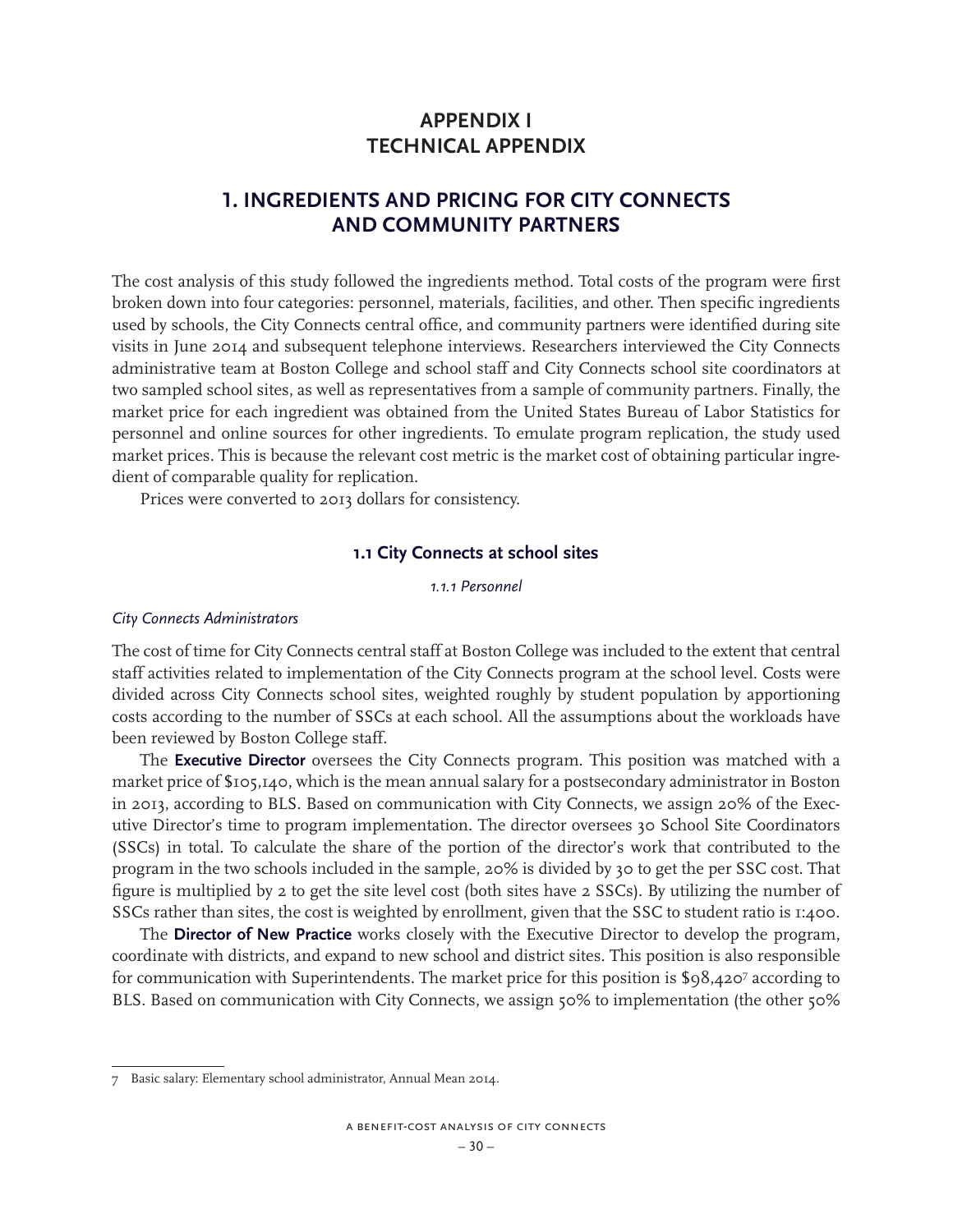is spent on general administrative tasks, fundraising, etc.). Again, we divide this time across 30 SSCs and multiply by 2 to reach the total amount of time spent on each site.

The **Director of Implementation** oversees Program Managers and supports implementation across all sites. The market price for this position is \$72,186, which is the average annual salary for faculty in public postsecondary institutions in 2009-2010, according to NCES *Integrated Postsecondary Education Data System.*<sup>8</sup> We attribute 80% of the time allocation for this position to the support of implementation, scaled by the number of SSCs to estimate a cost per site.

The **Implementation Systems Coordinator** supports implementation across all sites, supporting 30 SSCs across Boston and Springfield. This position also has a major role in supporting the Student Support Information System (SSIS) and in data collection as well as in documentation of practice. We assume that the market price and fringe benefits are the same as for the **Technology Specialist**. We assign 80% of this position to implementation, scaled by the number of SSCs.

**Program Managers** each oversee 15 SSCs and support implementation across a set of sites. The market price for this position is \$64,870, which is the average annual salary for an educational counselor in Boston 2013, with 80% of this position allocated to implementation of the program. We divide the workload by 15 and multiply by 2 to estimate the time spent on each site.

The **Technology Specialist** is responsible for uploading student data and supporting SSIS. About 50% of this position supports implementation through SSIS and other technology support. The market price for this position is assumed to be \$61,770, which is the mean salary for computer user support specialists in Boston 2013, according to BLS. The specialist's benefits were 22.4% of salary, which is equivalent to average benefits level for service industry workers in the private sector, according to BLS.

The **Administrative Coordinator** performs general administrative tasks. The market price for this position is assumed to be \$56,830 (the average salary for executive secretaries and executive administrative assistants in Boston 2013, according to BLS) with 80% of time allocated to implementation, scaled by the number of SSCs.

For all these staff members, except for the Technology Specialist, we assign a benefit rate of 28.5% of salary, which corresponds to "Average benefit expenditure for full-time instructional faculty on 9-month contracts in degree-granting postsecondary institutions" according to the Department of Education—National Center for Education Statistics—*Digest of Education Statistics 2012.*<sup>9</sup>

### *School Site Coordinators*

There are two school site coordinators at each school site in our sample. All SSCs were full-time Boston College employees with Master's Degrees. The SSCs at these sites have backgrounds in general and special education. However, the typical background of SSCs is in school counseling or social work. We assume their salary to be around \$55,240/year, which is equivalent to the average salary for school social workers in Boston in 2013 according to BLS, and the benefits to be  $47.93\%$ <sup>10</sup> (average benefits for full time public K–12 school staff in 2013, according to BLS).

<sup>8</sup> http://nces.ed.gov/ipeds/

<sup>9</sup> http://nces.ed.gov/programs/digest/d12/

<sup>10</sup> Public Grades K–12, State/local government employee: Elementary/secondary, Full-time annual rate, 32.4% of total compensation, BLS-NCS, converted to 47.93% of salary for ease of interpretation.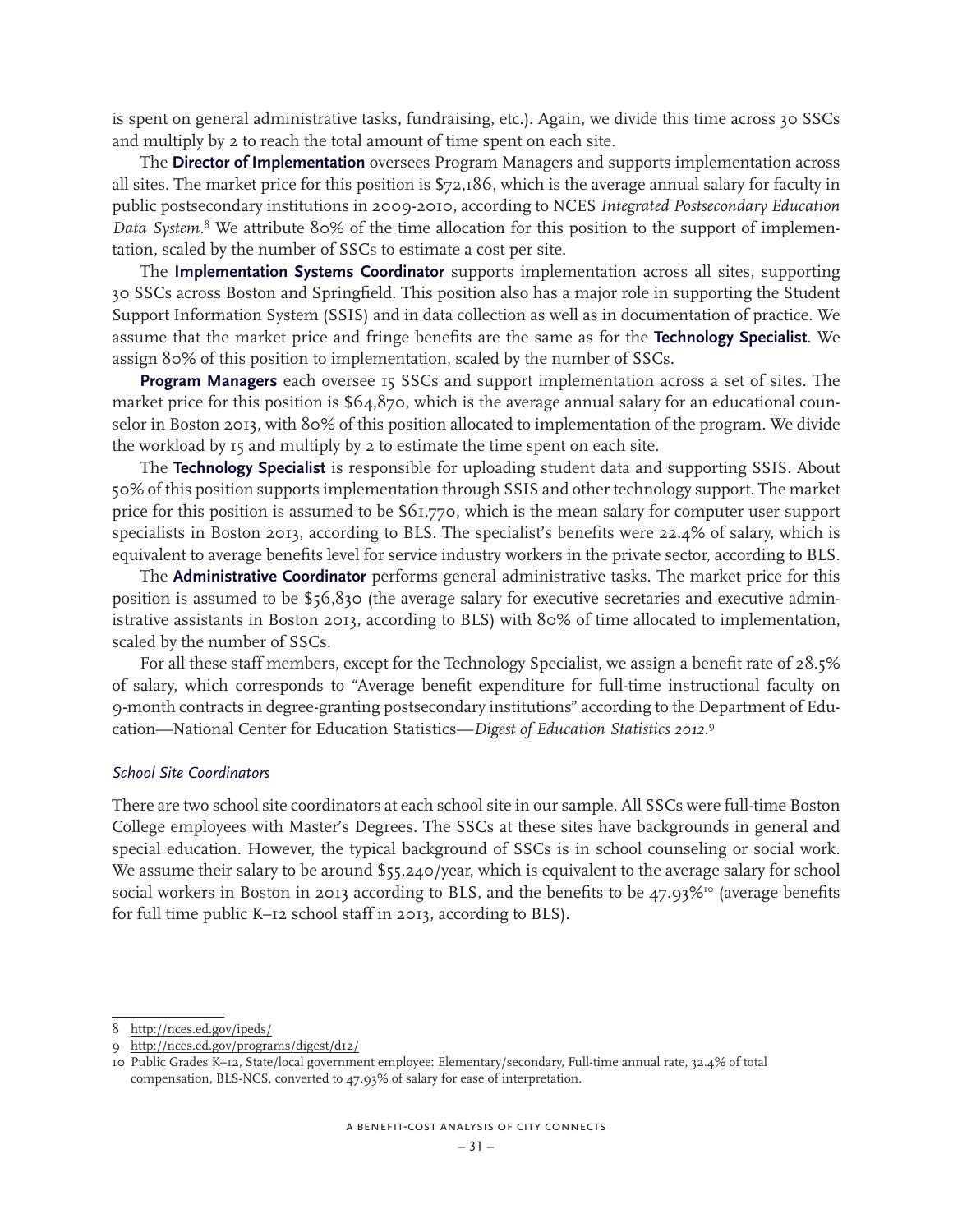### *SchoolStaff*

School staff involved in program implementation at schools sites includes principals, assistant principals, and classroom teachers. The principals and assistant principals at the two sites had different involvement in the program. At one site, only one of the two assistant principals actively worked with the City Connects school site coordinators. We assume the principal's salary to be around \$98,420, which is average salary for elementary and secondary school education administrators in Boston in 2013 according to BLS, and the benefits to be  $66.67\%$ <sup>11</sup> of salary. The assistant principals' salary is assumed to be \$73,181, which was the average salary for a principal's assistant at K–6 schools in 2010 according to the U.S. Census Bureau<sup>12</sup>, with benefits of 66.67% of salary.

There were 45 regular classroom teachers at both school sites in 2013. They attended the Whole Class Reviews at the beginning of the year for up to 90 minutes, and assigned students to tiers based on need, individually or with the school site coordinators at the end of the year for about  $45$  minutes for all the students in a class.<sup>13</sup> Therefore, their total time spent on City Connects at the school site was about 135 minutes each year for each teacher. According to BLS, their salary was assumed to be \$68,160/year, which is the average salary for elementary school teachers (excluding special education) in Boston 2013, and their benefits were 47.93% of salary.

#### *1.1.2 Materials*

The materials and equipment involved in the program at school sites generally include phone, computers, office desks, VPN/internet, printer, and cabinets. We obtained the prices of these items from online sources including *Amazon, IKEA,* and *Wal-Mart*. Electronic devices are amortized over a life expectancy of four years at a 3.5% interest rate, whereas furniture (desks and cabinets) is amortized over 10 years at the same rate.

#### *1.1.3 Facilities*

The implementation of the program involves the use of classrooms, a conference room, and an office at school sites.

During the implementation of the program, classrooms were mainly used for Whole Class Reviews. The classrooms were also used for classroom observations, but this time was not included in our analysis as it was not incremental (the students were in regular class during the observation, similarly to the children in classrooms in the comparison schools). The Whole Class Reviews happen once a year for each class and last about 45 to 90 minutes. A conservative estimate would yield a time usage of classrooms of about 67.5 hours (45 x 90 minutes). Assuming a typical classroom has 900 square feet of space, the total usage of classrooms would be 60,750 sq. ft. hrs. The price of a classroom was obtained from *Peter Li Education Group*, using the national median price for a new K–12 school (per

<sup>11</sup> Public General, State/local government employees: Office and administrative support; Annual rate 2013, 40% of total compensation, BLS-NCS. This was converted to 66.67% of salary for ease of interpretation.

<sup>12</sup> http://www.census.gov/en.html#

<sup>13</sup> This process, Triangle for Tiering, refers to the school site coordinators putting each student into one of four tiers based on their evaluation of each student over the four dimensions (academic, social emotional, family, and health). The four tiers are: Tier 1: Strengths and minimal risk; Tier 2a: Strengths and mild risk; Tier 2b: Strengths and moderate risk; Tier 3: Strengths and severe risk.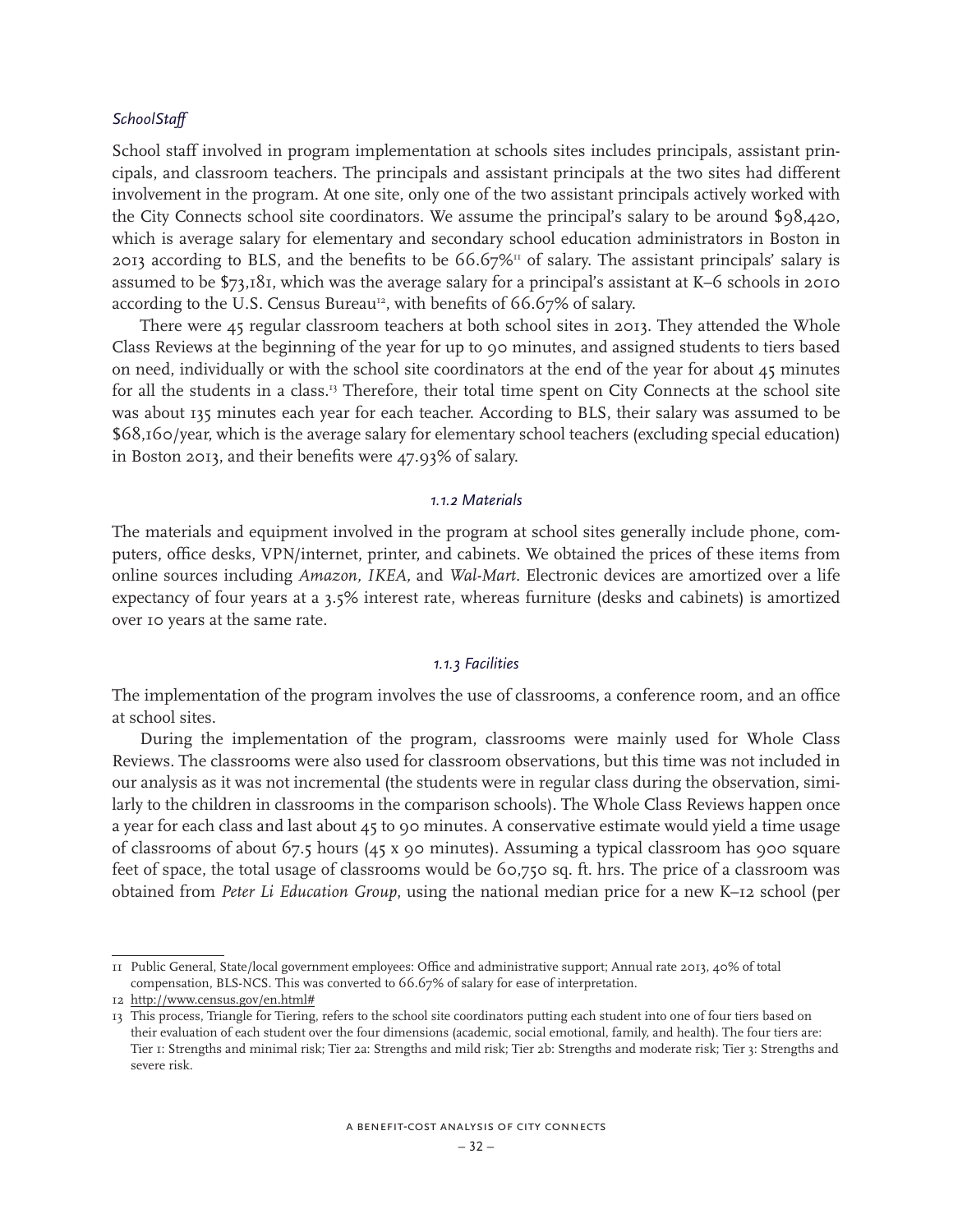sq. ft.) in 2012, uprated by 33% to adjust for land acquisition and furnishing costs. The price was annualized over 30 years at a 3.5% rate of interest.

Conference rooms were used for multiple purposes including conference calls, lunch, Whole Class Reviews, etc. They may also be used for Individual Student Reviews. Meetings with community partners also occasionally take place in conference rooms. According to the interviews during site visits, the usage of the conference rooms was between 3-4 hours per week in 2013. Assuming 300 sq. ft. of space, the total usage of conference room would be 43,200 sq. ft. hrs. (300 sq. ft.  $\times$  4 hrs./wk.  $\times$  36 wks.) using a conservative estimate. The source of pricing and the annualization is the same as for a classroom.

Finally, the SSCs occupied a small office space at each school site of about 216 sq. ft. They used the office throughout the academic year for general purposes, for meeting students, and for storage of items donated by partners. Pricing and annualization were performed in a similar manner as for classrooms and conference rooms.

### *1.1.4 Other inputs*

The implementation of the program at the school sites involved parental time through meetings and phone calls with SSCs and school faculty. According to the data provided by Boston College from their service database, family time investment at the two sites ranged between 111.25 and 115.25 hours in school year 2013–2014. Note that these were the hours parents spent interacting with SSCs and therefore were considered to be incremental costs of City Connects, above and beyond the time parents would have invested in school activities without City Connects. We assigned the Boston minimum wage to the time cost of parents given the large percentage of low-income families at each school site (around 80%).

### **1.2 Community partners**

### *1.2.1 Personnel*

Three types of personnel were involved in the services provided by community partners: the administrative staff at the partner agency, volunteers, and school staff. Administrators may include the program manager/director, a training director, a relationship coordinator, and/or an administrative worker. Their workload was determined via phone interviews, while the prices, in Boston prices, were obtained from similar occupational categories according to BLS-Occupational Employment Statistics. Overall, the program manager salary was found to be around \$66,640/year, which corresponds to the average annual salary for social and community service managers in Boston.

Many community partners used volunteers for their services. According to the ingredients method, although the services provided by volunteers did not incur a direct monetary cost, the value of their services or opportunity cost must be accounted for. If volunteers are not obtainable for replication, equivalent services must be obtained at market cost. Therefore, we assigned volunteer costs based on the specific volunteers' tasks. For instance, the average price for teaching assistants in Boston in 2013 (\$29,450/year, or \$20.45/hour) was applied to those volunteers that provided tutoring or mentoring services. Boston minimum wage was assigned to volunteers doing simple/low-skill tasks. In a sensitivity analysis, volunteers' costs were estimated based on their educational and professional background. For college student or younger volunteers, we calculated the cost using Boston minimum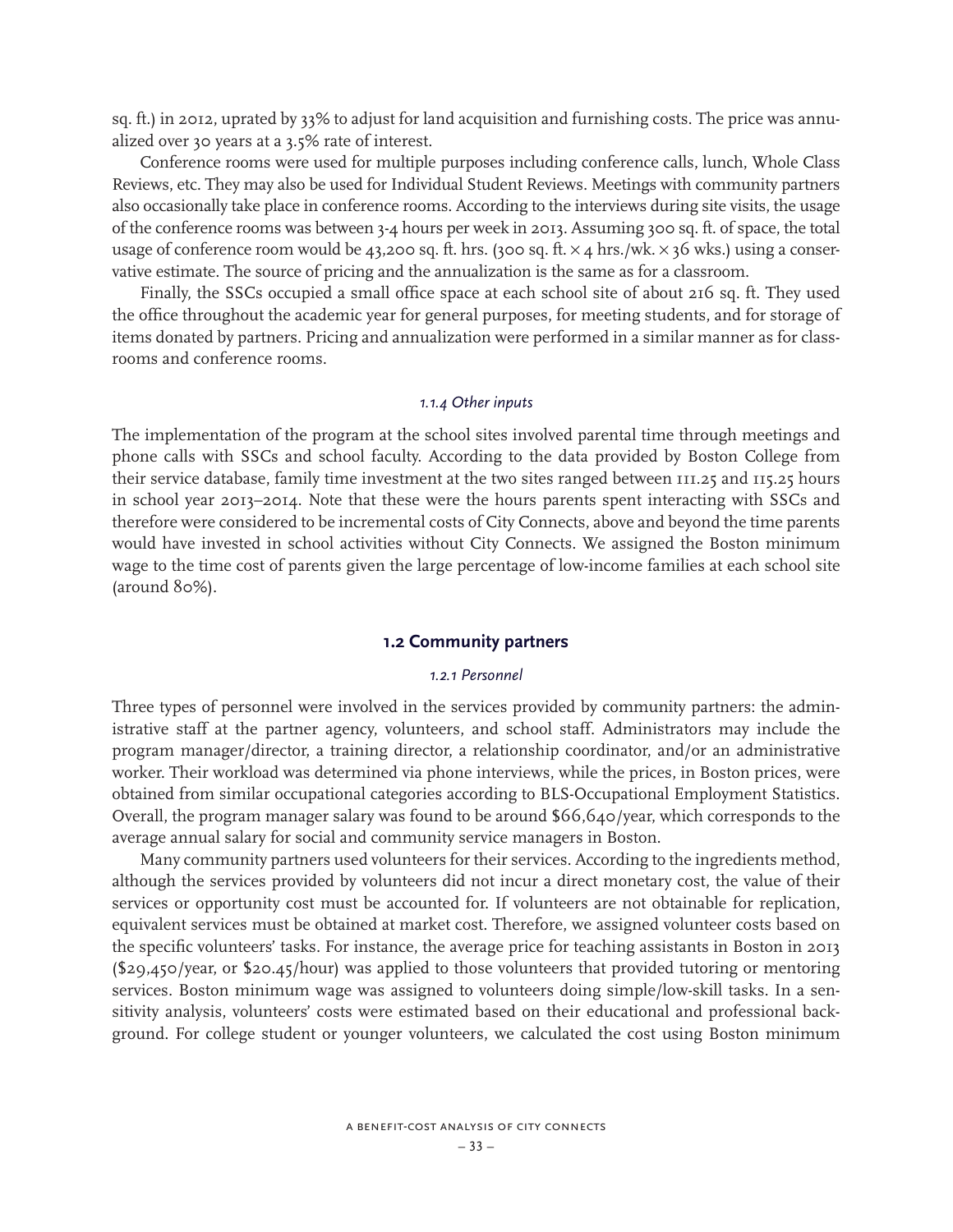wage in 2013 (\$8.00/hour), whereas for college graduates and professionals, we used the average wage for persons with a bachelor's degree (\$29.08/hour).14

### *1.2.2 Materials*

Materials used by community partners varied with the services provided. Some partners that provided academic support to students used textbooks and computers, while others provided health interventions that required specialized equipment, such as portable dental units. Some partners provided students with backpacks and clothes. All prices for these items were obtained from online commercial sources, such as *IKEA* and *Amazon*.

### *1.2.3 Facilities*

When community partners used school space to deliver services, the costs were included in the same way as described above. This study does not include community partners' office space.

### *1.2.4 Other inputs*

Transportation reimbursement costs for community partner personnel and students were included as indicated during interviews. In those cases, the cost was estimated using comparable transportation costs, such as Boston public transportation fare. In the few cases where staff from community partners commute in their own vehicles, we applied rental prices based on the usage and type of vehicles.

Although most of services provided by community partners were free of charge to schools, some partners charged parents and students a fee. In those few cases, these payments were counted as cash transfers.

Some community partners utilized parental time in serving students. Parental time was valued at minimum wage (as discussed above).

<sup>14</sup> Average of median annual wage for person with bachelor's degree \$59,263, adjusted for inflation with CPI calculator to \$60,489.42 \$US 2012 (Source: U.S. Census Bureau, Current Population Survey, 2012 Annual Social and Economic Supplement) \$29.08 per hour.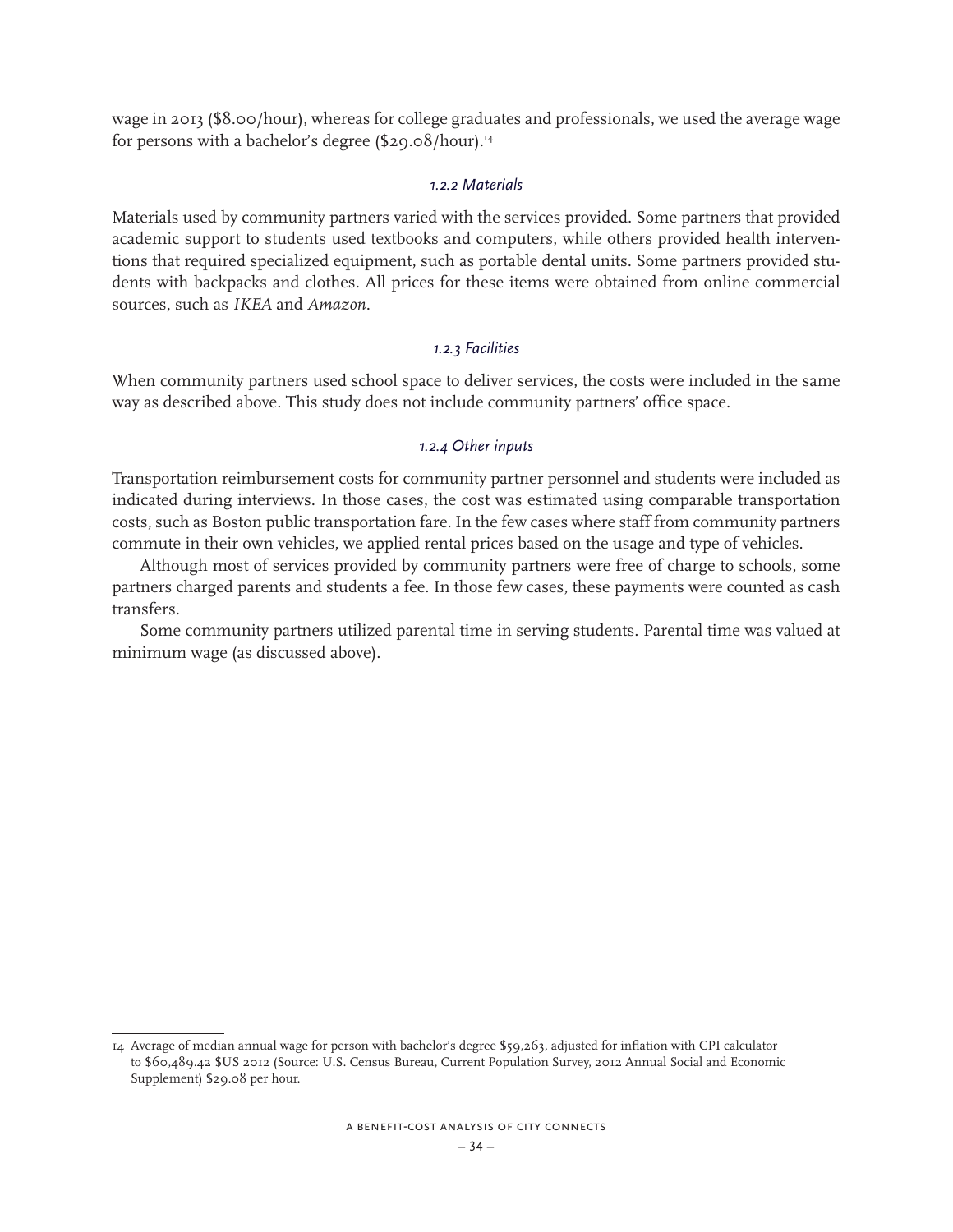# **2. EXTRAPOLATING COST TO COMMUNITY PARTNERS**

The abundance of community partners, about 70 for each school, made it infeasible for the research team to estimate the costs for each of them using the ingredients method. As an alternative, Boston College selected 14 sample partners based on CBCSE criteria (discussed in the report) and City Connects' categorization of services.

City Connects classifies services into three broad categories according to the intensity of the intervention. Category I is "Prevention and Enrichment," which includes services such as before school programs, summer programs, and arts enrichment programs. Category 2 is "Early Intervention," and includes services such as social skills interventions, psycho-social group services, and adult mentoring programs. Category 3, "Intensive/Crisis Intervention," includes the most severe category of services such as violence intervention, mental health counseling, and special education evaluation.

The research team interviewed individuals from ten of the 14 partners, five partners at each school site. These five partners covered all three categories of services. The costs for these ten sampled community partners were estimated using the ingredients method. Then, the costs of the sample were extrapolated to obtain the total costs for all community partners serving each school site.

One key assumption for the extrapolation is that the sampled community partners, altogether, were representative of all community partners in terms of their costs. If this assumption holds, the extrapolation can be performed using the services for the sampled partners as a share of the total number of services provided by all community partners at a school site. For instance, if partners A, B, C, D, and E provided 40% of all services at school site 1, then the total cost for all community partners serving school site 1 was calculated as the total cost for partners A, B, C, D, and E divided by 40%. Cost Model 2 combines this cost with the costs of City Connects at each school site, which assumes that all community partners provided services to City Connects schools exclusively, and therefore, all costs were incremental and should be included in the total cost of City Connects. The sampled services represent 52% of total services at Site 1 and 28% of total services at Site 2.

Under a less extreme assumption, Cost Model 3 assumes part of community partners' costs were incremental to City Connects. Specifically, some partners served City Connects schools exclusively, while others served all schools equally, and still other partners lie between these extremes, serving City Connects schools and other schools differently (usually in terms of service intensity and resource utilization). This complicates the cost extrapolation in that the total cost of the sampled community partners should be weighted by the percentage of their costs that are estimated as incremental before mapping out to all community partners. Note that this weighting and extrapolation requires a more extreme version of the representativeness assumption noted above; sampled community partners do not just need to be representative in terms of the types of services they provide and their cost structures (e.g., fixed vs. variable costs), but also in terms of the share of their costs that are incremental.

The percentage of incremental cost was estimated based on self-reported service information from sampled community partners during their interview with the research team. Representatives from sampled community partners were asked if they served only City Connects schools or if they served all BPS schools. They were also asked to describe the services and relationship with the two types of schools to better understand if there was any difference between the City Connects schools and other (if served) BPS schools. This information was converted to a percentage of incremental cost for each sampled partner. Using the previous example, if partner A served City Connects schools only, partner B served all schools equally, and 30%, 40%, and 50% of partner C's, D's and E's cost were incremental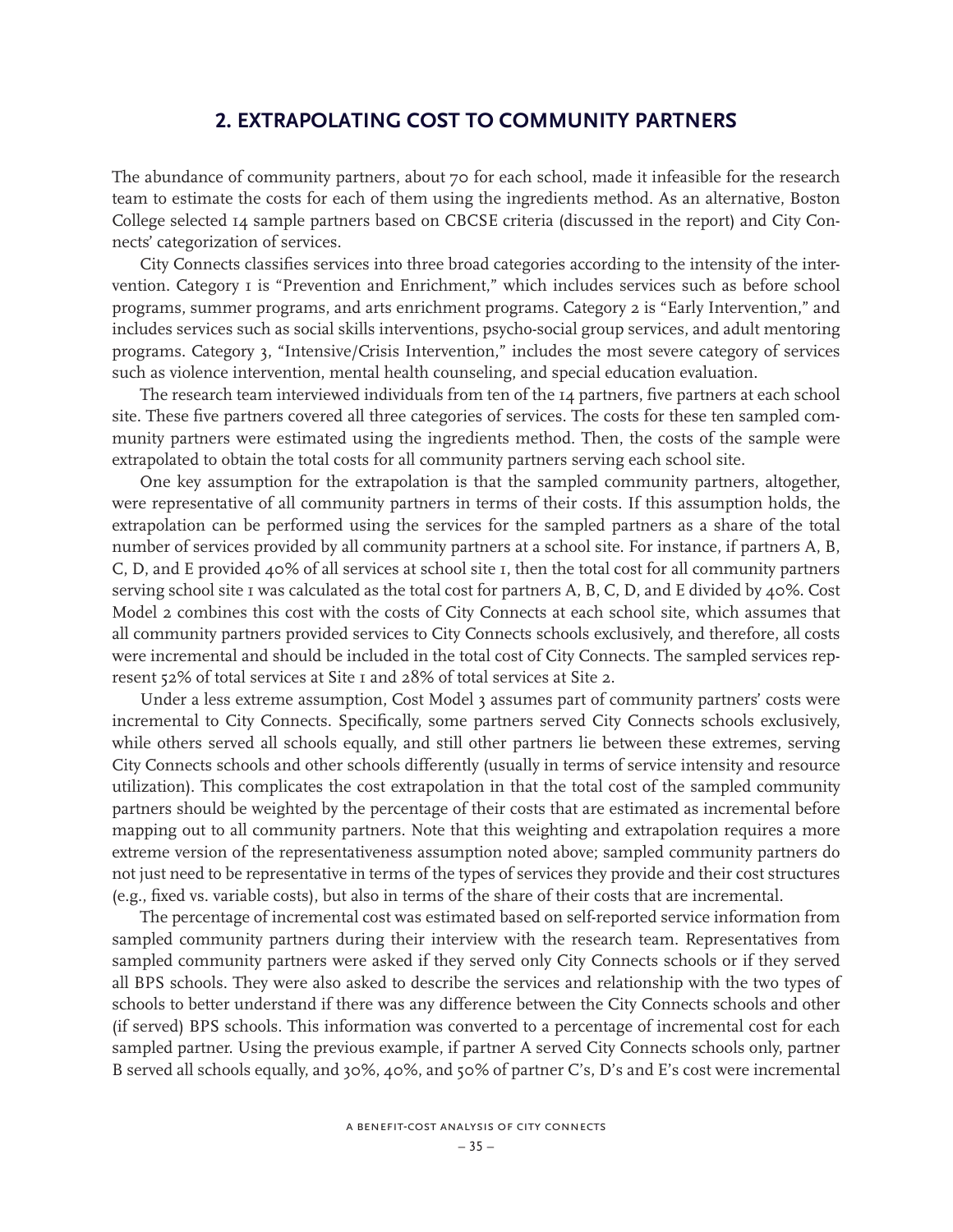to City Connects schools, respectively, then the total cost for these partners should be (100%A + 0%B + 30%C + 40%D + 50%E). This weighted sum of sampled partners' cost will be extrapolated to total costs for all partners by dividing it by 40%, which is the share of services for the sample partners together.

Again, note that the extrapolation relies heavily on the assumption that sampled partners are representative in terms of their costs, particularly the percentage of incremental cost. The share of costs that are incremental ranges from 0% to 100% across partners at both sites. The average share of service costs that are incremental across partners, weighted by the amount and cost of services, is 70% at Site 1 and 32% at Site 2.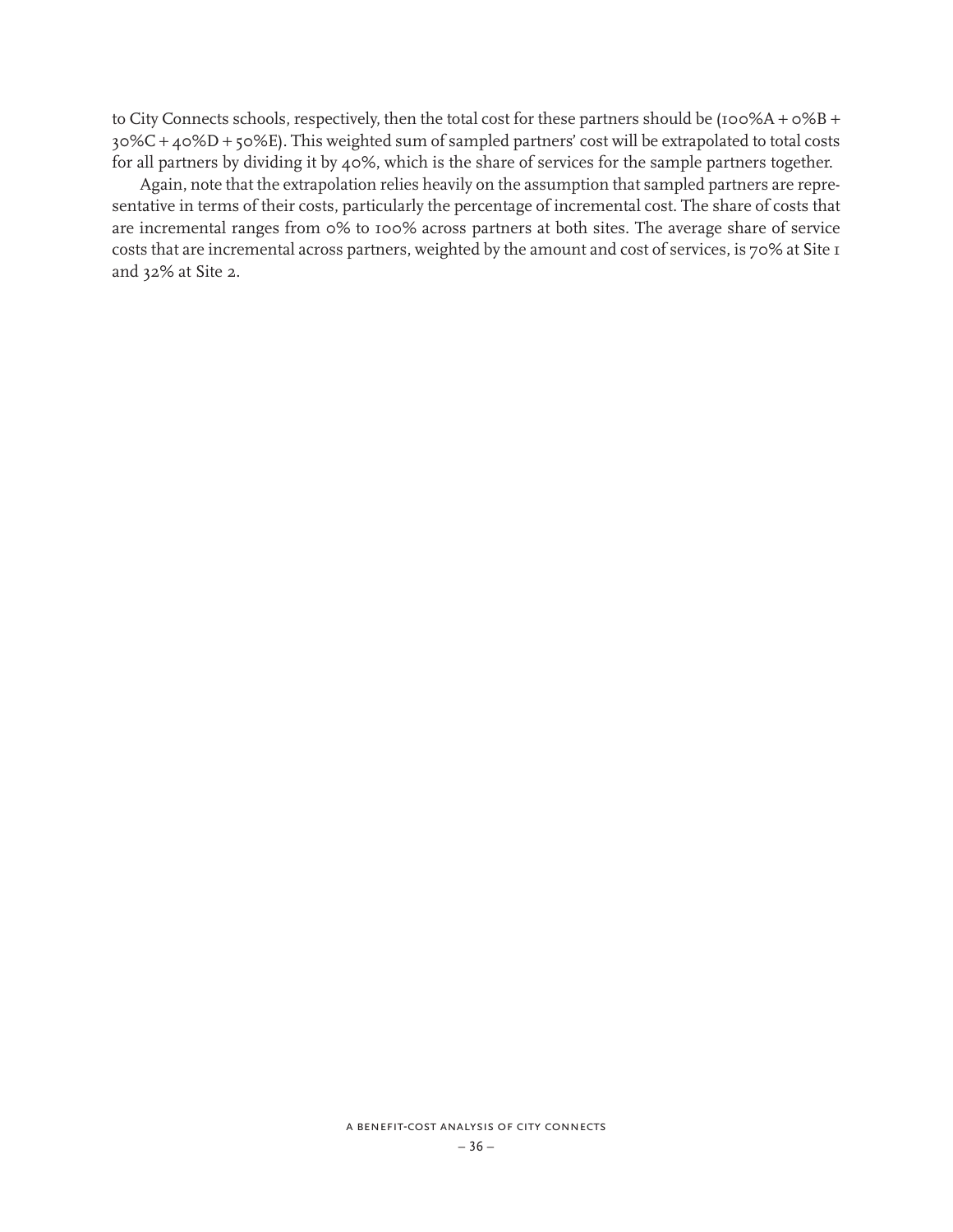# **3. ESTIMATING THE TOTAL COST OF CITY CONNECTS: FORMAL ASSUMPTIONS OF MODELS 1, 2, & 3**

Formal assumptions associated with each of the three models used to estimate the total incremental cost of City Connects are provided below to conceptualize how the models address differences in changes over time between treatment and comparison schools in service costs.

Definitions:

*C<sub>T1</sub>*: Service costs at treatment schools, post-City Connects *C*<sub>To</sub>: Service costs at treatment schools, pre-City Connects *C<sub>c1</sub>*: Service costs at comparison schools, post-City Connects *C<sub>Co</sub>*: Service costs at comparison schools, pre-City Connects

(1) *City Connects = Core Cost* +  $(C_{T_1} - C_{T_0}) - (C_{C_1} - C_{C_0})$ 

The total incremental cost of City Connects, as expressed by Equation (1) above, comprises the core cost of City Connects and the difference between the incremental service costs at treatment and comparison schools. Among the components on the right side of the equation, only the *Core Cost* and  $C_{T_1}$  are known to the research team. However, there is very limited information available on the services at treatment schools before they participated in City Connects, or services at comparison schools during any time period. Given the lack of information, the research team made different assumptions regarding these three cost components. These assumptions are reflected in the three cost models below. Note that in all three models, we assume that services provided by schools themselves are consistent across treatment and comparison schools, before and after City Connects, and therefore are never incremental. Conversely, services provided directly by City Connects personnel are always assumed to be incremental, and are therefore included as part of the *Core Cost.*

# **3.1 Model 1**

Model I assumes that service levels across treatment and comparison groups are the same. Any changes in overall service levels that occurred contemporaneously with City Connects are the same at treatment and comparison schools. The difference in average overall service levels between treatment and comparison schools is 0, before and after City Connects comes in. The implication is therefore that any measured effects of City Connects are due to more efficient allocation of services, as opposed to increasing the total service level. Therefore the core cost represents the total incremental cost of City Connects. In this notation:

(2)  $C_{T_1} - C_{T_0} = C_{C_1} - C_{C_0}$ 

(3) *City Connects* = *Core Cost*

### **3.2 Model 2**

Model 2 assumes that service level at treatment schools after City Connects represents all the additional services these schools are receiving relative to comparison schools, over time. Therefore, the total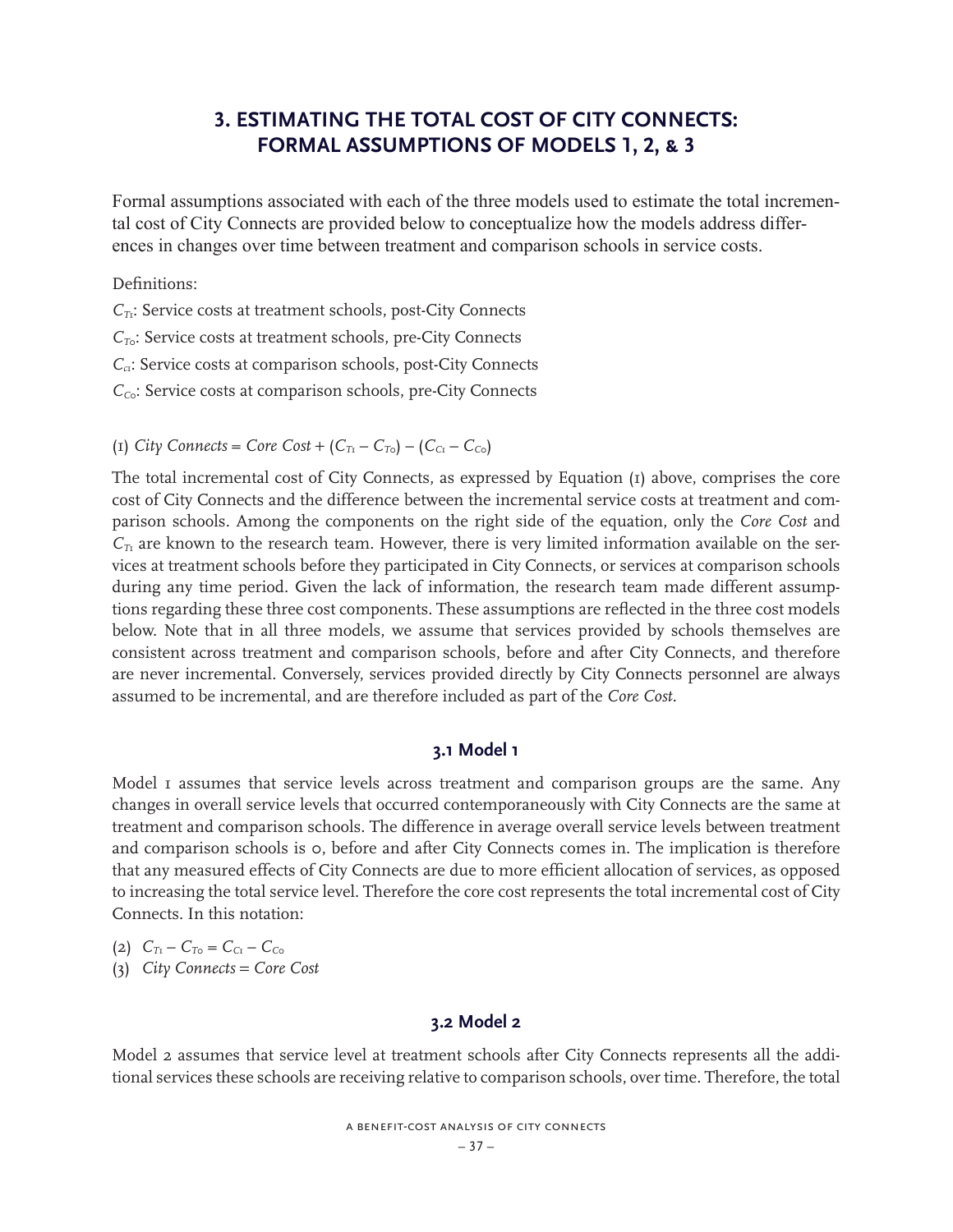incremental cost of City Connects becomes the sum of the core cost and the service cost of treatment schools after City Connects.

(4)  $(C_{T_1} - C_{T_0}) - (C_{C_1} - C_{C_0}) = C_{T_1}$ (5) *City Connects = Core*  $Cost + C_{T_1}$ 

Equation (4) can be rearranged algebraically into:

(6)  $C_{C_1} - C_{C_0} + C_{T_0} = 0$ 

In words, Equation (6) states that any changes in the comparison schools are offset by pre-existing services at the treatment schools. The simplest case in which this would occur is when there are no services at comparison schools (before or after City Connects), and no services before treatment at treatment schools, so that:

(7)  $C_{C_1} = C_{C_0} = C_{T_0} = 0$ 

# **3.3 Model 3**

Model 3 is situated between these two extremes; it assumes that:

- (8)  $C_{T_1} C_{T_0} > C_{C_1} C_{C_0}$
- (9) *City Connects* = *Core Cost* +  $(C_{T_1} C_{T_0}) (C_{C_1} C_{C_0})$

In other words, changes in service levels after City Connects are greater in treatment schools than comparison schools, so that some share of the service costs are incremental. Therefore, the total incremental cost of City Connects captures both the core cost and these incremental service costs.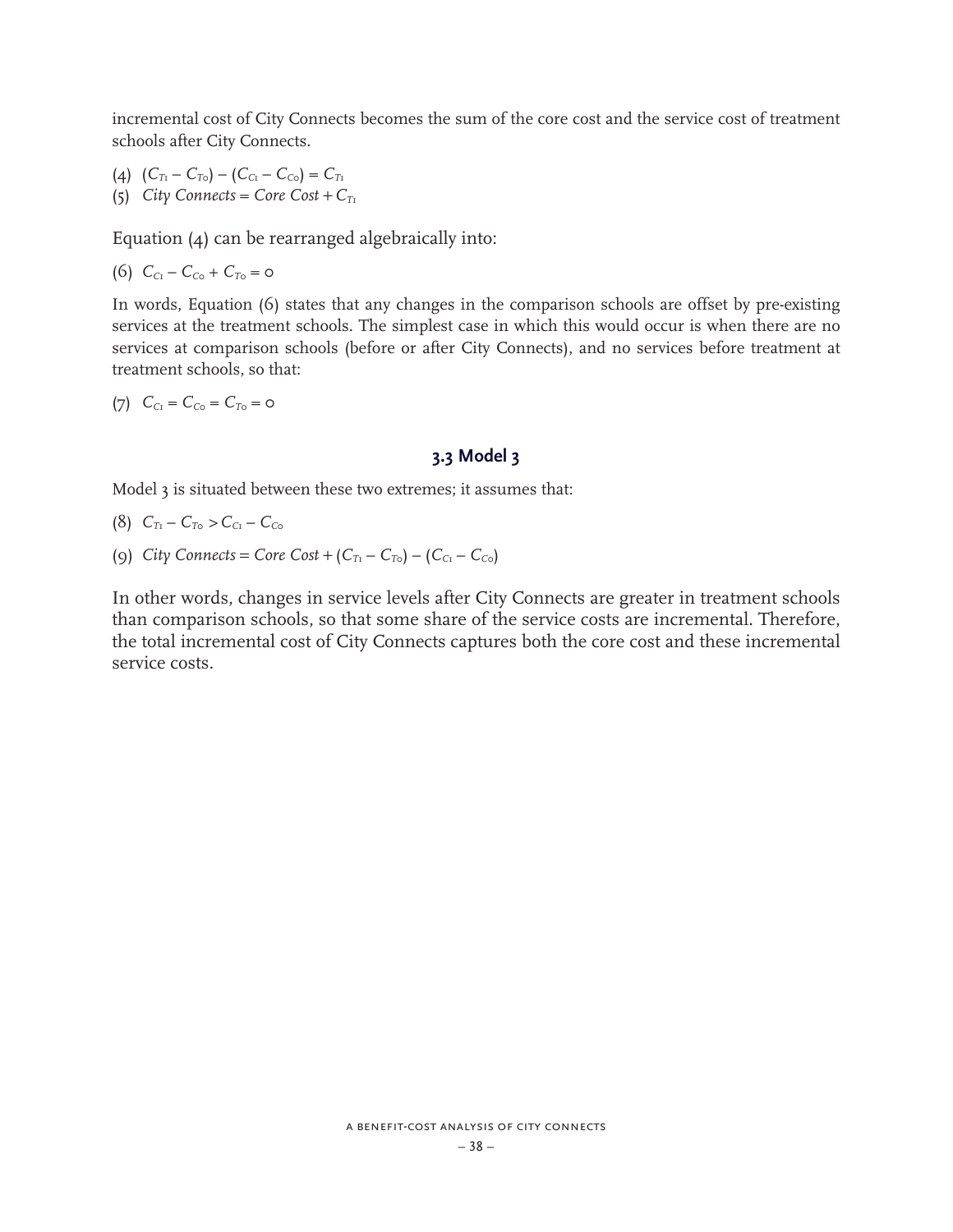# **4. SENSITIVITY TESTING**

Appendix Table A1 below lists the results of sensitivity testing for costs, benefits, Net Present Value, and the benefit-cost ratio.

### **4.1 Sensitivity of Costs**

The cost estimates rely on two shadow prices for ingredients that were varied in sensitivity testing. The first sensitivity analysis of costs involved the inclusion or exclusion of school staff's time spent on Student Support Team meetings. The Student Support Team meetings were an existing school activity that usually included school psychologists, teachers, principals, nurses, and occasional community agency staff members. This meeting was led by or attended in part by the SSCs from City Connects. The school staff time for this meeting was not included in the main analysis because the Student Support Team is a standard practice in BPS. Therefore, the Student Support Team was not included as an incremental cost of City Connects. However, considering that part of City Connects' effectiveness derives from improving the efficiency of student support work, City Connects schools may utilize Student Support Teams more than other schools. If City Connects were implemented in school districts where student support teams are not prevalent, including the school staff time spend on Student Support Team meetings may be more appropriate and conservative.

The second sensitivity analysis of costs used an alternative price for volunteer time. In the main analysis, volunteer time was valued according to the task performed (teaching assistant). The sensitivity analysis uses volunteers' educational and professional background to estimate a shadow price for their time (i.e. minimum wage for high school/college students and senior volunteers, average salary for college graduates). Pricing volunteer time according to the qualifications and experience of the volunteers resulted in a lower price for the time because a large proportion of volunteers were priced at minimum wage. This sensitivity analysis may reflect differences in volunteer quality that could have contributed to the effects.

### **4.2 Sensitivity of Benefit-Cost Analysis**

As discussed in the main text, the benefits ranged from \$9,490 to \$18,220 per student. If those values are paired with the total cost estimates from cost models 1 and 2, an upper and lower bound can be estimated for the program. The upper bound, or optimistic scenario, utilizes the lowest cost from model 1 and the highest benefits from attainment. The benefit-cost analysis results are very large with a Net Present Value of \$16,680 and a benefit-cost ratio of 11.8. The lower bound utilized the highest result from a sensitivity test of total costs from model 2 and the benefits from achievement only. This test produced results very close to the break-even analysis where the benefits are nearly equal to the costs. These range estimates indicate that the benefit-cost ratio is almost certain to exceed 1.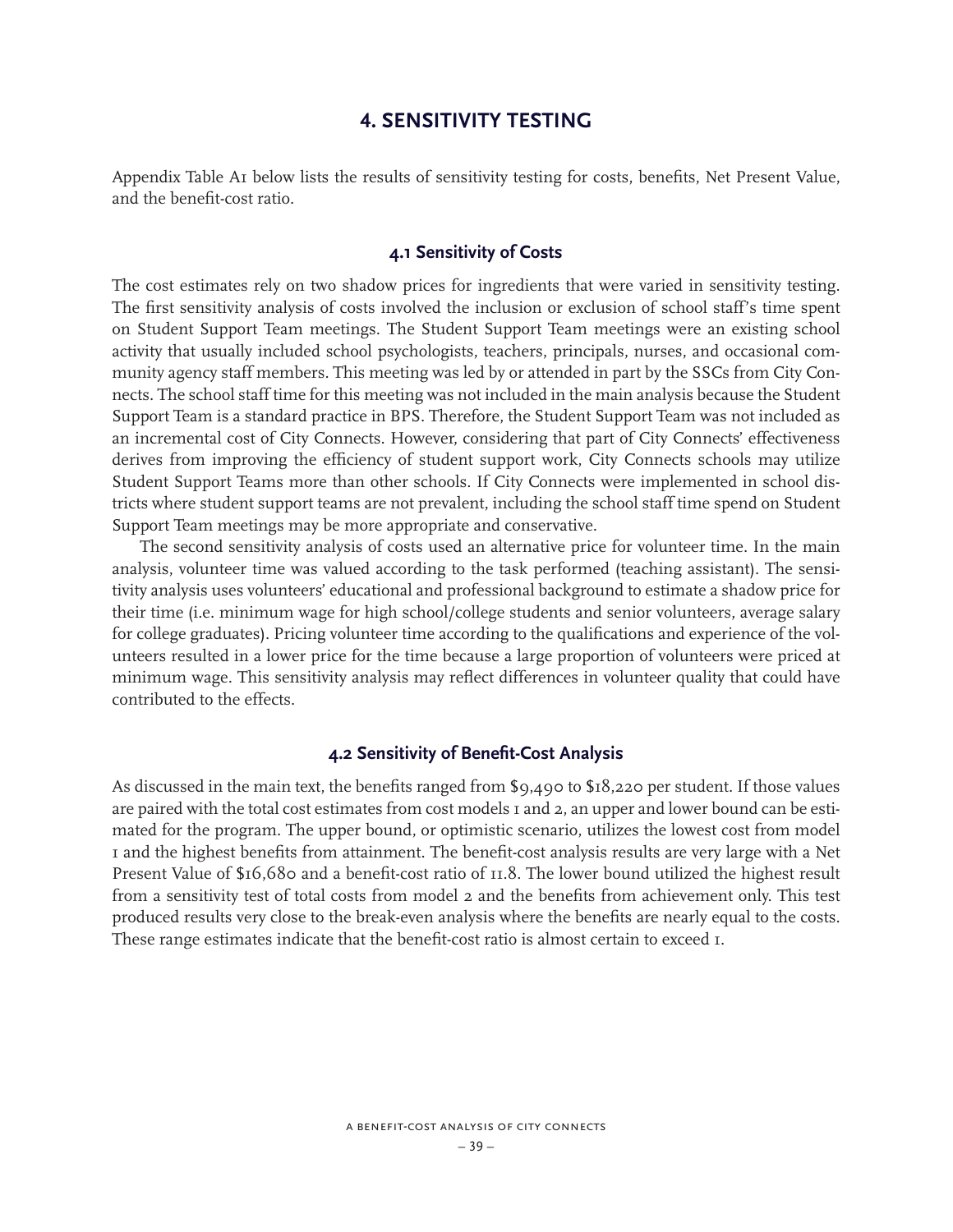| Total Cost of City Connects (PV)                       | Per Student |
|--------------------------------------------------------|-------------|
| Preferred Specification (Model 3)                      | \$4,570     |
| Total Cost Model 1                                     | \$1,540     |
| Model 1 Variation: School Staff Support Team Included  | \$1,670     |
| Total Cost Model 2                                     | \$9,070     |
| Model 2 Variation: School Staff Support Team Included  | \$9,200     |
| Model 2 Variation: Volunteer Price Based on Experience | \$7,190     |
| Model 3 Variation: School Staff Support Team Included  | \$4,690     |
| Model 3 Variation: Volunteer Price Based on Experience | \$4,390     |
| <b>Benefits</b>                                        |             |
| <b>Preferred Specification (Average)</b>               | \$13,850    |
| Achievement                                            | \$9,490     |
| Attainment                                             | \$18,220    |
| Net Present Value (Benefits-Costs)                     |             |
| <b>Preferred Specification</b>                         | \$9,280     |
| Upper bound                                            | \$16,680    |
| Lower bound                                            | \$290       |
| Benefit to Cost Ratio                                  |             |
| <b>Preferred Specification</b>                         | 3.0         |
| Upper bound                                            | 11.8        |
| Lower bound                                            | 1.0         |

**Table A1 Sensitivity Analysis**

Notes: Present Value (PV) estimates include six years of participation and are values at kindergarten (d=3.5%). 2013 dollars in Boston prices.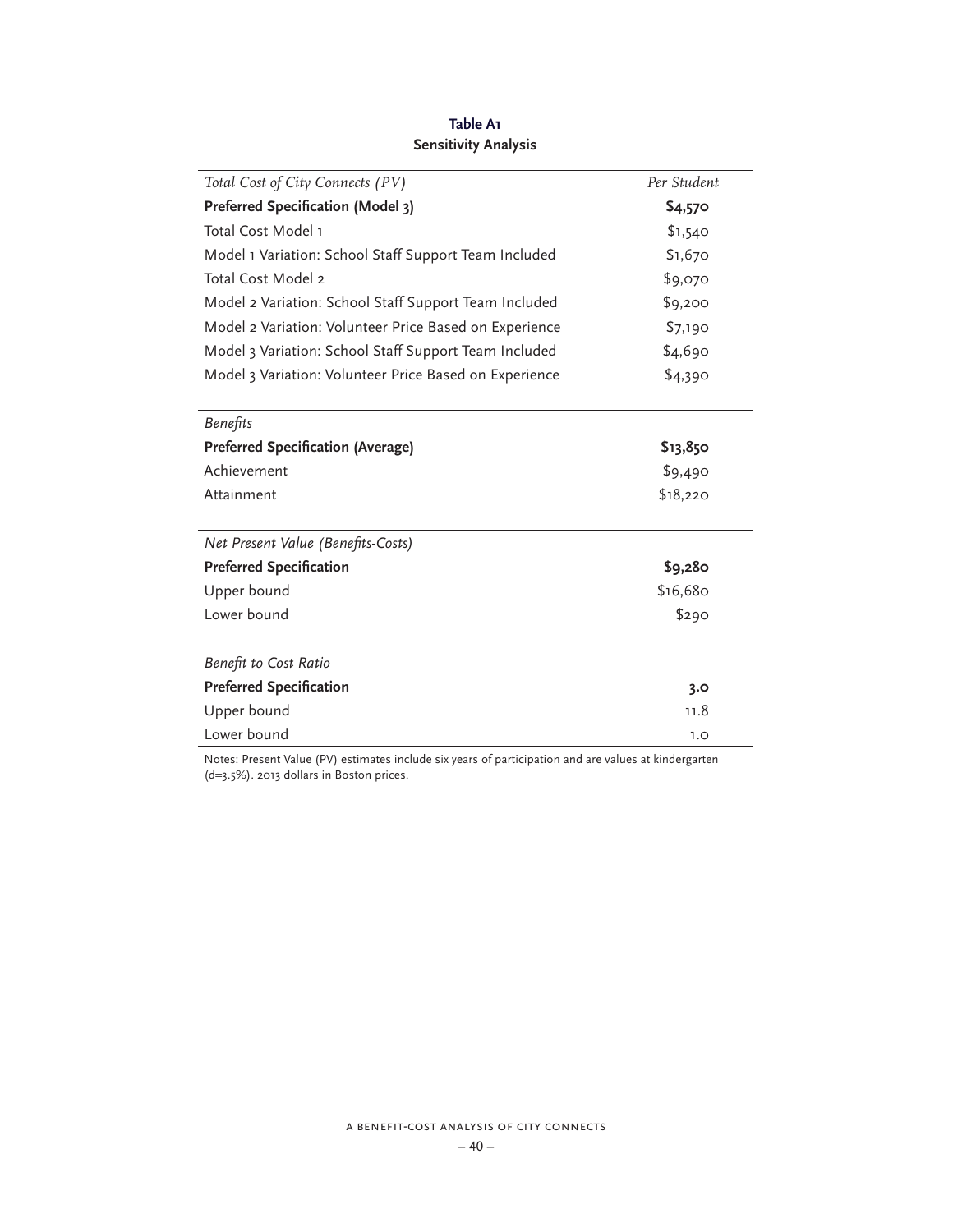# **5. INTERVIEW PROTOCOL**

# **City Connects Benefit-Cost Study Interview Protocol**

*To the interviewer: This document will serve as a guide for you to conduct interviews with individuals affiliated*  with programs and evaluations included in our study. Some of the interviews will be iterative, meaning that *you will develop additional questions as you obtain answers to the questions suggested below. Please take clear notes and be sure to be kind and considerate. Smile! It will come through in your voice.* 

### *Document Check*

*Be sure that you have given the individual a copy of the informed consent document and request a signed copy of the participant's rights form on file.* 

### **Introduction**

# *City Connects Cost-Benefit Analysis*

City Connects (CC) is a long-term project of Boston College that evaluates the needs of school-age children and links them to appropriate opportunities that are available both inside and outside of the school. CC places full-time social workers and counselors in schools, staff who are trained to work with each teacher in identifying the strengths and challenges of every child. Then, the project identifies appropriate services in the school district, community, or local area that respond to the child's needs such as family counseling, social work, health services, academic programs, social and emotional programs, and so on. We are performing a cost-benefit analysis of City Connects to determine the ingredients or resources necessary to achieve measured results, as well as the short-term and long-term benefits of the programs.

Participation in the interview is voluntary, and you may decline to answer any question that makes you uncomfortable. The research team will follow strict security guidelines to protect the confidentiality of your responses. However, if your responses indicate an immediate threat of harm to yourself or others, we will have to report that. All responses will be anonymous and confidential. This research has been approved by the Teachers College IRB under protocol number #14-312.

### *Describe the Ingredients Method*

Our main interest is to figure out what resources (or "ingredients") were used to implement the program at the sites included in the evaluation, e.g., amount of volunteer time tutoring students, training, and materials needed to deliver the program. Our intention is to identify all of the ingredients needed for successful replication.

Program name: Site served: The served: Start time: End time: Interviewee name: Current position:

Interviewer name: Tel. number called: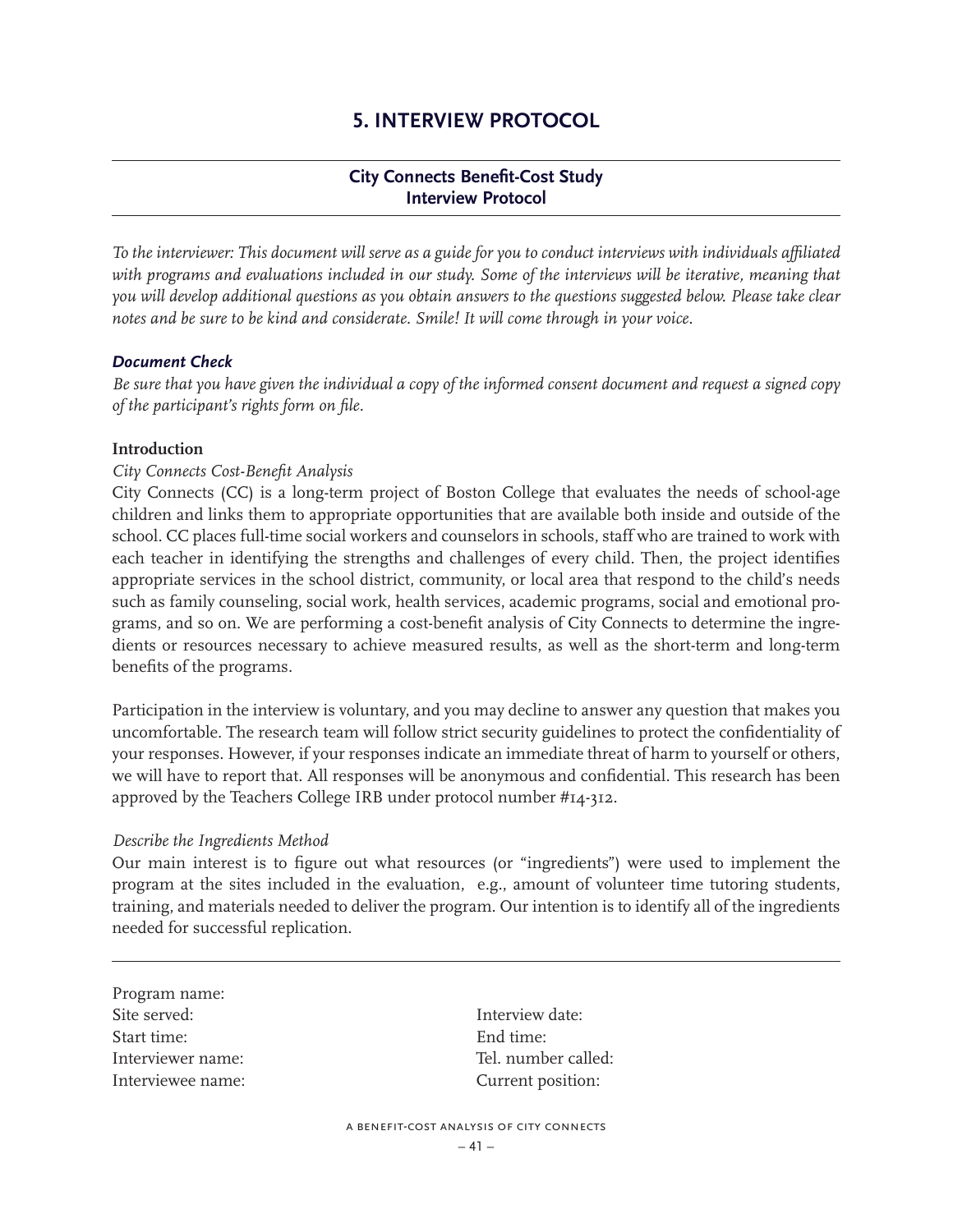# **Opening Questions**

Please describe how the program operates generally. What kinds of services are provided? Where are these services taking place? How are participants referred to the program?

We show that XX students were served at XXX school. How many schools and students were served by the program in total? How many were served through City Connects?

Do you serve other BPS schools? Have you historically been involved with schools or did the relationship begin with City Connects?

Did you modify the process to accommodate City Connects and XXX school specifically?

# **Personnel**

*The questions listed below are intended to gather detailed data on personnel. We are interested in any personnel involved in the program—planning, implementing (i.e. actually delivering the services), supervising, volunteering.* 

Director (ask for all additional personnel based on description of program)

- What was the director's role in the program? (meetings, professional development, scheduling, etc.) How much of the individual's time was spent on the program last year?
- What were the director's qualifications? (e.g., degree, years of experience) Is the director on staff fulltime and does the position include benefits?

Other community partner personnel

- What was the individual's qualification? (e.g., degree, years of experience)
- How was he/she recruited? What training did he/she receive? How many times per week did he/she come to the school? About how much time per week did he/she spend on the program? How long was the commute? Was this person volunteer or some Work Study students? How many of such personnel work with students from XXX school?

School-site personnel

- Did the program involve any coordination with the principal, teachers or specialist at the school site? If so, how many of them were involved and how often did your people meet with them and for how long?
- Were there any other types of school-level personnel involved in the program?
- Were there any other volunteers or personnel?

# **Materials and equipment**

- Were there specific materials used in the service or in training? How many of each were required? Who provided these materials? Who paid?
- Did the program require the use of computers? If so, how many computers were required, for how long, and how often?
- Did the program receive any contributed donations of materials, supplies, or equipment? If so, what donated materials were used by the program?
- Was there a difference between the materials used by City Connects schools and other schools?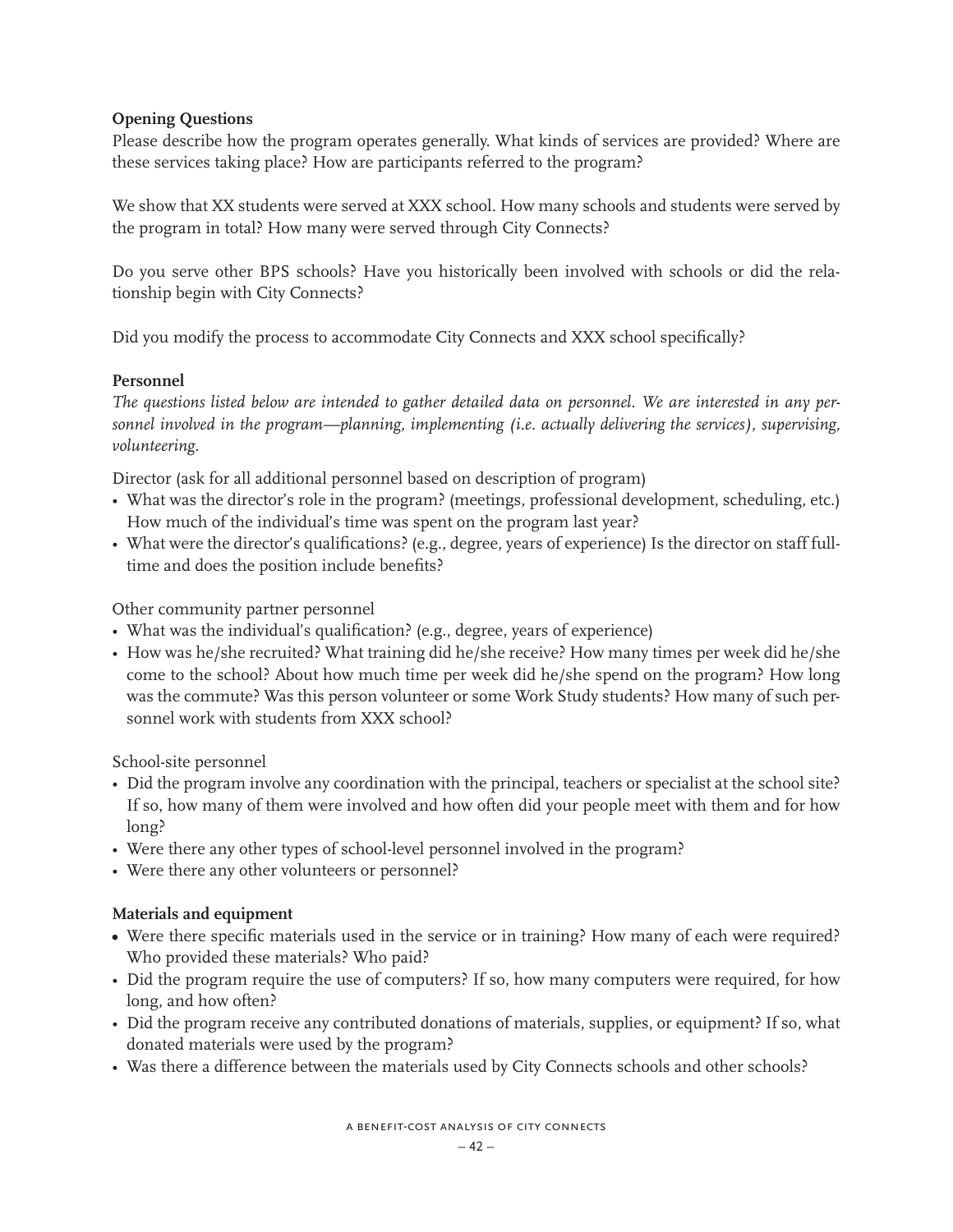# **Facilities**

- What space was utilized by the program? How often? About how large? Was the space devoted to the program?
- Did the space include any computers or other technology used by the program?

### **Other questions**

- Did the program involve any travel or transportation reimbursement for personnel or students?
- Did the program require any inputs from students' families? For example, how often do parents come to attend workshops and other parent involvement activities? id the program charge any fees to the participants? Or does the school or city connects provide funding for the program?
- Were there any other aspects of the program—including resources paid for by the school and other donated goods and services—that we haven't covered? (For example, was there a party or end of year celebration?)
- Is there anyone else we should contact in your organization who might be able to give us further information about the ingredients and costs of implementing the program?